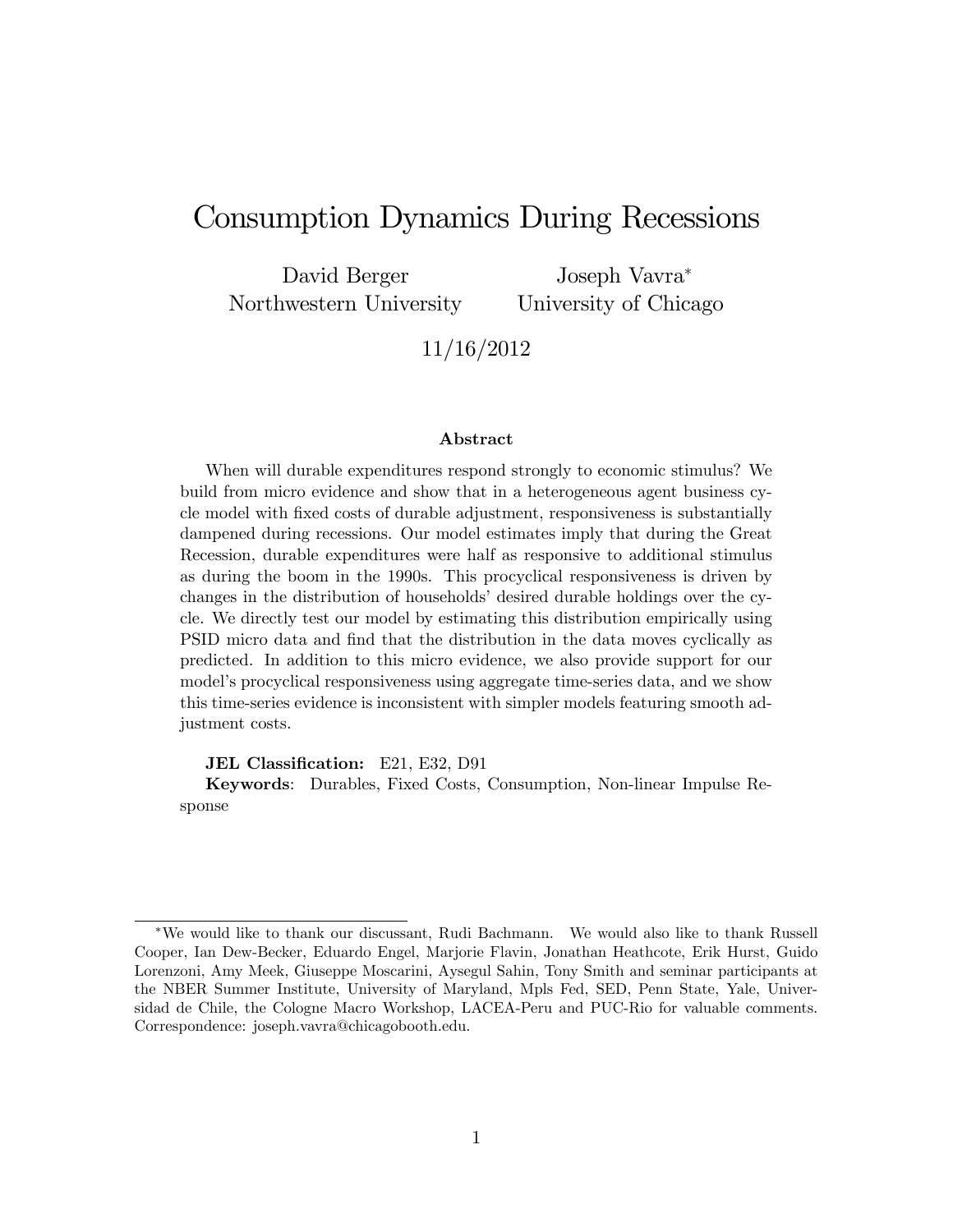## 1 Introduction

Durable expenditures contribute strongly to business cycle fluctuations. Figure 1 displays the decline in real durable expenditures, $\frac{1}{2}$  non-durable expenditures and GDP during the Great Recession which began in  $2007<sup>2</sup>$  Overall, the decline in durable expenditures accounted for nearly half of the total decline in GDP. Thus, in a pure accounting sense, stabilizing durable expenditures would have substantially reduced the magnitude of the recession, and indeed, a number of policy interventions during the Great Recession were specifically designed to stimulate durable demand.<sup>3</sup>



Figure 1: 2007 Recession

Despite the prevalence of such policy interventions during recessions, little is known

<sup>&</sup>lt;sup>1</sup>We define durable expenditures as NIPA durable expenditures  $+$  residential investment. The BEA treats durable and residential investment differently, including housing services in GDP while excluding durable services. In both our model and data analysis, we define GDP as the sum of non-durable expenditures excluding housing services, consumer durable expenditures, and private domestic investment. All series are deflated using NIPA price deflators and are hpfiltered with smoothing parameter 1600. See Appendix 1.

<sup>2</sup>Petev, Pistaferri, and Eksten [2012] also document consumption behavior during this period.

<sup>3</sup>For example, the Cash for Clunkers and First Time Home Buyers credit.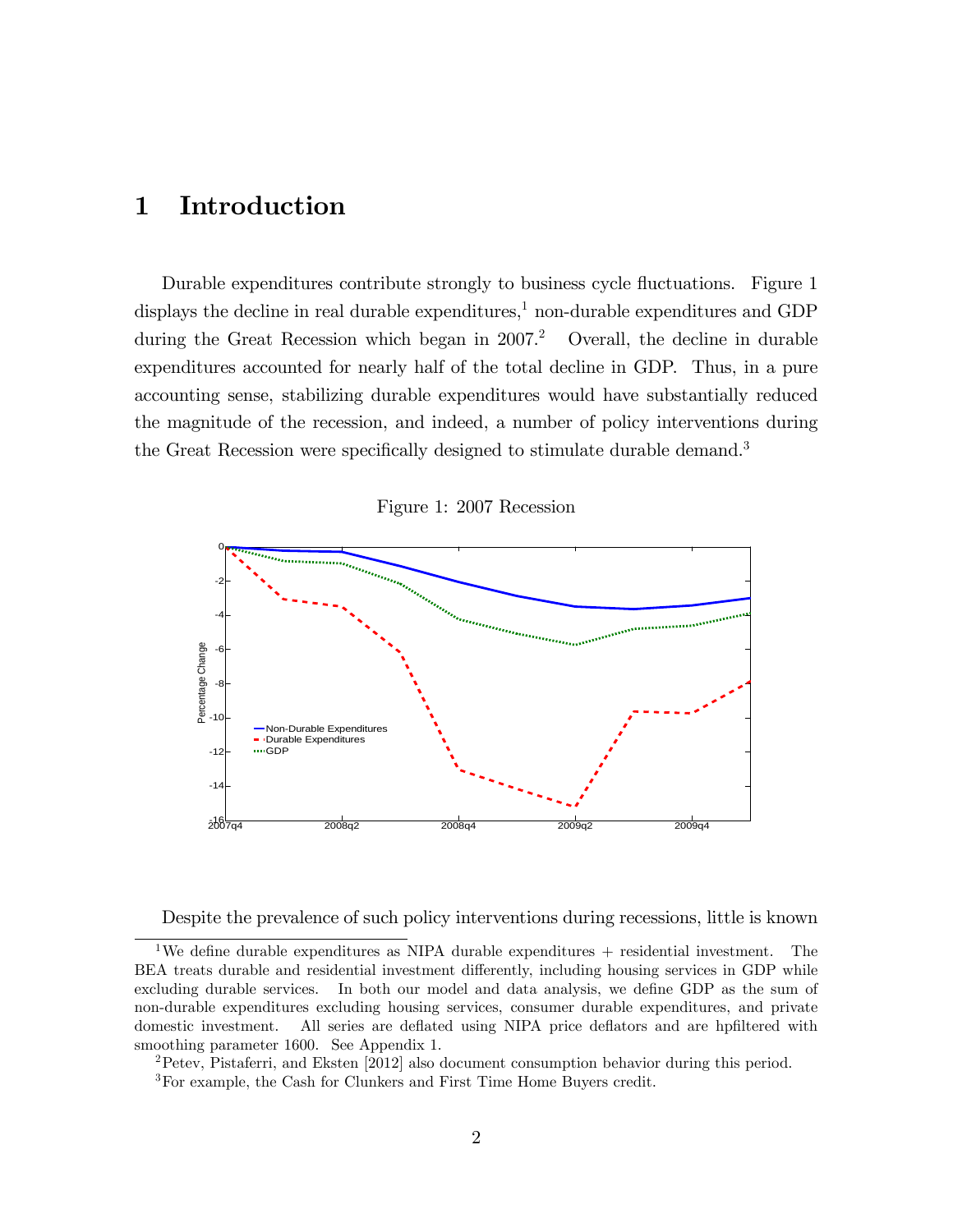about how their effectiveness varies with the business cycle. In this paper we argue that the demand response to durable stimulus is substantially dampened during recessions so that focusing on the average response can be misleading.

To show this, we start from micro evidence that household level durable purchases exhibit substantial inaction and lumpiness. We build a heterogeneous agent DSGE model with fixed costs of durable adjustment that can capture this micro behavior, and we show that these frictions matter for aggregate dynamics. Fixed costs of durable adjustment change the average response of the economy to shocks and improve the model's fit for standard business cycle moments relative to RBC models which feature frictionless durable adjustment. More importantly, we also show that household level durable frictions have important interactions with the aggregate business cycle: nonlinearities in the household durable purchase decision induced by the fixed costs lead aggregate durable expenditures to exhibit non-linear, state-dependent responses to aggregate shocks. In particular, our model implies that during recessions, durable expenditures will be substantially less responsive than during normal times to a variety of aggregate shocks and stimulus policies.

Why do fixed costs change the aggregate dynamics of the model? It is wellknown (see, e.g. Fisher [1997]) that simple, disaggregated RBC models exhibit a counterfactual negative comovement between investment in durables and investment in productive capital. Aggregate productivity shocks change the return to investing in durables relative to productive capital, and with no adjustment costs this leads to a strong negative correlation between the two forms of investment. In addition, nondurable expenditures in the disaggregated RBC model exhibit excess smoothness with simulated volatility falling substantially short of what is observed in the data.

Fixed costs of durable adjustment help on both fronts. Unsurprisingly, adding an adjustment cost to durable purchases fixes the comovement problem, as rapid switching between different forms of saving becomes  $costly.<sup>4</sup>$  In addition, fixed costs of durable adjustment amplify the volatility of non-durable expenditures. This is because we calibrate our model to match the fraction of household wealth held in durables, and with fixed costs of durable adjustment, this portion of wealth becomes illiquid. Making more wealth illiquid means that more households are effectively borrowing constrained,

<sup>4</sup>Gomme, Kydland, and Rupert [2001] and Davis and Heathcote [2005] introduce features into the RBC model that act like aggregate adjustment costs to fix the comovement problem. However, these models do not match the household dynamics and non-linearities that we document.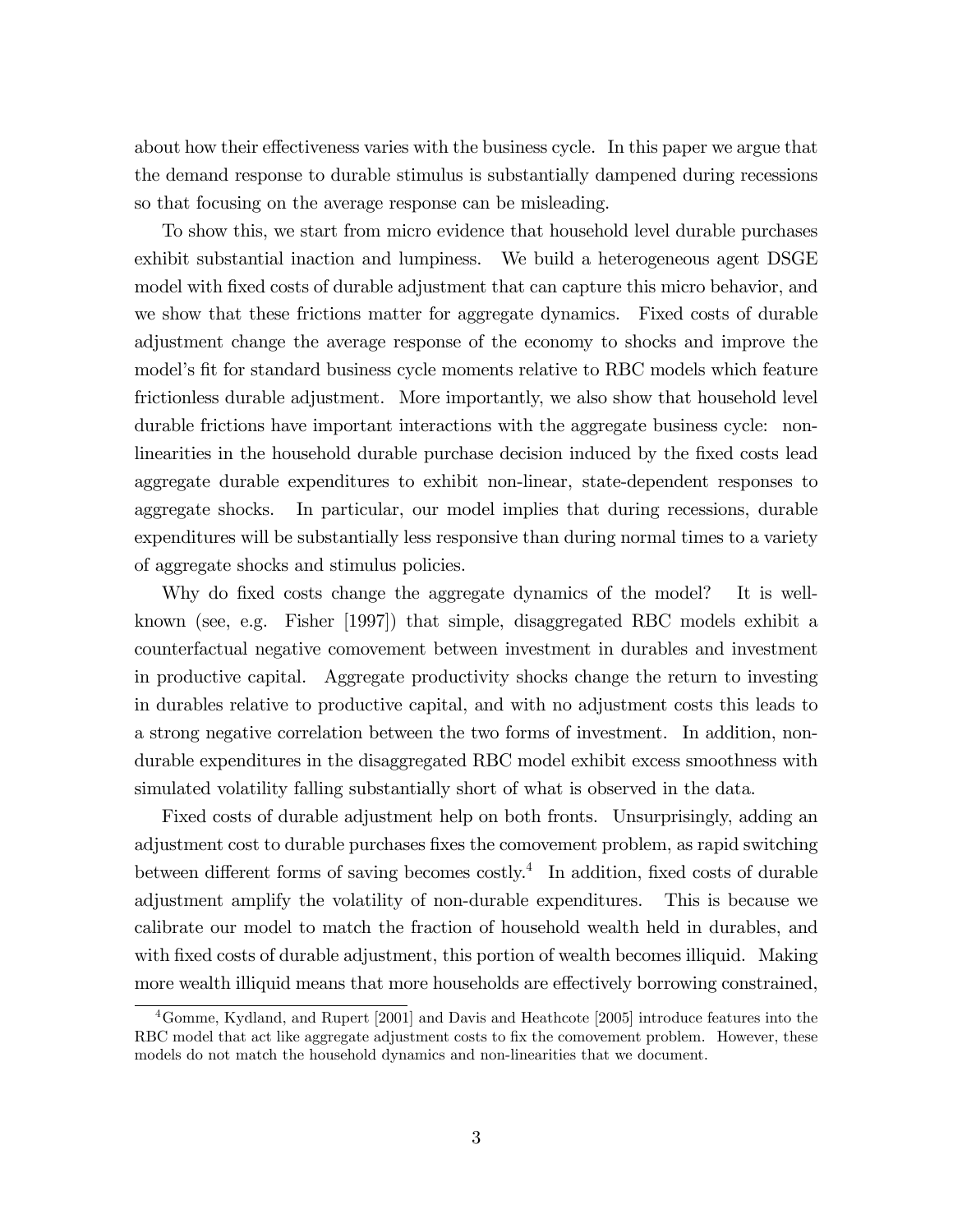similar to the "wealthy hand-to-mouth" consumers in Kaplan and Violante [2011].<sup>5</sup> In their model, households can hold a liquid low-return asset or a high-return illiquid asset. While they associate this illiquid asset with e.g., housing, they do not study the model implications for durable purchases. In contrast, since our model explicitly models illiquid durables, we generate additional predictions about the dynamic response of durables to shocks.

An important implication of our model is that there are strong interactions between the cross-sectional distribution of household durable holdings and the response of aggregate durable expenditures to shocks. Variation in this distribution over the business cycle induces a state-dependent response to aggregate shocks and generates our most important policy implications. Furthermore, we present detailed empirical evidence using micro data to support this model implication.

Fixed costs of adjustment induce Ss dynamics into household durable purchase decisions. Let  $z_{i,t} = d_{i,t}^* - d_{i,t-1}$  be the "gap" between a household's current durable stock and the value it would choose if it temporarily faced no adjustment costs. Given a fixed cost of adjustment, it is only worth adjusting if  $z_{i,t}$  exceeds some Ss thresholds. Mechanically, this implies that time  $t$  aggregate durable expenditures are given by  $X_t = \int z_{i,t} h_t(z_{i,t}) f(z_{i,t})$  where  $h_t(z_{i,t})$  is the adjustment hazard as a function of the durable gap and  $f(z_{i,t})$  is the density of households with durable gap equal to  $z_{i,t}$ <sup>6</sup>. Thus, the response of durable expenditures to aggregate shocks at any point in time depends crucially on the distribution of household durable gaps and on which households adjust to those gaps.

In general, the more households that are adjusting (or close to adjusting) the more responsize  $X_t$  will be to aggregate shocks. During expansions, the distribution of durable gaps shifts to the right as households become richer. Furthermore, the distribution of gaps has negative skewness due to depreciation so more households want to purchase than to sell durables. This asymmetry means that during expansions more and more households are pushed into the adjustment region, which leads aggregate durable expenditures to become more responsive to aggregate shocks. In addition, adjustment costs make up a smaller fraction of household resources during expansions than during recessions so there is a shift in the adjustment hazard that amplifies procyclical responsiveness.

It is important to note that this procyclical responsiveness does not depend on

<sup>&</sup>lt;sup>5</sup>Campbell and Hercowitz [2009] and Chetty and Szeidl [2007] have similar mechanisms.

<sup>6</sup>For simplicity, we are ignoring maintenance at the moment.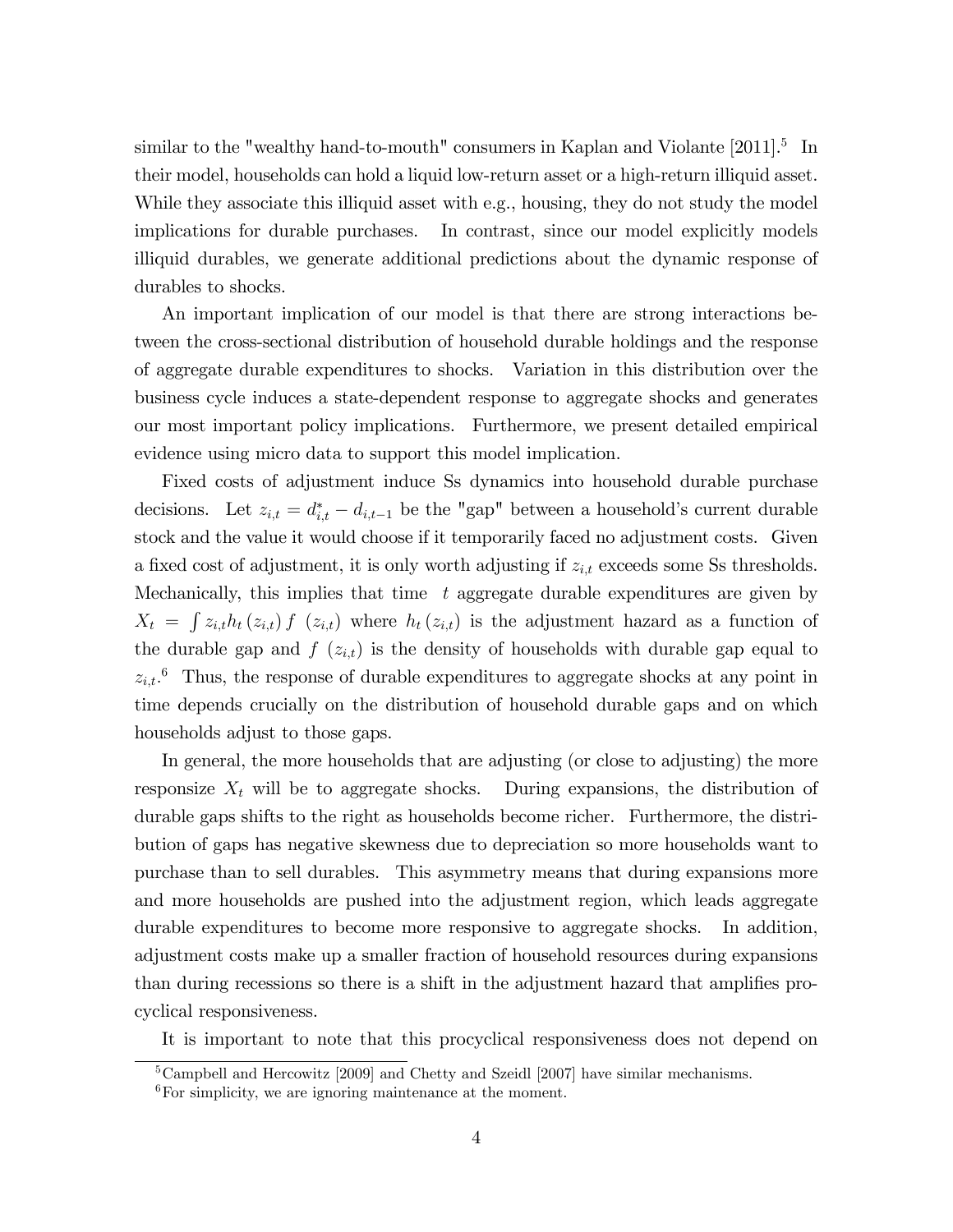the sign of the aggregate shock. During expansions, durable expenditures rise more in response to stimulus and fall more in response to contractionary policy than they do during recessions. In general, contractionary policy will lead all households that purchase durables to purchase less and will lead some households to delay purchases. During booms, all of these effects are amplified since there are more households on the margin of adjustment, so there is a greater response to the same contraction.

The magnitude of the time-varying responsiveness is quantitatively large. We fit our model to U.S. data and find that the impulse response function (IRF) to a positive TFP shock during the Great Recession is less than half the response to the same shock if it had occurred during the  $90s$  boom.<sup>7</sup> We also simulate a temporary subsidy to durable purchases which mirrors the "Cash-for-Clunkers" and "First-Time-Homebuyers-Credit", and we find that durable expenditures respond more strongly to the same subsidy during the boom than during the Great Recession. Finally, our model implies a non-linear relationship between the size of stimulus and the aggregate response of durable expenditures. Doubling the size of stimulus more than doubles the aggregate response of durable expenditures. In contrast, in models without fixed costs of durable adjustment there is no state-dependent IRF and there is a linear relationship between the size of stimulus and the aggregate durables response. Our model has important policy implications since it means that the IRF computed from a linear VAR will substantially understate the true response to stimulus during booms and substantially overstate the response during recessions.

Given the importance of this time-varying responsiveness, we search for additional evidence of this phenomenon using household level micro data sets as well as aggregate time series data. Overall, we find broad empirical support for a time-varying IRF. Since the time-varying IRF that we document is driven by the interaction between household durable gaps and adjustment hazards, we directly test this implication by estimating the distribution of gaps and hazards across time using PSID micro data. The obvious complication with this procedure is that  $d_{i,t}^*$  is unobserved in the data. However, we exploit restrictions from the structural model to generate a mapping between variables that we do observe in the data and  $d_{i,t}^*$ . This allows us to use PSID data to empirically estimate the distribution of gaps and hazards, and we find that our empirical estimates move over the business cycle as predicted.

<sup>7</sup>That our model mechanism generates procyclical responsiveness to policy shocks is important in light of the separate literature arguing that in the presence of a binding zero lower bound, the effectiveness of fiscal stimulus should be countercyclical.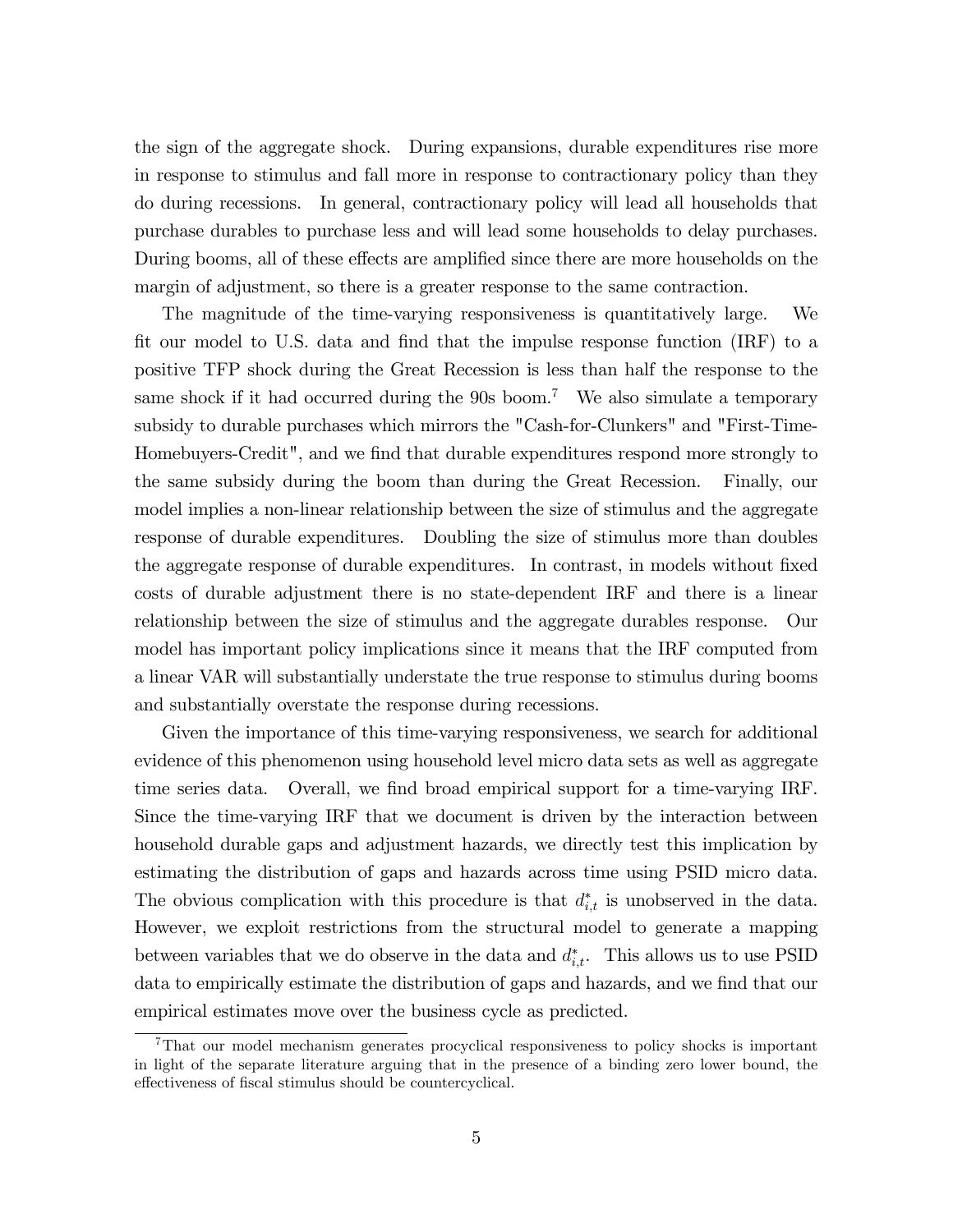Finally, we also use a parsimonious time-series model to document that aggregate durable expenditures exhibit conditional heteroscedasticity, with aggregate durable expenditures exhibiting substantially greater volatility during expansions than during recessions. The procyclical responsiveness in our model with fixed costs naturally generates such conditional heteroscedasticity. In contrast, existing mechanisms that improve the business cycle performance of disaggregated RBC models do not generate conditional heteroscedasticity. Thus, in addition to providing a better fit for average business cycle statistics than models with frictionless durable adjustment, our model with fixed costs provides a better fit for household level micro data as well as additional aggregate consumption dynamics.

There is a long line of literature studying models with durable consumption. Baxter [1996] investigates the implications of durables for business cycles in a two-sector representative agent framework. Mankiw [1982], Bernanke [1985] and Caballero [1990] study the implications of durables for test of the permanent income hypothesis. Bertola and Caballero [1990], Caballero [1993] and Eberly [1994] investigate stylized heterogeneous agent durables models with fixed cost of adjustment and argue that fixed costs can help explain aggregate dynamics. Diaz and Luengo-Prado [2010], Luengo-Prado [2006] and Flavin [2011] study similar questions quantitatively but the former paper has no aggregate shocks and the latter papers abstract from general equilibrium. Leahy and Zeira [2005] and Browning and Crossley [2009] argue that the timing of durable purchases can insulate non-durable purchases from shocks.<sup>8</sup> However, these papers must make strong assumptions to obtain analytical results or to simplify the analysis, and are thus less useful for quantitative analysis.

Our estimation of time-variation in household durable holdings builds on Eberly  $[1994]$  and Attanasio  $[2000]$  who estimate the distribution of households<sup>'</sup> desired vehicle holdings in stylized  $(S,s)$  models. However, our model allows for a richer earnings process, borrowing constraints and general equilibrium. Furthermore, the restrictions necessary to estimate these earlier papers do not hold in our model. Caballero, Engel, and Haltiwanger [1995] perform a closely related exercise for business investment and also argue that fixed adjustment costs are important for aggregate dynamics. In addition, a large literature including Dunn [1998], Luengo-Prado [2006], and Krueger and Fernandez-Villaverde [2010] has studied durable consumption in life-cycle models.

Perhaps most similar to our model is a recent working paper, Iacoviello and Pavan

 $8$ While this insulation margin is active in our model, we find that it is quantitatively small relative to the illiquidity effect.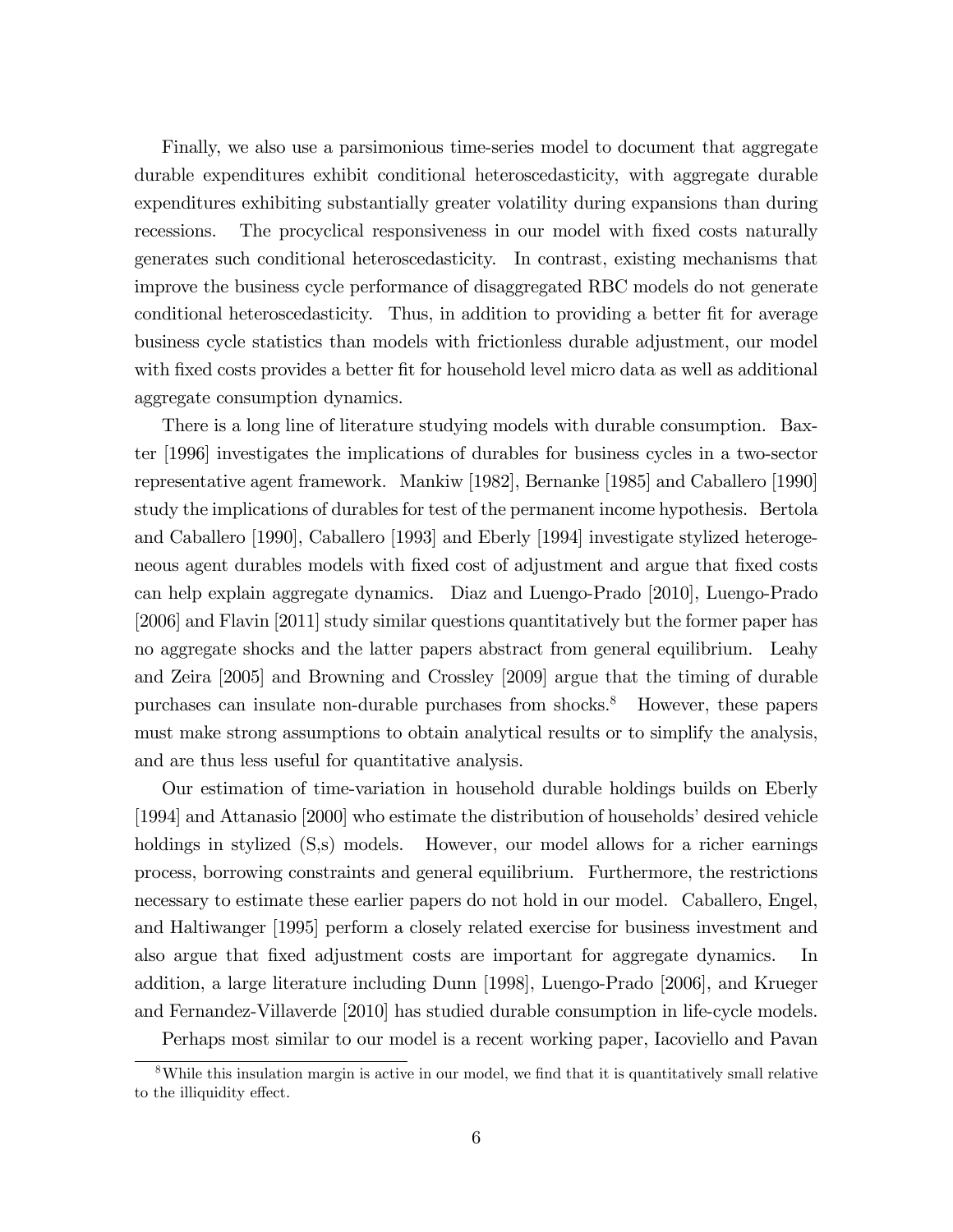[2009]. They build a similar incomplete markets model with Öxed costs of housing adjustment and aggregate shocks, however they focus on different questions. While our model is infinite horizon, they instead build a life-cycle model, and computational considerations then require an annual rather than quarterly frequency. As such, their model is less suited for examining business cycle dynamics. They instead focus on explaining secular changes in aggregate volatility. In addition, Bajari, Chan, Krueger, and Miller [2010] estimate a micro model of housing demand and explore the response of the economy to negative shocks but in partial equilibrium. A long line of literature on lumpy investment has shown that general equilibrium forces can potentially undo partial equilibrium results.

Finally, our paper relates to new literature using heterogeneous agent macro models to examine policy at business cycle frequencies. For example, Kaplan and Violante [2011] use similar models to study the consumption response to fiscal stimulus.

The remainder of the paper proceeds as follows: Section 2 describes our benchmark models and discusses their fit along standard business cycle dimensions. Section 3 discusses the model's implications for time-varying impulse response functions. Section 4 tests our model using household level micro data. Section 5 provides time-series evidence for a time-varying impulse response function, and Section 6 concludes.

## 2 Heterogeneous Households with Fixed Costs

It is well-known that household level durable purchases are infrequent and lumpy. In PSID micro data only  $2.2\%$  of prime-age<sup>9</sup> homeowners sell houses<sup>10</sup> each year from 1999-2009. Households purchase automobiles more frequently than housing during this time period, but even this broader notion of durables is only adjusted on average every five years. Given this pervasive lumpiness, we then ask whether a model with fixed costs of durable adjustment can jointly explain micro behavior together with aggregate consumption dynamics.

 $918-65$  years old.

<sup>&</sup>lt;sup>10</sup>This is one-half the average value of the PSID "sold home" variable: [In the last two years], did you (or anyone in your family living there) sell any home you were using as your main dwelling?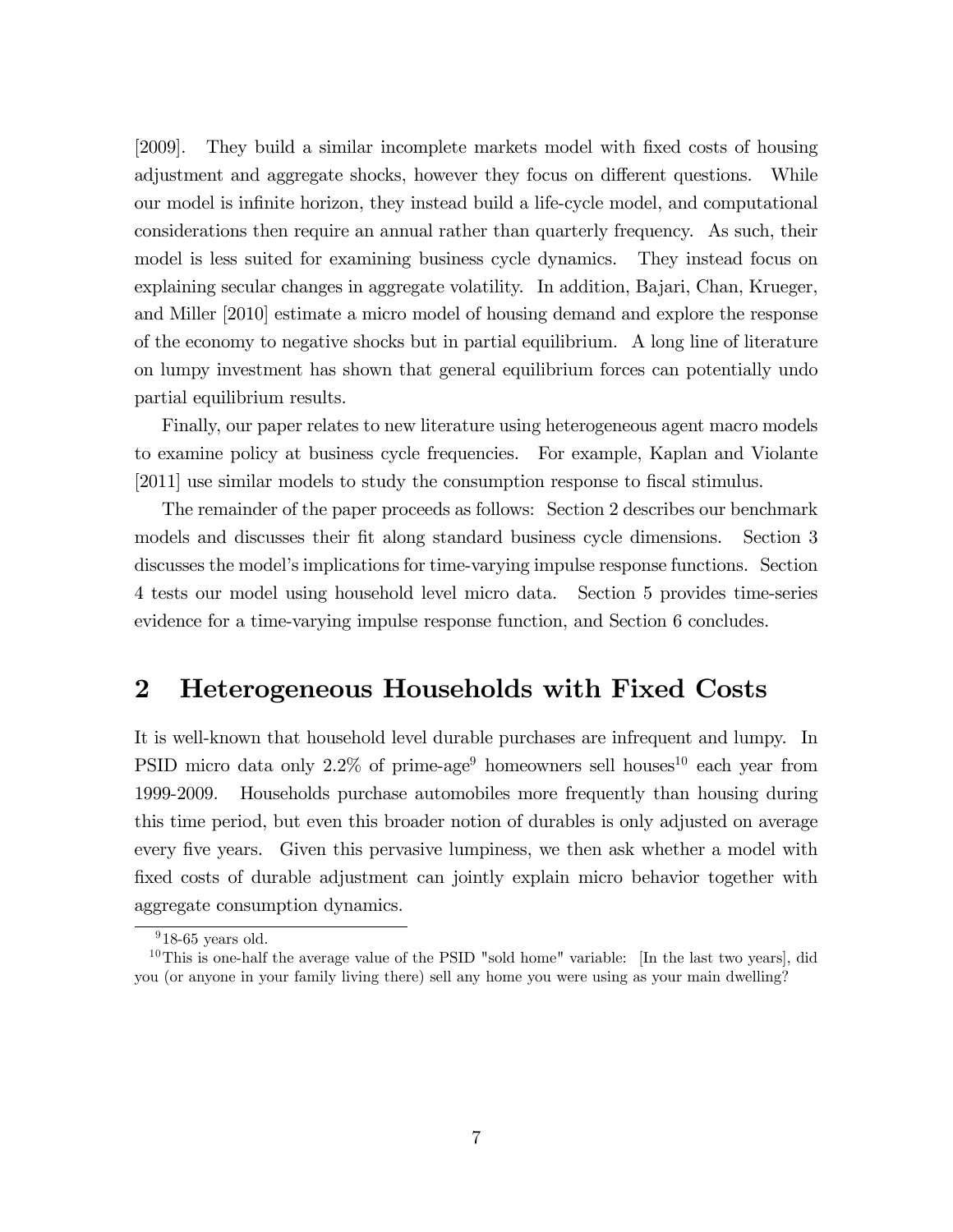#### 2.1 Model Setup

Our model is similar to Krusell and Smith [1998] with the addition of household durable consumption subject to Öxed costs of adjustment. Households maximize expected utility of a consumption aggregate, and they are subject to idiosyncratic earnings shocks as well as borrowing constraints. Households solve

$$
\max_{c_t^i, d_t^i, a_t^i} E \sum \beta^t \left( \frac{\left[ (c_t^{i})^v (d_t^i)^{1-v} \right]^{1-\theta} - 1}{1-\theta} \right)
$$
  
s.t.  

$$
c_t^i = w_t h \eta_t^i + (1+r_t)a_{t-1}^i + d_{t-1}^i (1-\delta_d) - d_t^i - a_t^i - F(d_t^i, d_{t-1}^i)
$$
  

$$
a_t^i \geq 0; d_t^i \geq 0
$$
  

$$
\log \eta_t^i = \rho_\eta \log \eta_{t-1}^i + \varepsilon_t^i \text{ with } \varepsilon_t^i \sim N(0, \sigma_z),
$$

where  $c_t^i$ ,  $d_t^i$  and  $a_t^i$  are household i's non-durable consumption, durable stock, and assets, respectively.  $\eta_t^i$  represents shocks to idiosyncratic labor earnings, h is a household's fixed<sup>11</sup> hours of work while  $w_t$  and  $r_t$  are the aggregate wage and interest rate. Finally,  $F(d_t^i, d_{t-1}^i)$  is the fixed proportional adjustment cost that households face when adjusting their durable stock. We assume that  $F$  takes the form

$$
F(d, d_{-1}) = \begin{cases} 0 \text{ if } d \in ((1 - \delta_d) d_{-1}, d_{-1}) \\ f (1 - \delta_d) d_{-1} \text{ else} \end{cases}
$$

This specification implies that households can maintain their durable stock or let part of it depreciate without paying an adjustment cost, but if they want to adjust their durable stock by larger amounts then they must pay a fixed adjustment cost. Thus, we allow households to engage in routine maintenance that does not incur a fixed cost but assume that they must pay a cost when actually buying or selling their current durable stock. We associate these fixed costs with explicit transaction  $\cos t s^{12}$ together with time costs.

This adjustment cost specification lies between two extremes that are common in the literature. Under one extreme, households must pay the adjustment cost if  $d \neq d_{-1}$ .

 $11$ Endogenizing hours complicates the model and does not affect our main conclusions.

 $^{12}$ Brokers fees, titling fees, etc.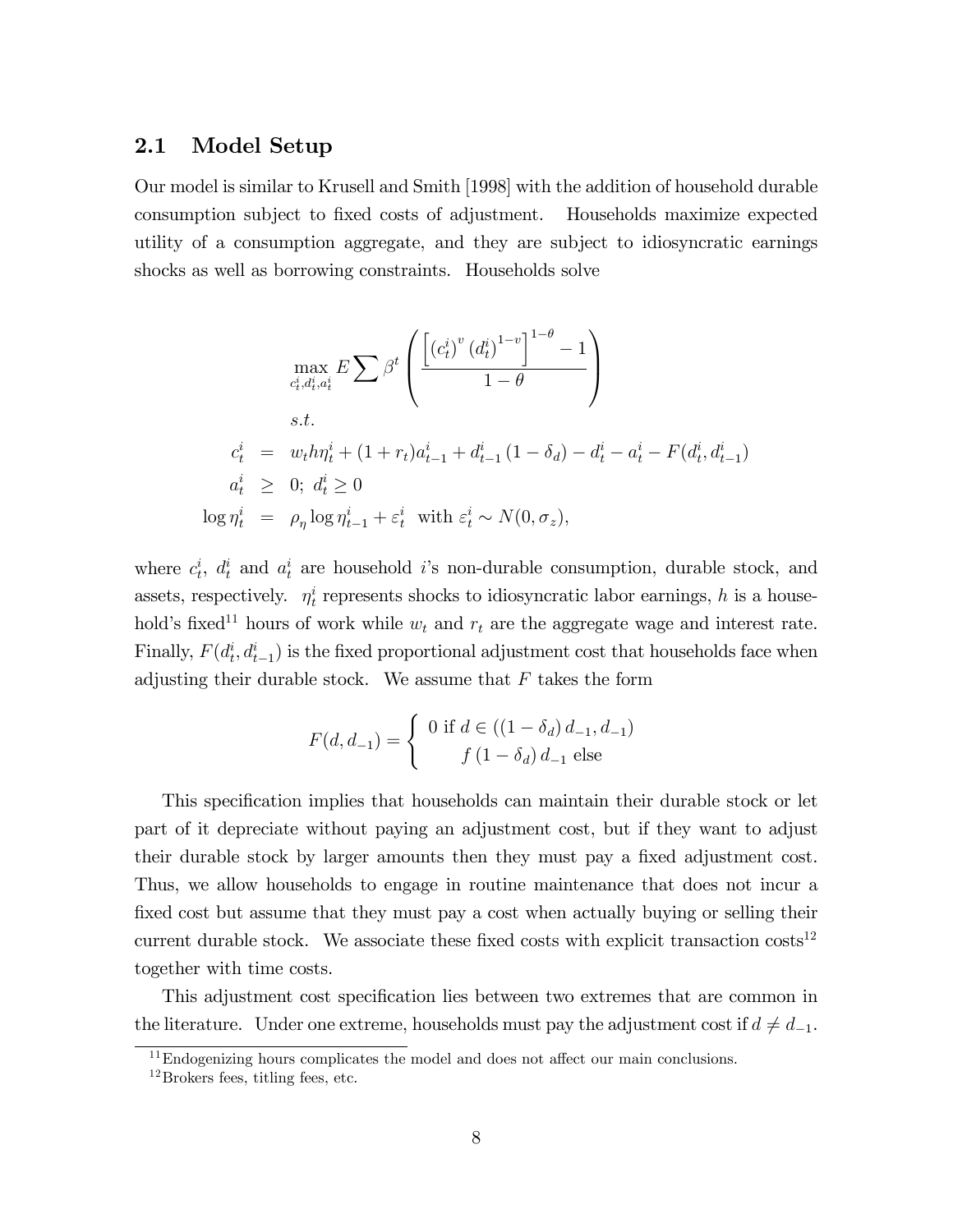This specification implies that households cannot let their houses depreciate without paying a Öxed cost. Alternatively, it is also common to assume that the adjustment cost occurs if  $d \neq (1 - \delta_d) d_{-1}$ . Under this specification, households cannot maintain their durable stock without paying an adjustment cost. While these alternatives are somewhat simpler, $13$  we think that our specification is likely to better capture the realities of the costs associated with durable adjustment. Nevertheless, we have experimented with these alternative specifications and it did not materially affect our results.

A representative Örm rents capital and labor and its Örst order conditions pin down these prices:

$$
w_t = (1 - \alpha)Z_t K_t^{\alpha} H^{1 - \alpha}
$$
  

$$
r_t = \alpha Z_t K_t^{\alpha - 1} H^{1 - \alpha} - \delta_k
$$

The only aggregate shock in the model, productivity, evolves as an AR process

$$
\log Z_t = \rho_Z \log Z_{t-1} + \xi_t.
$$

As usual, equilibrium requires that the aggregate resource constraint

$$
C_t + D_t + K_{t+1} + F_t = Z_t K_t^{\alpha} H^{1-\alpha} + (1 - \delta_k) K_t + (1 - \delta_d) D_{t-1}
$$

be satisfied, where

$$
K_t = \int a_{t-1}^i
$$
  
\n
$$
D_t = \int d_t^i
$$
  
\n
$$
C_t = \int c_t^i
$$
  
\n
$$
F_t = \int F(d^i, d_{-1}^i)
$$
  
\n
$$
H = \int h\eta_t^i.
$$

 $13$ In these extreme cases, when households choose to not buy or sell durables, the consumption decision becomes one dimensional. In our specification, households must still choose how much to let the durable stock depreciate.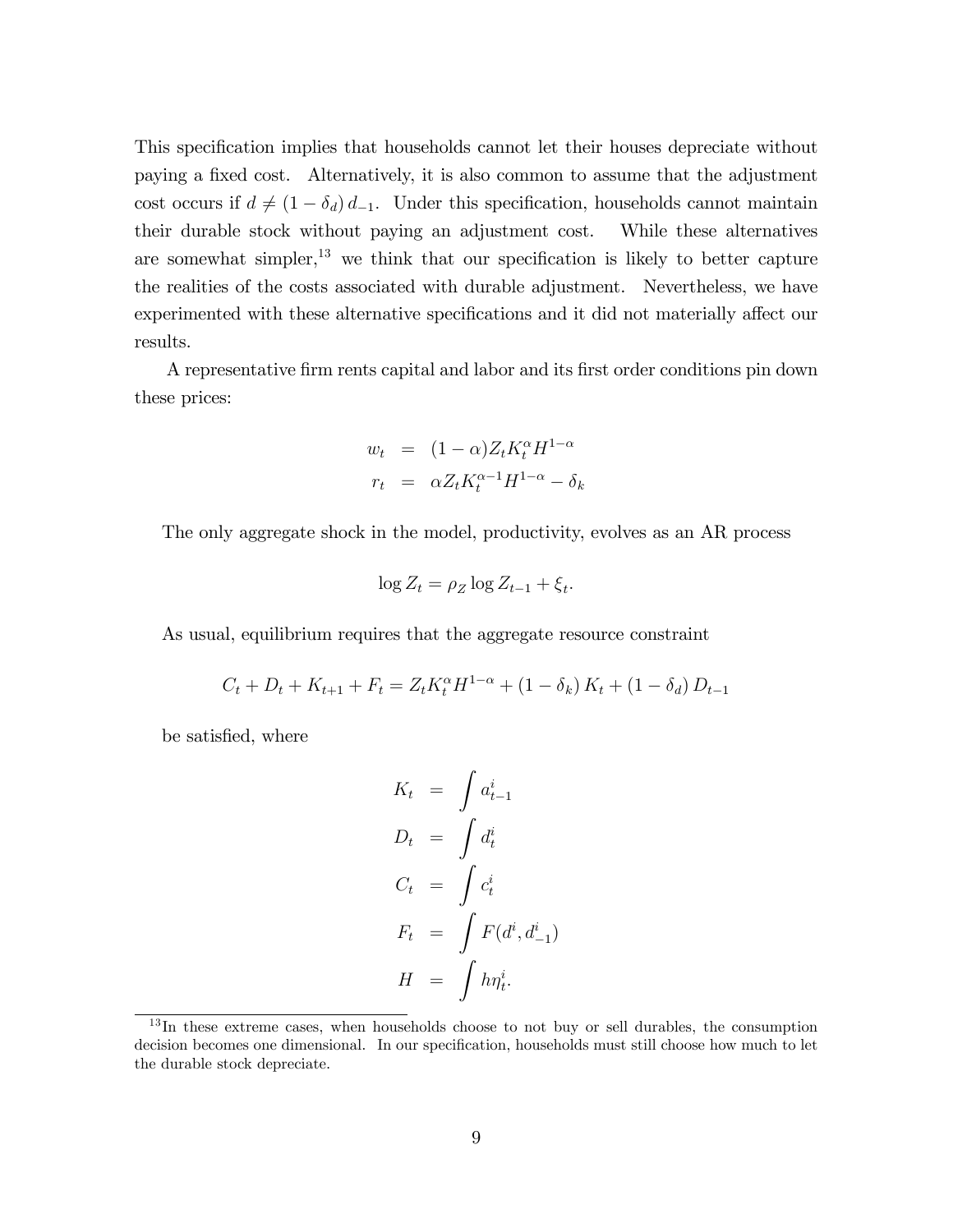Solving the household problem requires forecasting aggregate prices and thus the aggregate capital stock. Since the capital stock is determined by the continuous distribution of household states, solving the model requires making computational assumptions. Following Krusell and Smith [1998], we conjecture that after conditioning on aggregate productivity, aggregate capital is a linear function of current aggregate capital:<sup>14</sup>

$$
K_{t+1} = \gamma_0(Z) + \gamma_1(Z) K_t.
$$

Given this conjecture, the infinite horizon problem can be recast recursively in the idiosyncratic state variables  $a_{-1}, d_{-1}, \eta$  and the aggregate state variables Z and K. Households choose the upper envelope of a value function when adjusting and when not adjusting, where we conjecture that each of these underlying value functions can be well approximated linearly on a fine grid.<sup>15</sup> For a given aggregate law of motion we then solve the contraction, simulate the household problem and update the aggregate law of motion until convergence is obtained. In equilibrium, the aggregate law of motion is highly accurate. See Appendix 2 for additional details on the solution method as well as the full recursive value function.

### 2.2 Business Cycle Results

We now assess our model's business cycle performance relative to a simpler incomplete markets model with no durable adjustment costs as well as a frictionless RBC model with durables. Table 1 shows our benchmark calibration. Our calibration strategy uses a broad measure of the durable stock including both housing and consumer durables. See Appendix 1 for discussion of our empirical moments.

<sup>&</sup>lt;sup>14</sup>The forecasting rule might also depend on the previous durable stock. An earlier version of this paper found that this added little explanatory power and had substantial computational cost.

 $15$  Linear interpolation gives speed advantages relative to cubic spline or other interpolation methods. While linear interpolation will introduce kinks into the value function, we do not rely on derivative based methods for solving the household problem, so this does not prove problematic.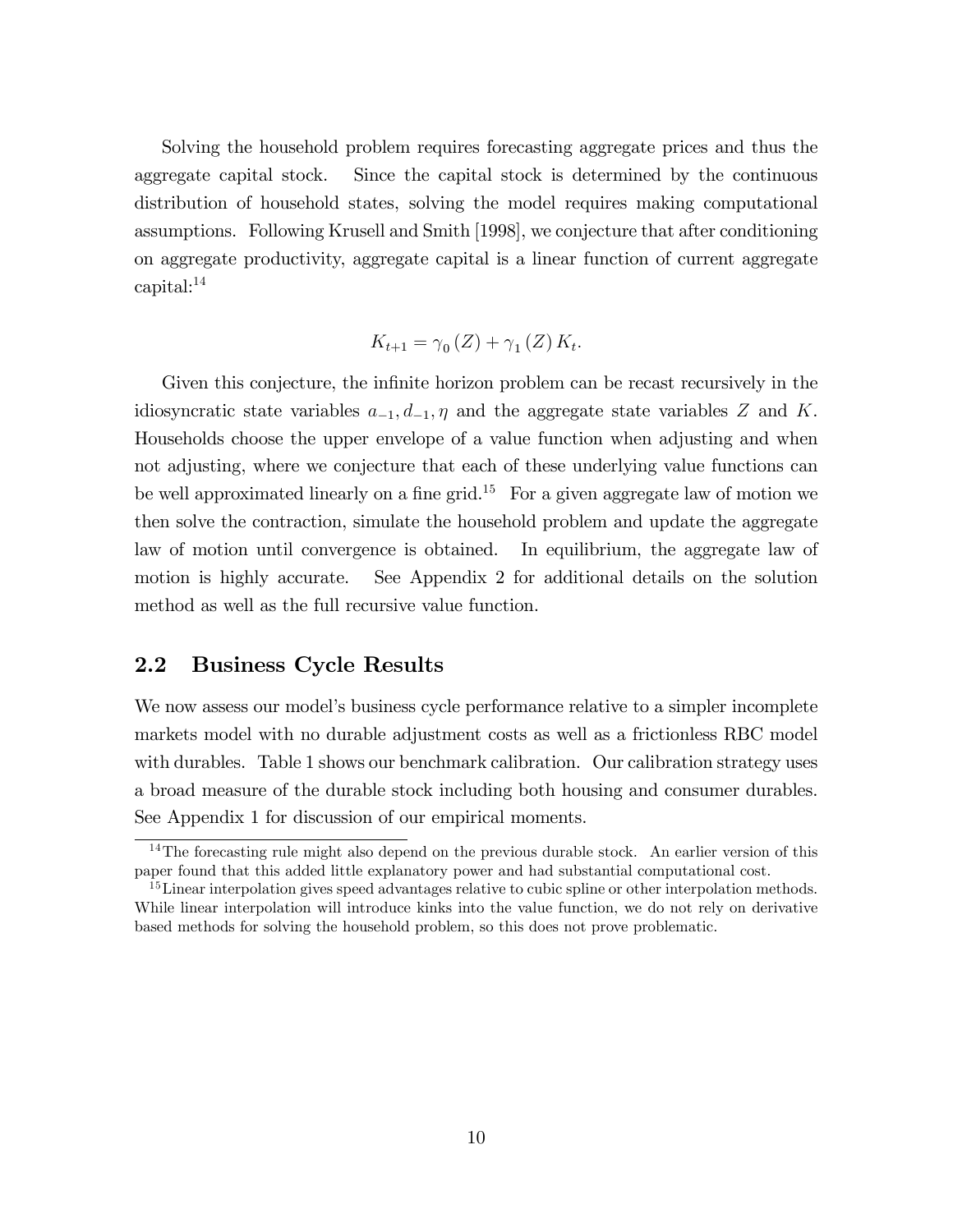| <b>Model Parameters</b> |                               |                |                |  |  |  |
|-------------------------|-------------------------------|----------------|----------------|--|--|--|
| Parameter               | With Fixed Cost No Fixed Cost |                | <b>RBC</b>     |  |  |  |
| $\beta$                 | 0.986                         | 0.987          | 0.999          |  |  |  |
| $\rho$                  | 0.95                          | 0.95           | 0.95           |  |  |  |
| $\sigma_z$              | 0.008                         | 0.008          | 0.008          |  |  |  |
| $\alpha$                | 0.3                           | 0.3            | 0.3            |  |  |  |
| $\delta_k$              | 0.022                         | 0.022          | 0.022          |  |  |  |
| $\delta_d$              | 0.022                         | 0.022          | 0.022          |  |  |  |
| $\theta$                | $\overline{2}$                | $\overline{2}$ | $\overline{2}$ |  |  |  |
| $\nu$                   | 0.73                          | 0.74           | 0.73           |  |  |  |
| $\hbar$                 | 0.33                          | 0.33           | 0.33           |  |  |  |
| $\rho_{\eta}$           | 0.975                         | 0.975          | N/A            |  |  |  |
| $\sigma_{\eta}$         | 0.1                           | 0.1            | N/A            |  |  |  |
| f                       | 0.025                         | 0              | N/A            |  |  |  |

Table 1

The discount rate is picked to generate a quarterly interest rate of 1%, and we assume risk aversion<sup>16</sup>  $\theta$  of 2. The depreciation rate of capital  $\delta_k = 0.022$  is set to match the long-run average investment to capital ratio. The average depreciation rate of consumer durables is moderately higher than that of productive capital while the depreciation rate of residential capital is somewhat lower, so in our benchmark results we impose an intermediate value and set  $\delta_d = \delta_k$ . If anything, this is an over estimate of the actual weighted depreciation rate, but using a higher depreciation rate improves the business cycle performance of the frictionless models. Thus, our calibration strategy gives the frictionless model its best chance of matching business cycle moments, but the model still fails dramatically.<sup>17</sup>

The weight on non-durable consumption,  $v$ , is set to match an average ratio of non-durable to durable expenditures<sup>18</sup> of 4.0. We set the fixed cost of adjustment

<sup>&</sup>lt;sup>16</sup>Raising  $\theta$  makes both non-durable expenditures and durable expenditures less volatile. With no adjustment costs, we find that non-durable expenditures are too smooth while durable expenditures are too volatile, so altering  $\theta$  cannot simultaneously improve the fit along both dimensions.

<sup>&</sup>lt;sup>17</sup>Using lower values of  $\delta_d$  little affected any of our results for the model with fixed costs.

<sup>&</sup>lt;sup>18</sup>A value of 4 may seem low relative to standard numbers from NIPA, but our measure of nondurable expenditures excludes housing services while our measure of durable expenditures includes residential investment. Increasing the target value did not affect any of our qualitative conclusions.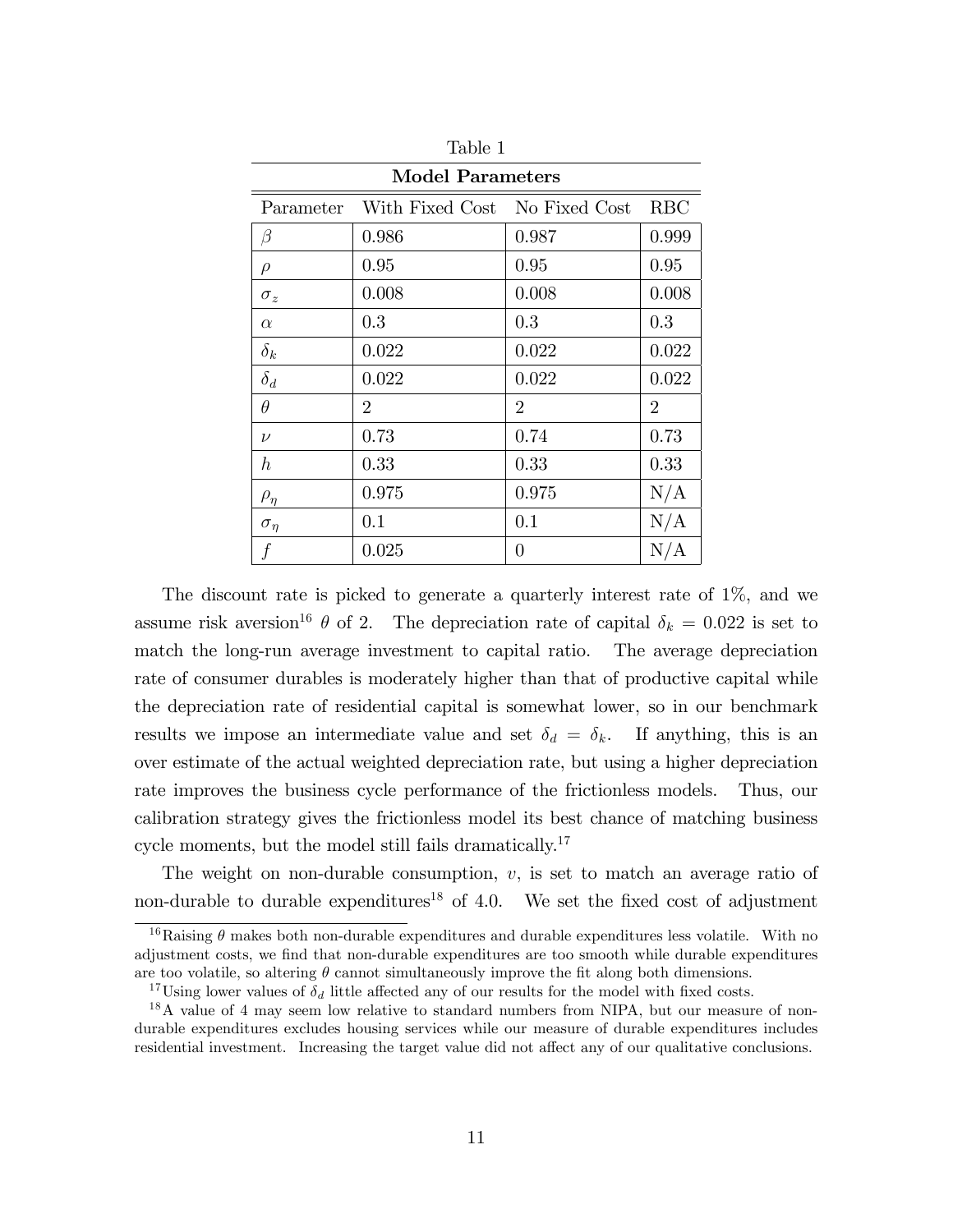at 2.5%, so that households lose  $2.5\%$  of their durable stock when adjusting.<sup>19</sup> The idiosyncratic earnings process is calibrated to match annual labor earnings in PSID data which yields a persistence of 0.975 and a standard deviation of 0.1.

Given these parameter choices, Table 2 shows our business cycle results. Appendix 2 shows that our results are robust to a range of reasonable parameter choices as well as to relaxing the Cobb-Douglas utility specification.

| Table 2                          |               |               |                               |               |  |  |
|----------------------------------|---------------|---------------|-------------------------------|---------------|--|--|
| <b>Business Cycle Volatility</b> |               |               |                               |               |  |  |
|                                  | Data          |               | W/ Fixed Costs No Fixed Costs | RBC           |  |  |
|                                  | Standard      | Standard      | Standard                      | Standard      |  |  |
|                                  | Deviation     | Deviation     | Deviation                     | Deviation     |  |  |
|                                  | Relative to Y | Relative to Y | Relative to Y                 | Relative to Y |  |  |
| Durable                          | 3.04          | 2.81          | 14.22                         | 13.71         |  |  |
| Non-Durable                      | 0.57          | 0.51          | 0.40                          | 0.36          |  |  |
| Investment                       | 2.24          | 5.60          | 35.18                         | 21.23         |  |  |

Why are durable expenditures and investment substantially too volatile in the models with no adjustment costs? It is because these models feature the comovement problem identiÖed in Greenwood and Hercowitz [1991] and further explored in Fisher [1997]. Aggregate productivity shocks change the return to investing in durables relative to productive capital. Increases in productivity make it more valuable to save in productive capital, and the additional output produced can later be used to Önance durable consumption. This generates a strong negative correlation between durable expenditures and investment in models with no adjustment costs, which increases the volatility of both variables. Table 3 shows the comovement between these two forms

<sup>&</sup>lt;sup>19</sup>Diaz and Luengo-Prado [2010] reports that the typical fee charged by U.S. real estate brokers is around 6%. Since other durable adjustment costs are smaller, we pick a lower value that implies a quarterly adjustment frequency of just under 3%. This is higher than the empirical frequency of housing adjustment but lower than that of vehicle adjustment. Our conclusions were not sensitive to decreasing adjustment costs to 1% or raising them to 10% as long as  $\nu$  was also recalibrated. Alternatively, one might pick the Öxed cost to match data on the size of durable purchases, but this adds computational burden and our parameter values generate purchases similar to the data, so this procedure would not alter our conclusions.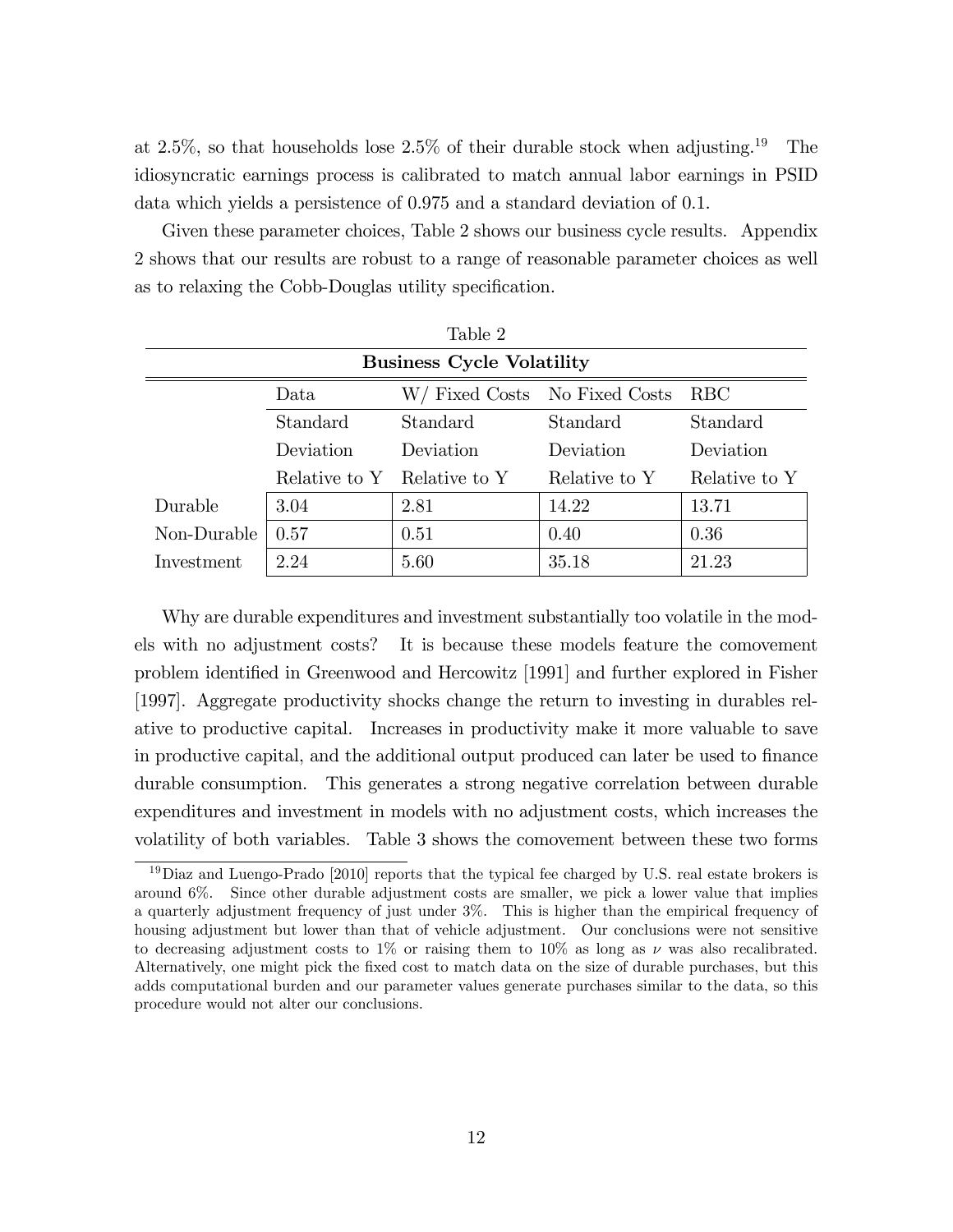of investment in the data and models:

| Table 3                                   |  |                                        |         |  |  |
|-------------------------------------------|--|----------------------------------------|---------|--|--|
| <b>Business Cycle Comovement</b>          |  |                                        |         |  |  |
|                                           |  | Data W/ Fixed Costs No Fixed Costs RBC |         |  |  |
| Correlation( $I_{K_1}I_D$ )   0.36   0.24 |  |                                        | $-0.90$ |  |  |

Clearly, the model with Öxed costs generates a dramatic improvement in the correlation between the two forms of investment as well as in the relative volatility of these variables. This is because adjustment costs break the incentive to rapidly adjust between saving in the two forms of capital. More interestingly, we also find that the model with fixed costs is a substantially better fit for the volatility of non-durable consumption. This is because the presence of adjustment costs on durables means that a fraction of household wealth is illiquid. Since we keep the same level of total wealth across models, more households are temporarily liquidity constrained in the model with fixed costs since much of their wealth is illiquid. These households are similar to the wealthy hand-to-mouth households emphasized in Kaplan and Violante [2011].<sup>20</sup> While households may have a large amount of total wealth, households rationally choose to avoid paying fixed costs associated with using illiquid wealth to smooth non-durable consumption. In their model, wealth is illiquid because households put some wealth into an illiquid higher return investment while in our model, wealth is illiquid because households want to consume durables, which are subject to adjustment costs. While the general mechanism is similar, we have additional panel data on income, durable and non-durable expenditures and wealth, which allows us to test directly for this mechanism.<sup>21</sup>

We conclude this section by noting that fixed costs of adjustment are not the only mechanism that can solve the comovement problem and improve the business cycle volatility of consumption.<sup>22</sup> Gomme, Kydland, and Rupert [2001] add time-to-build

<sup>&</sup>lt;sup>20</sup>Angeletos, Laibson, Repetto, Tobacman, and Weinberg [2001] generate similar consumption behavior through hyperbolic discounting.

<sup>&</sup>lt;sup>21</sup>In ongoing work we explore the role of illiquid durables for estimates of household insurance.

 $22$ Another force that could dampen durable volatility and amplify non-durable volatility would be movements in the relative price of these two forms of consumption. If the relative price of durables is procyclical, then this would dampen durable movements over the cycle. While this mechanism might seem important for the Great Recession, recall that our business cycle statistics are calculated over the broader period from 1960-2012, during which the relative price of durables is actually mildly countercyclical. Thus, while procyclical relative prices could improve the real business cycle performance of the frictionless model, such price movements are counterfactual. Matching empirical price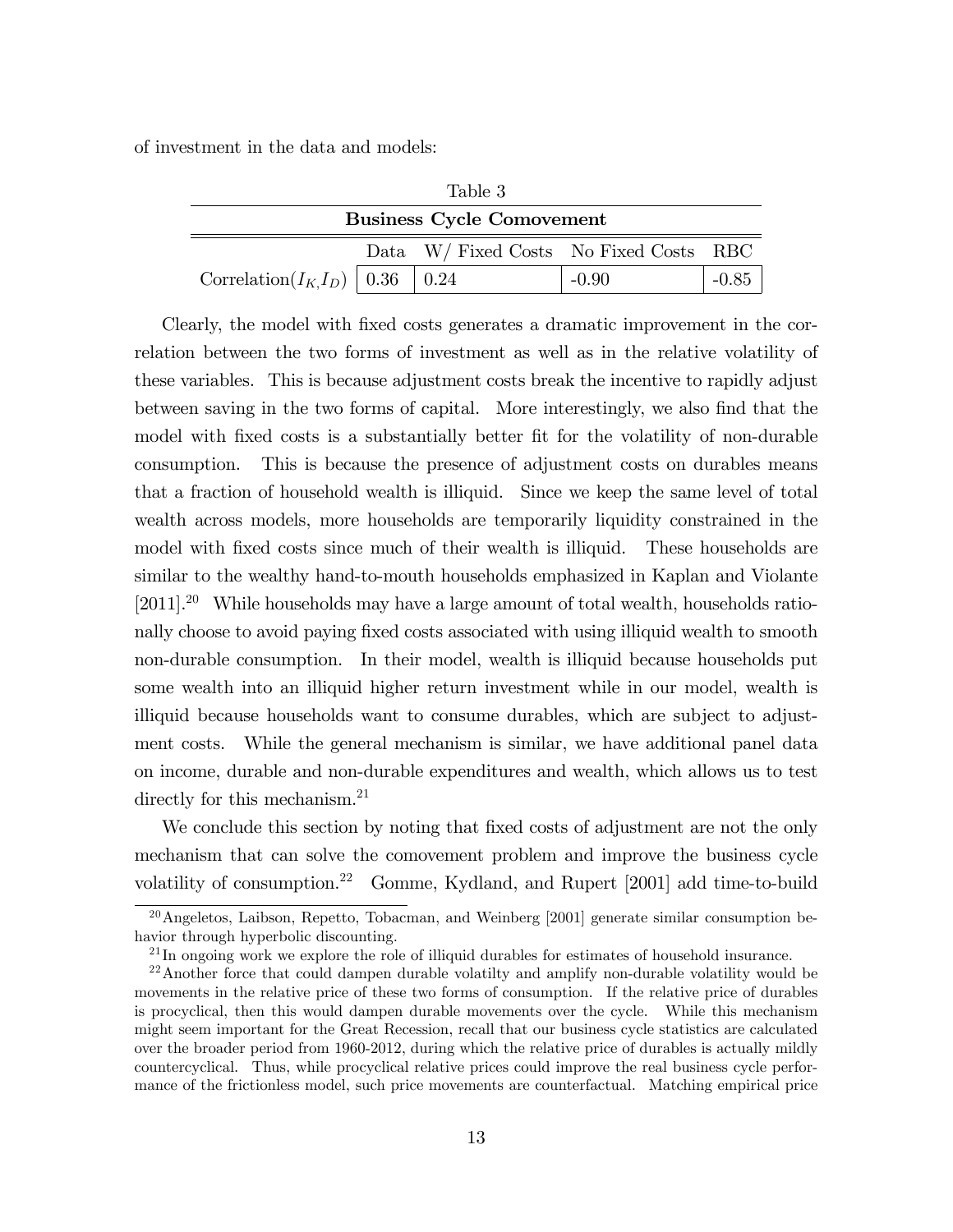to a disaggregated model while Davis and Heathcote [2005] introduce a fixed factor of production. These model features end up acting like aggregate adjustment costs and so they help to improve the comovement of disaggregated investment components. Indeed, we find that by introducing quadratic adjustment costs into the RBC model, we can also better match the average response to shocks.

However, we think Öxed costs of adjustment are more attractive for two separate reasons. First, we bring a wealth of micro data to bear in testing our model that is unavailable for representative agent models: there is substantial evidence for lumpy durable adjustment in micro data which will not be replicated by convex adjustment costs. In addition, we will show that models with Öxed costs of adjustment imply conditional heteroscedasticity for aggregate durable expenditures: the residual variance of durable expenditures is substantially larger during booms than during recessions. We will show shortly that this prediction is supported by U.S. time-series data. In contrast, models with smooth aggregate adjustment costs do not generate such heteroscedasticity. Thus, in addition to being a good fit for the average response to shocks, our model will be consistent with the empirical time-variation around that average. Nevertheless, we view our analysis as complementary to the existing literature rather than in direct competition with it. Nothing precludes both smooth and nonconvex adjustment costs from being simultaneously present, but we explore how far we can get with non-convex adjustment costs alone.

## 3 Non-Linear Dynamics

We now show that in addition to better matching business cycle moments, fixed costs of durable adjustment also induce impulse responses that vary with the state of the economy. Since fiscal stimulus is typically timed during recessions, assessing the response of durable expenditures to aggregate shocks during recessions is of particular importance. Indeed, we find that durable expenditures are significantly less responsive to changes in aggregate conditions during recessions than during booms.

How do we define a boom and a recession in our model? In order to replicate U.S. time-series data in general, and the Great Recession in particular, we hit the economy with two aggregate shocks. We first pick the aggregate TFP shocks in the model to match observed Solow Residuals in aggregate data. We then hit the simulated economy

movements over the business cycle would exacerbate the model fit.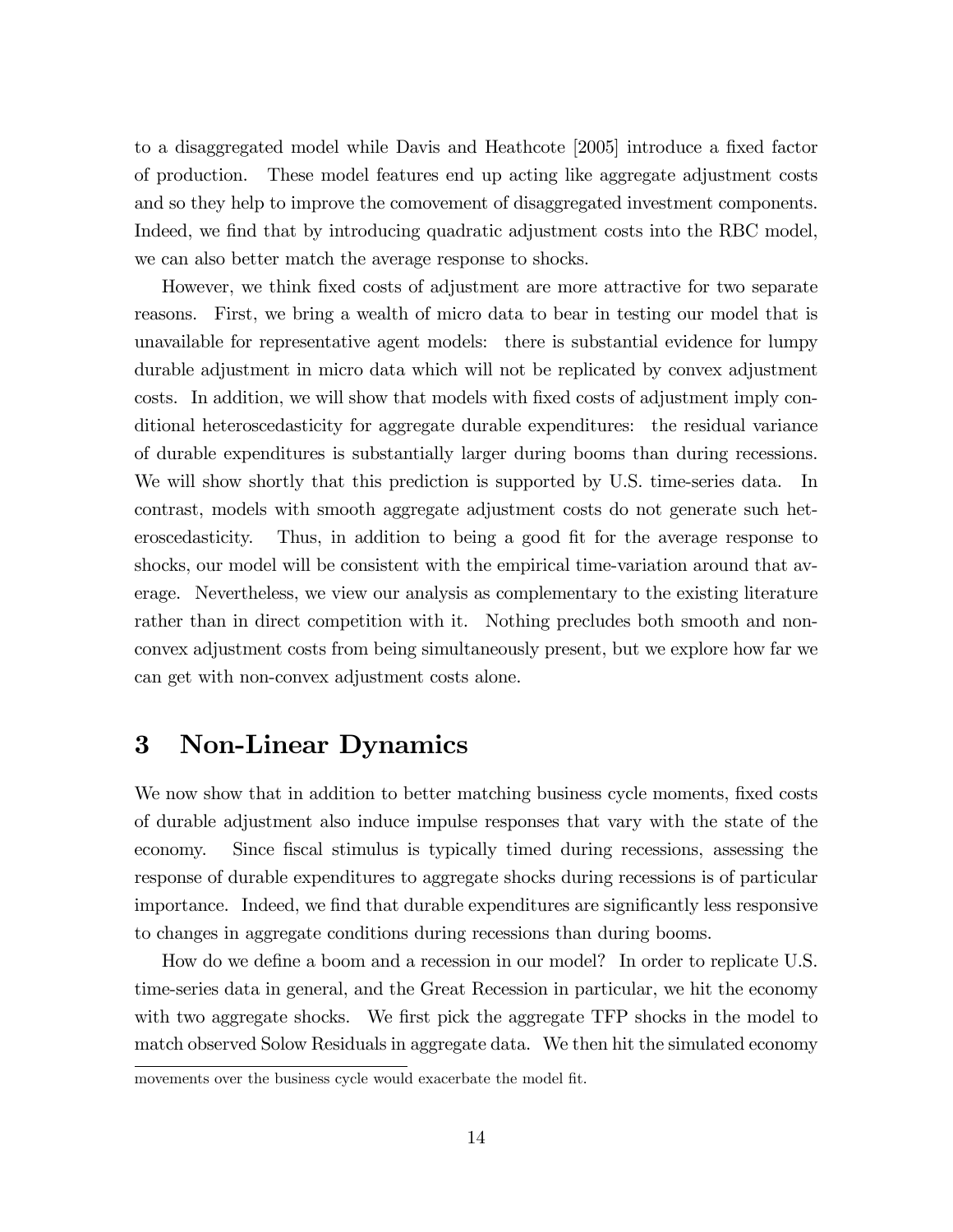

Figure 2: Recession Simulation Models vs Data

with an additional unanticipated 4 percent decline in the capital stock in the fourth quarter of 2008.<sup>23</sup> We choose these particular shocks because they capture salient features of the recession from households' perspectives.<sup>24</sup> The one-time decline in capital yields a decline in household wealth while the decline in TFP leads to a decline in household earnings, both of which make households more borrowing constrained. We pick the magnitude of the capital shock to roughly match the declines in capital actually observed in the most recent recession.

How well do our models do at matching the dynamics of consumption during the Great Recession? Figure 2 shows that the model with fixed costs closely matches the Great Recession, in contrast to the model with no fixed costs. In the model with no fixed costs, the decline in durable expenditures is an order of magnitude too large relative to the data while non-durables decline too little. Again, the model with no adjustment costs does a bad job of matching the dynamics of consumption.

<sup>&</sup>lt;sup>23</sup>We have also experimented with shocks to the durable stock, but we believe these map less naturally into the recession. The decline in housing value was largely a decline in the price of housing rather than a decline in the real stock of housing. Furthermore, large declines in the housing stock lead to counterfactual housing booms.

 $^{24}$ In ongoing work, we also explore the implications of countercyclical earnings uncertainty. With fixed costs, greater uncertainty has the potential to further depress durable responsiveness.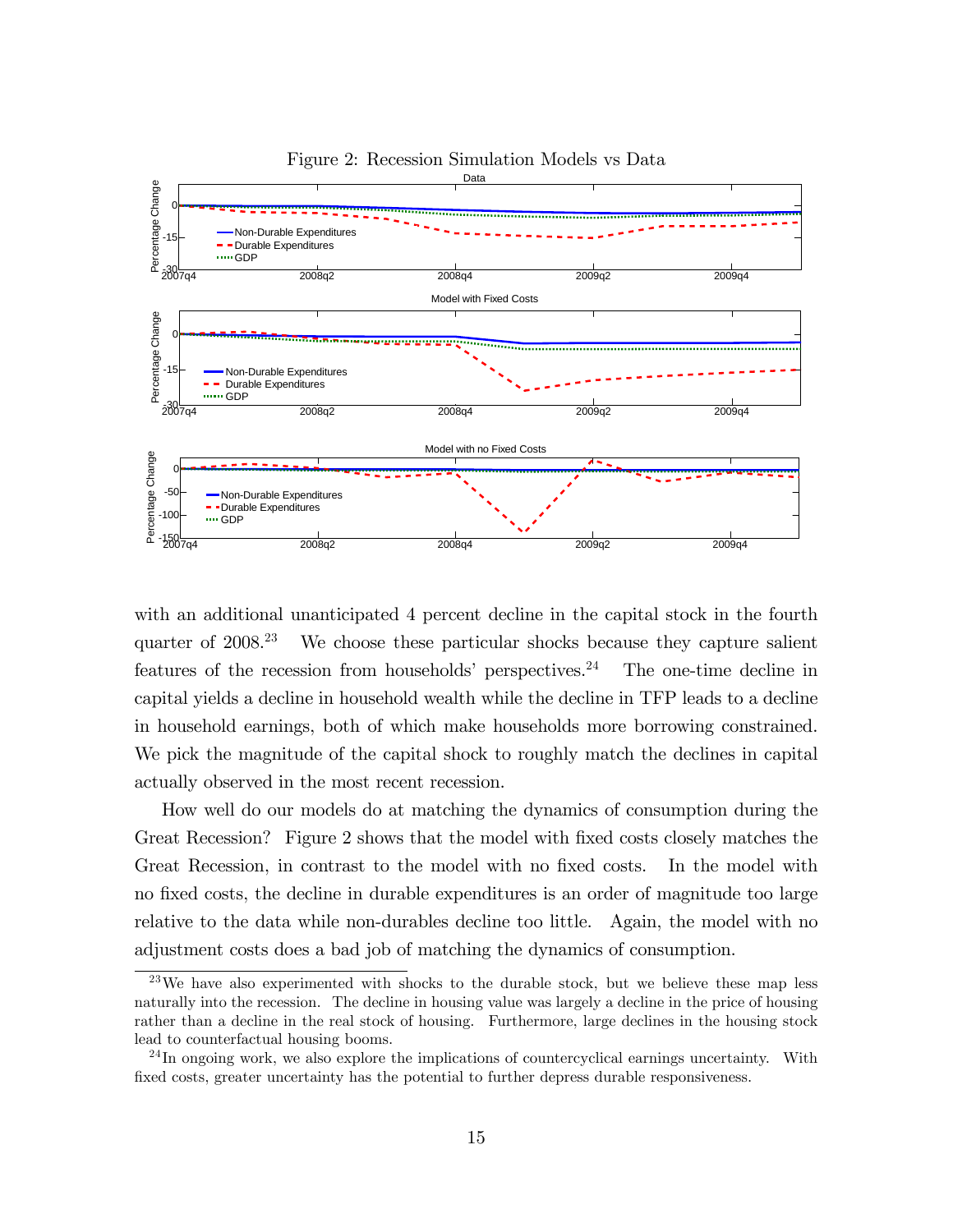

Figure 3: State-Dependent Impulse Response of Aggregate Durable Expenditures

Since the model with fixed costs of adjustment does a good job of replicating timeseries behavior, we can then ask whether it implies an IRF that varies with the state of the economy. Figure 3 shows the IRF to a one standard deviation increase in TFP in 1999 and compares it to the IRF calculated in a 2009.<sup>25</sup> The impulse response is much larger during the 90s than during the Great Recession. The cumulative impulse response in 1999 is roughly twice that in 2009.

It is interesting to look at impulse responses to TFP shocks since these are the driving shocks in our model. However, while one can imagine government policies that might look like increases in TFP, it is also interesting to model stimulus policies that were actually implemented during the Great Recession. Towards that end, we next investigate the response of the economy to a one-time subsidy to durable purchases modeled after the "Cash-for-Clunkers" and "First-Time-Home-Buyers" credit. In particular, we assume that in the period of the stimulus, households face a one-time

<sup>&</sup>lt;sup>25</sup>The hump-shaped IRFs eventually return to zero. Interestingly the hump-shape is consistent with the impulse response of aggregate durable expenditures to observed changes in TFP in the data. The hump-shape arises due to equilibrium movements in the interest rate across time. On impact, as TFP increases, interest rates rise, which increases Önancial income as well as the return to saving in liquid assets. So initially, most of the increase in savings goes into liquid assets. However, as additional capital is accumulated, the return to saving in liquid assets falls and households begin to accumulate more in durable assets so that the response of durable expenditures grows with time. As the TFP shock dies out, this process reverses itself and the economy returns to steady-state.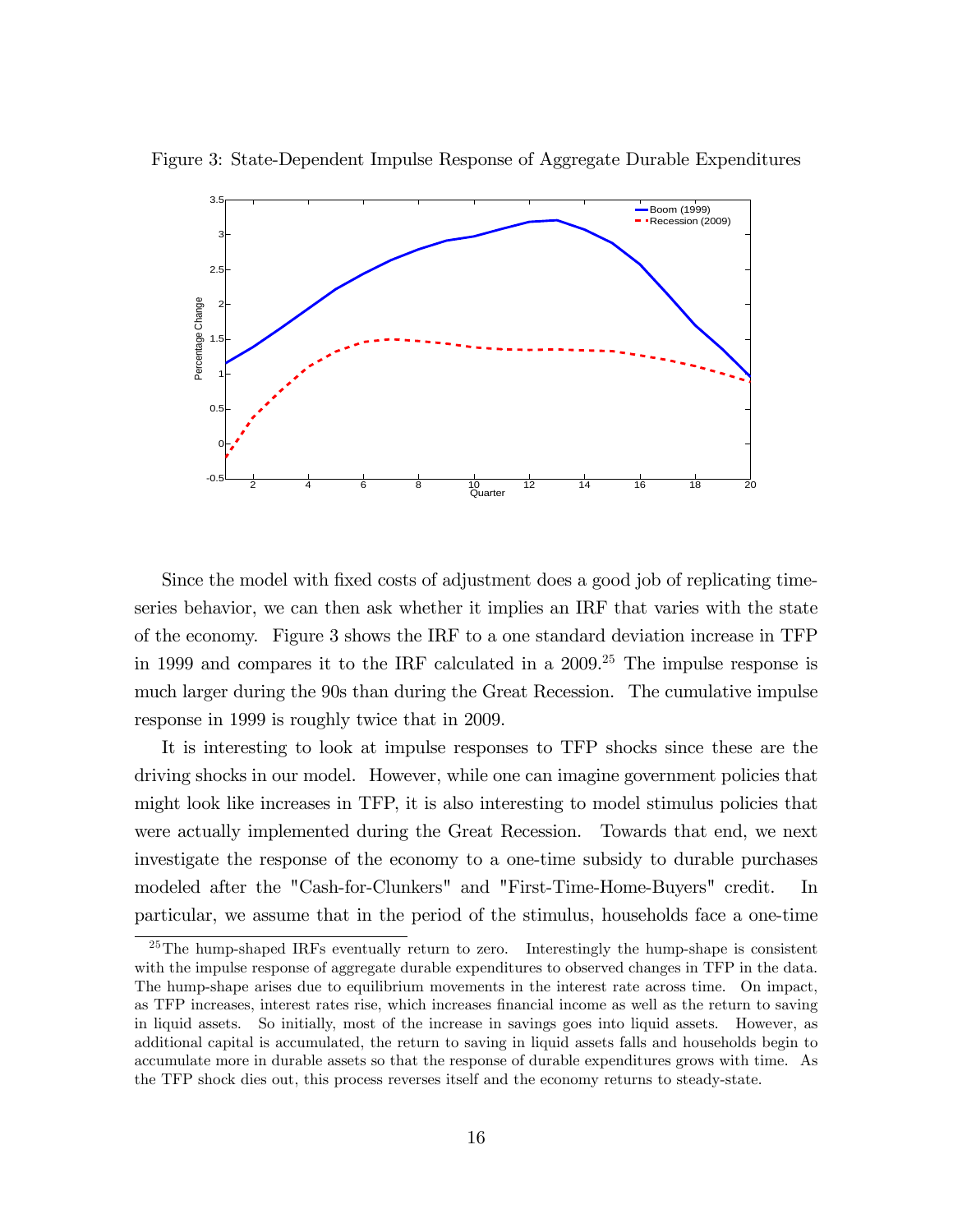



subsidy so that their new budget constraint is given by

$$
c_t^i = w_t h \eta_t^i + (1 + r_t) a_{t-1}^i + d_{t-1}^i (1 - \delta_d) - d_t^i - a_t^i - A(d_t^i, d_{t-1}^i) + s(d_t^i - d_{t-1}^i) ,
$$

where the last term reflects a durable subsidy.<sup>26</sup> After this one-time shock, we assume that the economy returns to the ergodic steady-state and households then use their original value functions to determine optimal behavior. This is a strong assumption, but it has large computational advantages relative to computing a transition path to the ergodic distribution, and it is likely to hold approximately for small values of the subsidy. In our benchmark results, we use a subsidy value of 1%, which is in line with the actual size of the stimulus programs after accounting for eligibility and phaseouts.<sup>27</sup> In addition, we evaluate the validity of our Krusell-Smith forecasting rule after the one-time shock and find that its accuracy is only mildly reduced.

Figure 4 shows that durable expenditures respond much more strongly to the durable subsidy if it occurs during a boom than during a recession. Interestingly,

 $^{26}$ Modeling the government sector in detail is beyond the scope of this paper, but this subsidy could be financed by a one-time reduction in unmodeled steady-state government expenditures.

 $27$ We view a  $1\%$  shock as a reasonable approximate to actual policies. The Cash-For-Clunkers program provided subsidies of roughly 15%, but less than 5% of total purchases were made under the program. The First-Time-Home-Buyers credit as a fraction of the mean home price in 2008 was 2.7% but only households that had not purchased a primary residence in the last three years were eligible.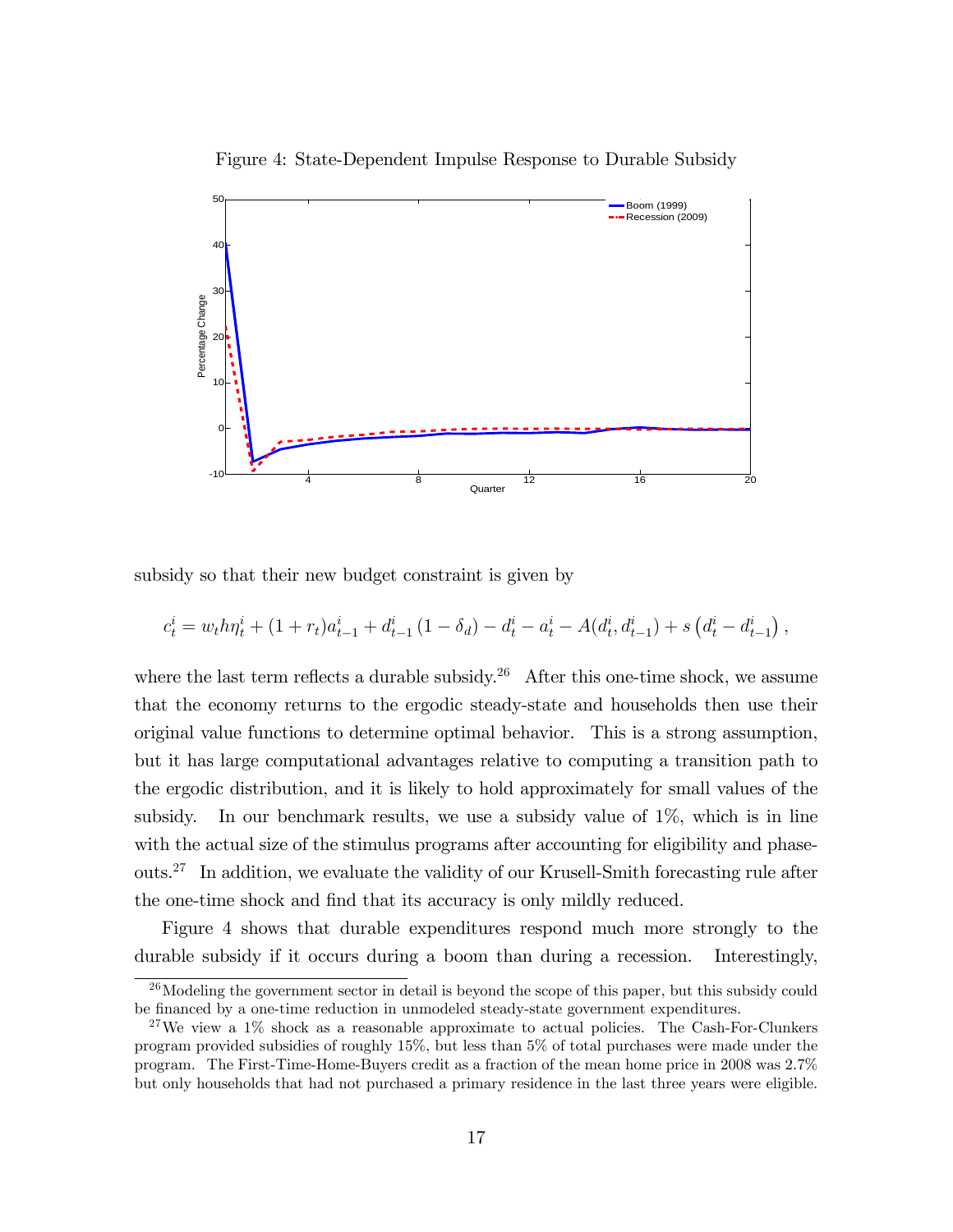we also find that much of the effect of the subsidy is undone in the ensuing periods, as household purchases are pulled forward from the near future by the stimulus. This is similar to the empirical result found in Mian and Sufi  $[2012]$ 's evaluation of the Cashfor-Clunkers Program. Nevertheless, we still find that both the effect of the subsidy on impact as well as the cumulative response are very procyclical.

Why does our model generate a procyclical IRF? Fixed costs of adjustment imply that an individual householdís response to aggregate shocks is highly non-linear. Households are hit with various shocks, and the presence of fixed adjustment costs generates a gap between a householdís current durable holdings and the durable holdings it would choose if it temporarily faced no adjustment costs. When this gap is small, it is not worth paying the Öxed cost of adjustment. As this gap becomes large, it becomes optimal to pay the fixed cost and adjust. Thus, fixed costs induce lumpiness into adjustment, and changes across time in the fraction of households choosing to adjust can induce significant time-variation in aggregate durable expenditures. Let  $z_{i,t} = d_{i,t}^* - d_{i,t-1}$  be the "gap" between a household's current durable stock and the value it would choose if it temporarily faced no adjustment costs. Mechanically, time t aggregate durable expenditures are given by  $X_t = \int z_{i,t} h_t(z_{i,t}) f(z_{i,t})$  where  $h_t(z_{i,t})$ is the adjustment hazard as a function of the durable gap and  $f(z_{i,t})$  is the density of households with durable gap equal to  $z_{i,t}$ .<sup>28</sup>

What determines the response of  $X_t$  to aggregate shocks that increase households<sup>3</sup> desired during holdings by  $\Delta d^*$ ? The total response of  $X_t$  can be decomposed into two components. The first component is the intensive margin: conditional on adjusting, households will choose durable holdings that are  $\Delta d^*$  larger than before the aggregate shock. The second component is the extensive margin: some households close to increasing durables will be pushed into action by a positive shock, and some households who previously would have sold durables instead choose inaction.

When will these margins be more important? The intensive margin response increases with the frequency of adjustment. The more households that are adjusting before the aggregate shock, the greater the response to that shock along the intensive margin. The extensive margin response to a shock will be more important when more households' adjustment decisions are changed by that shock. This will be true when more households are in the upward sloping region of the hazard function  $h_t(z_{i,t})$ .

During a boom, both of these margins become more important, and so aggregate

<sup>&</sup>lt;sup>28</sup>Where the gaps and hazards are defined relative to durable holdings after maintenance so that  $X_t$  is durable investment excluding maintenance.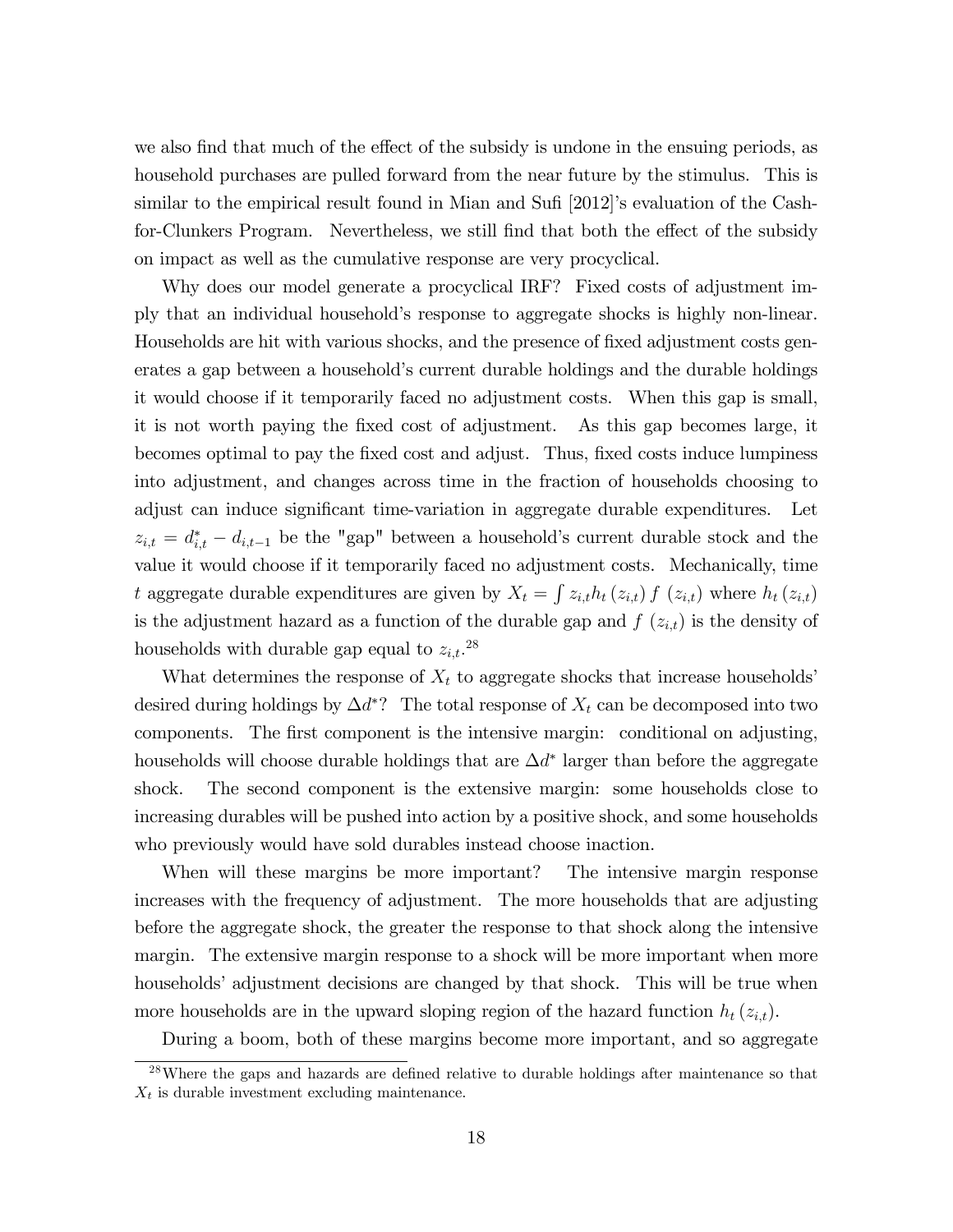

Figure 5: Boom and Recession: Distribution and Adjustment Hazard

durable expenditures become more responsive to aggregate shocks. Figure 5 plots the distribution of durable gaps and adjustment hazard in a boom and in a recession, for the model with Öxed costs of durable adjustment. The distribution of durable gaps is skewed right because depreciation means that more households want to increase than to decrease durable holdings. During the boom, households' desired durable holdings rise so that the distribution of durable gaps shifts to the right, and more households are pushed into the steep part of the hazard function.

Furthermore, households are more likely to adjust up and less likely to adjust down for a given durable gap (as can be seen by the shifting hazard in Figure 5). The shift in the hazard is a combination of two forces. During recessions, fixed costs represent a larger fraction of household wealth, so adjustment to both positive and negative gaps is reduced. However, households are also more likely to hit the borrowing constraint, which increases the probability of adjustment to negative gaps. The net effect is a decrease in the probability of increasing and an increase in the probability of decreasing.

Together, this increase in the mass of households adjusting as well as in the mass of households close to the margin of adjustment leads to an increase in both the intensive and extensive margin response to aggregate shocks so that total responsiveness rises.<sup>29</sup>

 $29$ Note that aggregate durable expenditures become more responsive to both positive and negative aggregate shocks during booms. During a boom, more households are in the region with a steep hazard of adjustment, and these households become more responsive to both positive and negative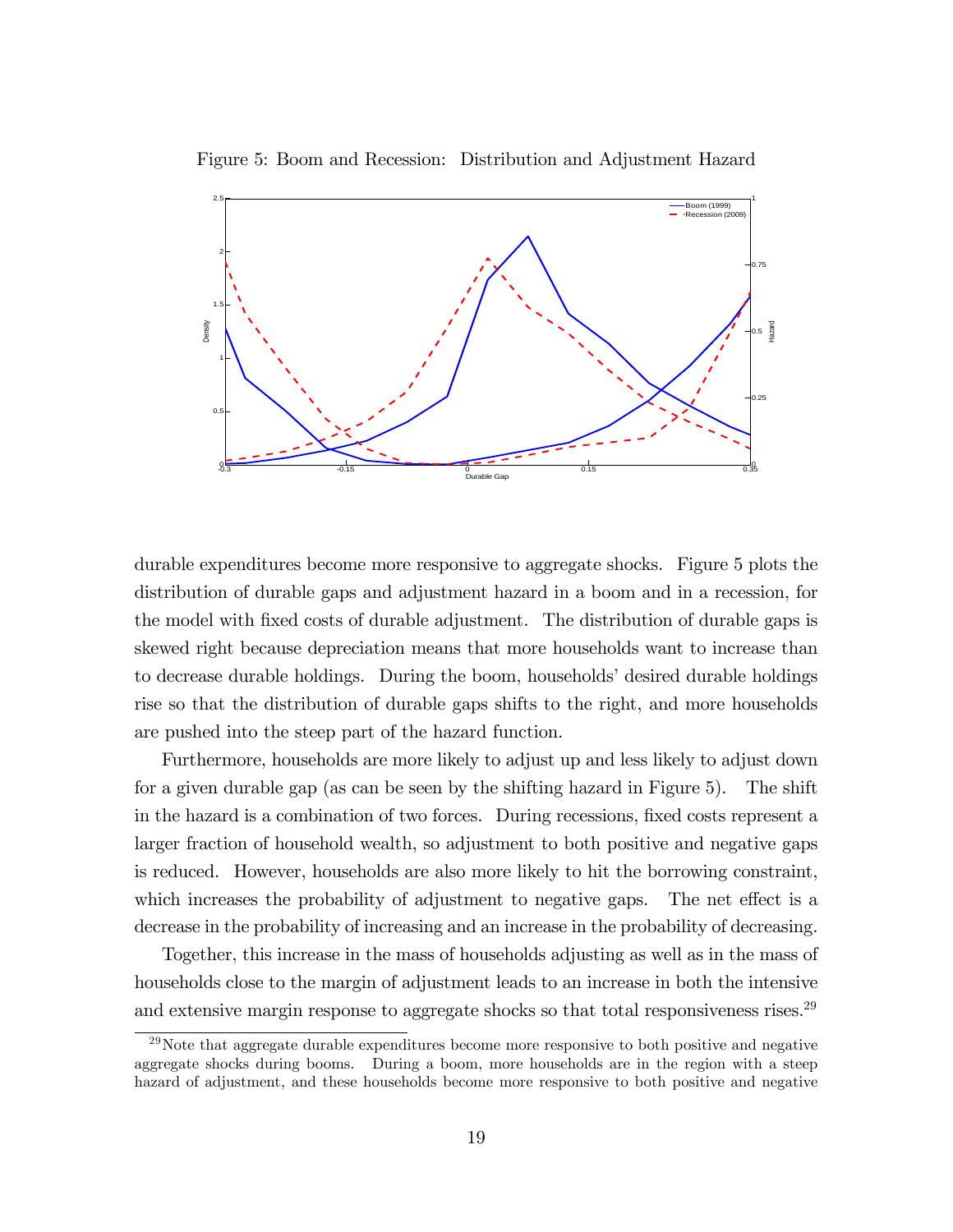

Figure 6: No State-Dependent IRF without Fixed Costs

This time-variation in distributions and hazards induced by Öxed costs leads to a procyclical IRF, but there are other features of the model that could also lead to time-varying IRFs. We now argue that it is the fixed costs that are quantitatively important for our aggregate dynamics rather than these alternative features. In particular, household borrowing constraints also introduce non-linearities, and the particular sequence of shocks might introduce GE effects that matter for aggregate dynamics. $30$ 

However, we can show that neither the sequence of shocks nor the presence of borrowing constraints is driving our procyclical IRF by recomputing impulse response functions for an otherwise identical model with borrowing constraints but with no costs of durable adjustment. Figure  $6$  shows that there is essentially no difference between the IRF at different points in time in the model with no adjustment costs. This implies that it must be the Öxed costs of adjustment that drive our procyclical IRF.

Thus, even with relatively small fixed costs, our model delivers aggregate dynamics that differ sharply from models with frictionless durable adjustment. This stands in

aggregate shocks. Our model implies a state-dependent IRF, not an asymmetric IRF. While we suppress the results for brevity, we find that the IRF is greater to a durable tax during booms than during recessions.

 $30\,\text{In particular, the }d^*$  may respond differently to shocks in a recession, when aggregate income is low and more households are close to hitting their borrowing constraint, than when aggregate income is high and most households are unconstrained.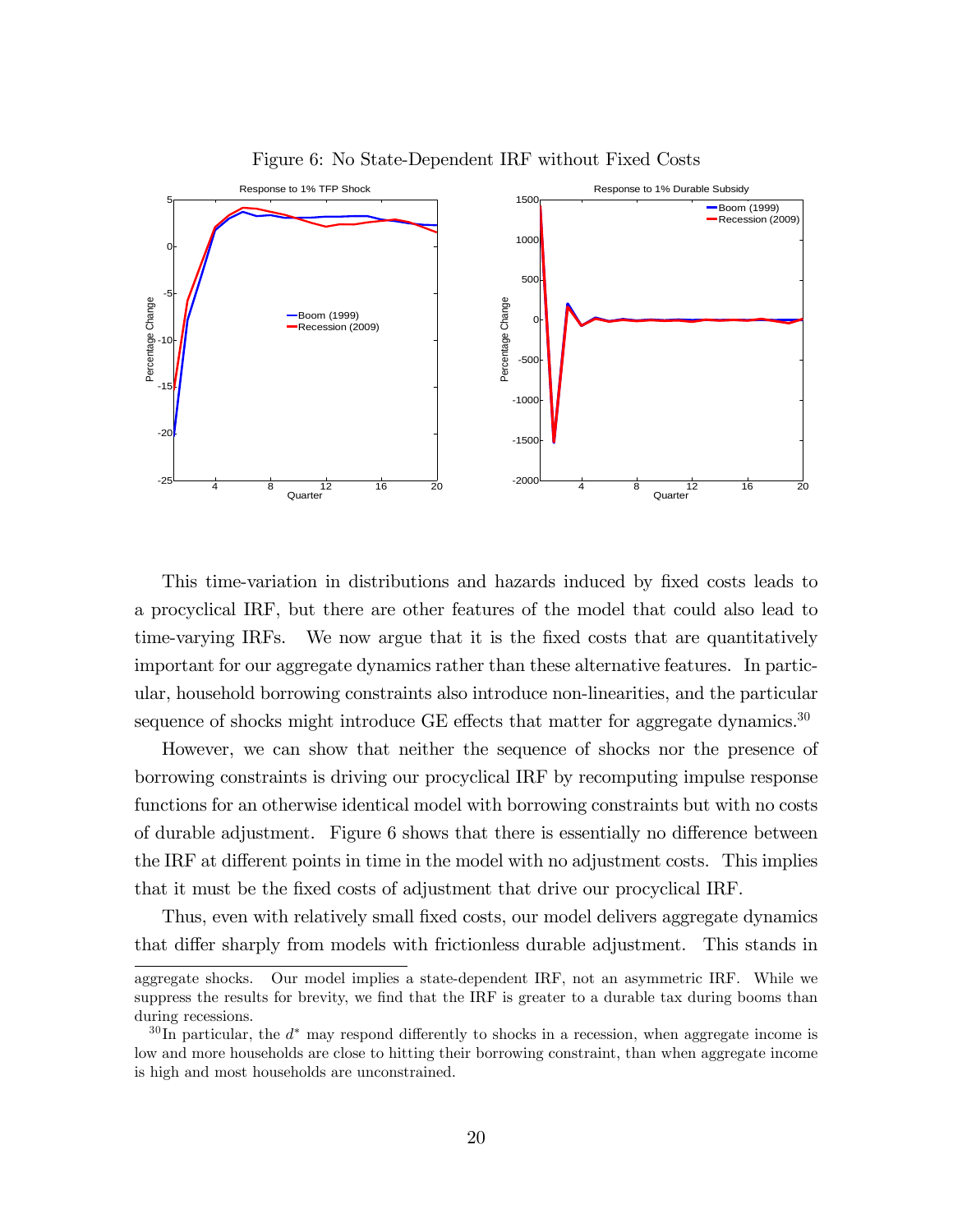stark contrast to the debate in the investment literature between Khan and Thomas [2008] and Bachmann, Caballero, and Engel [2010] that Önds that large adjustment costs are necessary to generate aggregate non-linearities. What differentiates our model from this previous work? In both Khan and Thomas [2008] and Bachmann, Caballero, and Engel [2010], the representative household can only save in one asset, productive capital. If Öxed costs on the Örm side of the model generate results for investment that differ dramatically from the frictionless model, this necessarily implies that households must also face consumption that differs dramatically from the frictionless environment. In equilibrium, household consumption smoothing has large quantitative effects on the interest rate that dampen the effects of fixed costs.

In contrast, in our model, households can save in two assets: productive capital and durables. Non-linearities in durable expenditures can then be absorbed by movements in capital rather than movements in consumption, so even small fixed costs of durable adjustment can have big effects on aggregate dynamics without inducing huge effects on consumption dynamics.<sup>31</sup>

Thus our model suggests that fixed costs may lead durable stimulus to be less effective during recessions than suggested by linear VAR evidence. This has important implications for policy makers. For example, both the "Cash-for-Clunkers" and "First-Time-Home-Buyers-Tax-Credit" were enacted to stimulate durable expenditures during the most recent recession. However, since responsiveness was relatively low, this likely dampened the effects of each program. Conversely, if each program led to an increase in durable demand and pushed more households towards an active region of adjustment, then the total effect of the two programs was likely greater than the sum of the individual programs in isolation. We find support for such non-linearities by computing the IRF to shocks of varying sizes: doubling the size of the TFP shock or durable stimulus triples the cumulative impulse response.

## 4 Household Micro Data

Given the important policy implications of these non-linearities, we now look for direct evidence that the cross-sectional distribution of household durable demand moves in the manner predicted by our model. The obvious difficulty with constructing an

 $31\text{As}$  noted previously, we do find that fixed costs amplify non-durable volatility, but the magnitude of this effect is much smaller than in a model with fixed costs of investment and no GE effects.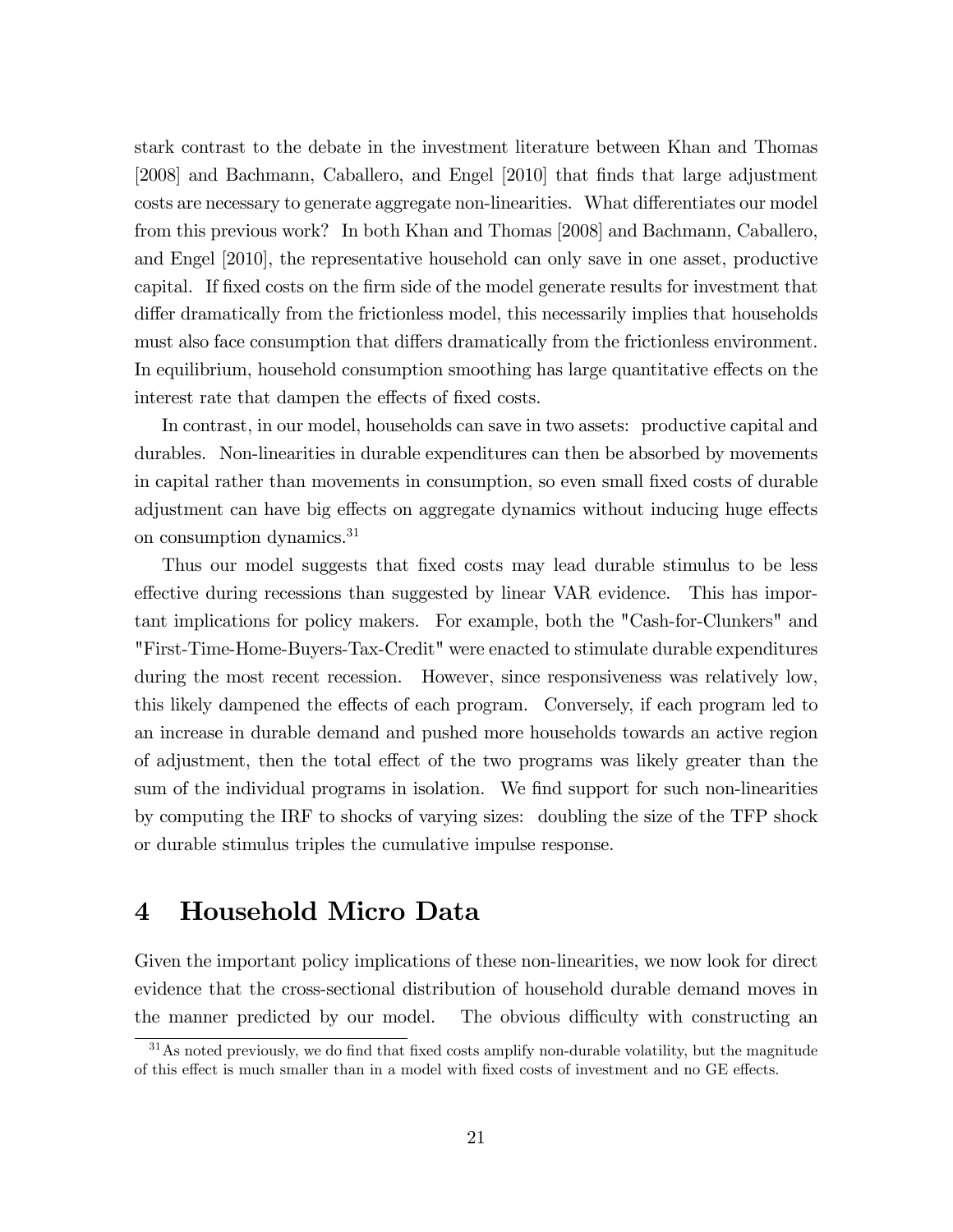empirical counterpart to Figure 5 is that "durable gaps" are not observed in micro data. However, our structural model imposes strong restrictions on the relationship between variables which are observed in micro data and durable gaps, which are observed in the model but not in the data.<sup>32</sup> We use the model to estimate a flexible functional form that relates  $d_{-1}$ , c, and a to the durable gap and find that these variables are sufficient to explain more than 99% of the variation in durable gaps in the model. After estimating the relationship in the model, we apply the same relationship to measures of  $d_{-1}, c$ , and a in PSID data, which allows us to estimate the empirical cross-section of durable gaps for the PSID from 1999-2009.

Once we have estimated this distribution, we can test our empirical Öt by estimating the probability that a household actually adjusts its durable stock, conditional on our imputed durable gap. We first test the overall predictive power of our model and then discuss implications for variation over the business cycle as in Caballero, Engel, and Haltiwanger [1997]. See Appendix 3 for more detailed discussion.



Figure 7: Estimated Gaps and Hazard, PSID

Figure 7 shows estimated gaps and hazards for the PSID data, pooling across all

 $32$ Our empirical strategy in general is similar to that in Eberly [1994], but we have a more complicated empirical model that does not require us to exclude borrowing constrained households. Furthermore, we test the predictive power of our estimated durable gaps for the actual probabilities of adjustment, and find an upward sloping adjustment hazard as predicted by our model. In contrast, Eberly [1994] imposes and estimates a single adjustment threshold.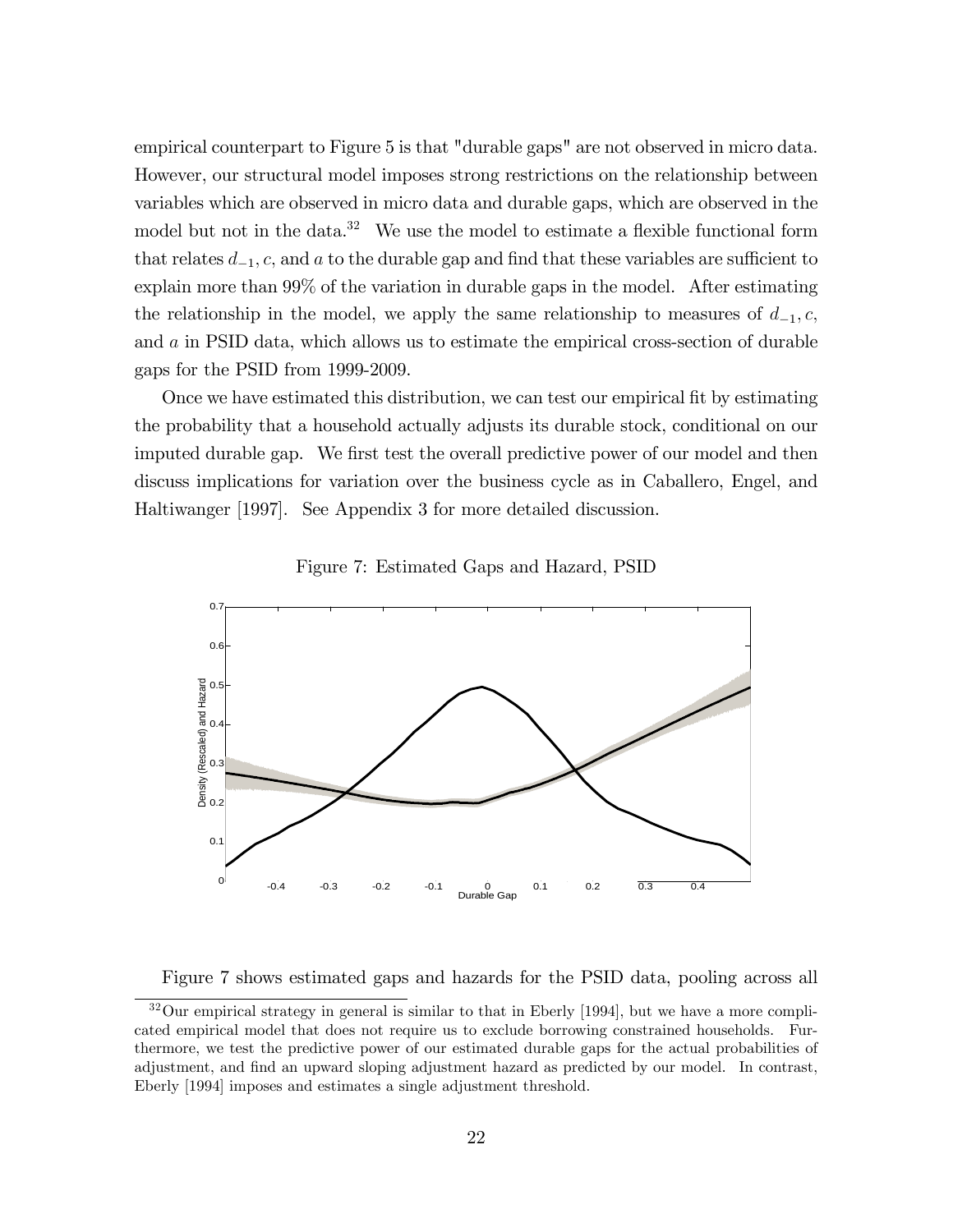years. Given that our model is abstracting from life-cycle considerations and many other idiosyncratic taste shocks that will affect durable adjustment, the fit between the model and the data is remarkably strong. Our estimated durable gaps have strong predictive power for the actual probability of adjustment. The empirical probability of adjustment rises from approximately  $20\%$  for a durable gap of zero<sup>33</sup> to more than  $50\%$ for a durable gap of  $0.5^{34}$  In contrast, if the model we used was uninformative for actual household behavior, we would find no relationship between estimated durable gaps and the empirical adjustment hazard.

Figure 8: Estimation Based on Constant Ratio of Liquid Wealth



Indeed, in addition to our benchmark model, we can redo this estimation procedure using alternative models of durable consumption. In particular, Grossman and Laroque [1990] build a model of optimal durable consumption with fixed costs that implies that all households maintain a constant ratio of  $d/a$  when adjusting their durable stocks. We repeat our estimation procedure using a generalized version of this model where we allow for household level heterogeneity in the optimal ratio of liquid and

<sup>33</sup>While the 20% hazard at zero may appear to be a failure, it is worth noting that our adjustment measure is calculated over a two-year period while our gap measure is instantaneous, so a positive probability at a gap of zero may reflect a positive gap at some other point during the two year period which led to adjustment. Overall, our model has better predictive power for upward adjustments than for downward adjustments. This likely reflects irreversibilities in the data which we have not modeled.

 $34$ Bootstrapped 90 percent confidence intervals in gray.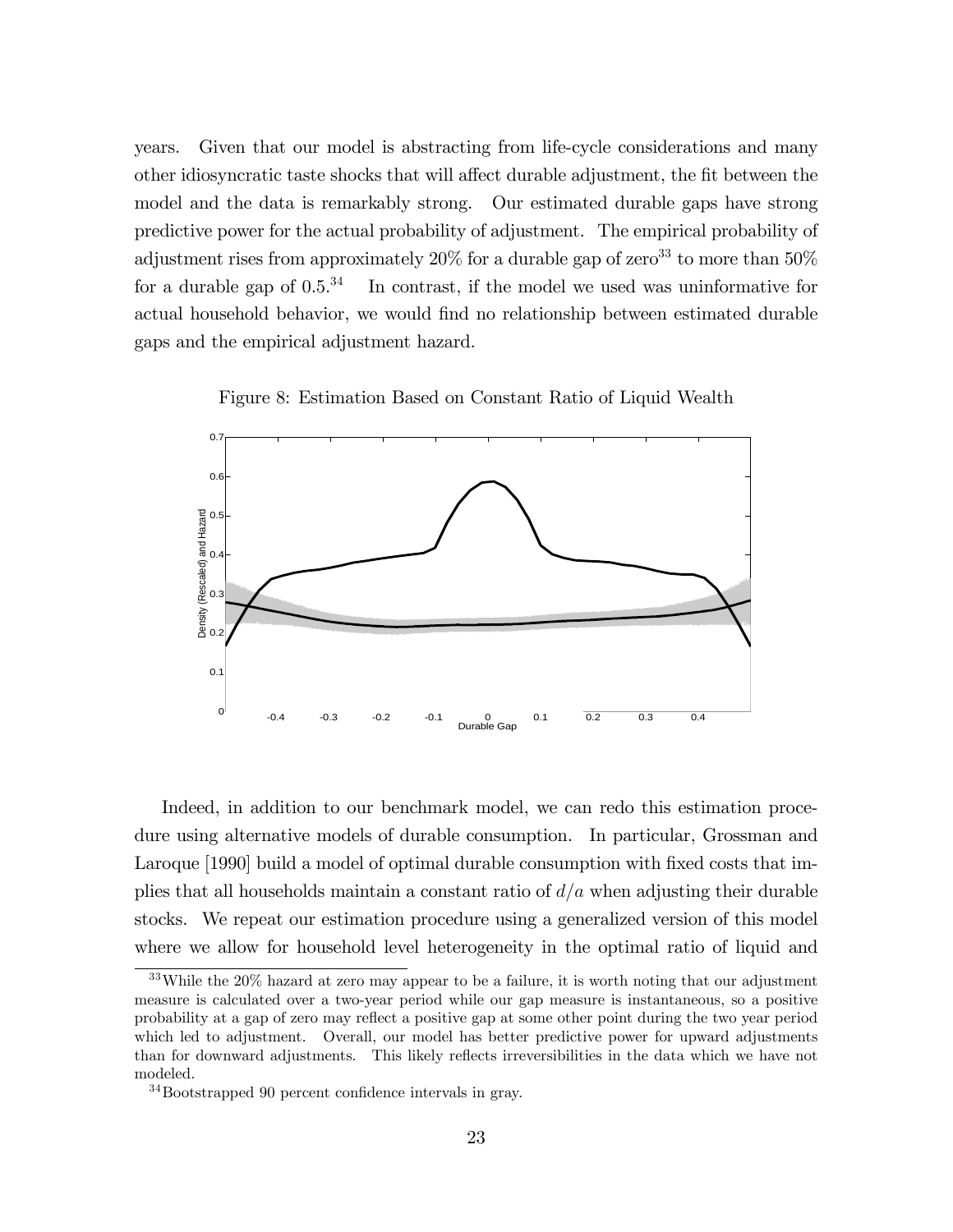illiquid wealth. Figure 8 shows that, not only does this model generate strange distributions of implied durable gaps, these gaps also have essentially no predictive power for actual household durable adjustment. The point estimate for the hazard rises from only  $24\%$  to  $28\%$  over the range of durable gaps, and the  $90\%$  confidence intervals show that a flat hazard cannot be rejected. Thus, the close match between our benchmark model and our PSID estimates is not a result of using our model restrictions to impute durable gaps and is indeed a strong test of the model. Figure 8 shows that this procedure need not yield self-confirming results.

In addition to these results using PSID data, we have also repeated the analysis using household panel data from the Italian Survey of Household Income and Wealth.<sup>35</sup> While our model is estimated to match aggregate U.S. data, similar forces are likely to apply in other countries as well. Again, Figure 9 shows that our model generates durable gaps with strong predictive power for actual adjustment, in contrast to the simpler alternative model.



Figure 9: Estimates Using SHIW Data

Now that we have shown our model provides a good empirical fit for household micro data on average, we test whether the estimated distributions and hazards move over the business cycle in the way predicted by our model. Figure 10 compares the

 $35$ To our knowledge, this is the only other data set that contains the requisite variables.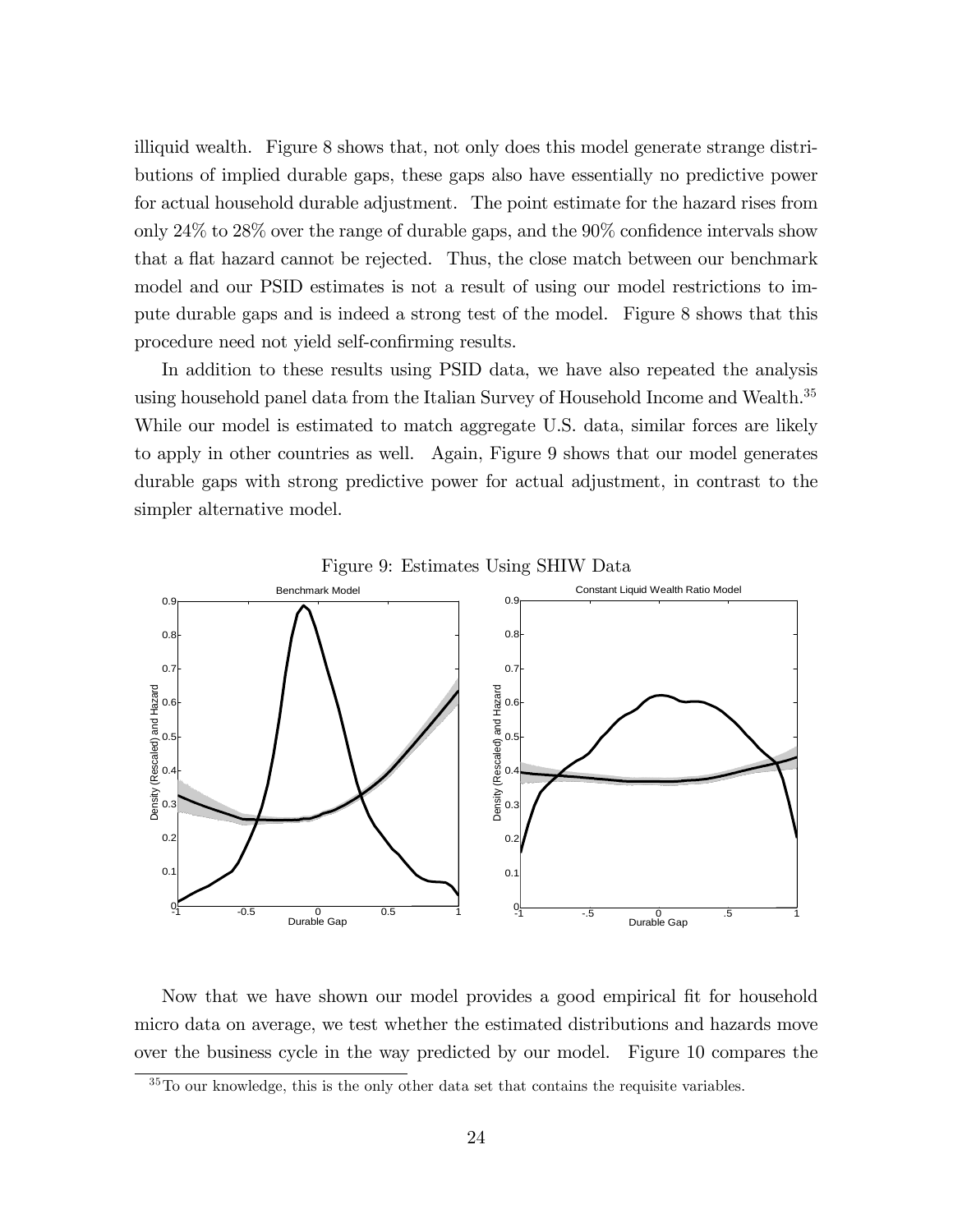estimates from the PSID data to the predictions from our model. We find that both the empirical distribution of durable gaps as well as the corresponding adjustment hazards shift between 1999 and 2009 in a way that is remarkably consistent with our model.<sup>36</sup> Thus, there is strong empirical evidence that both the distribution of households<sup>'</sup> durable gaps and adjustment probabilities move in the manner necessary to generate a procyclical IRF.<sup>37</sup>





## 5 Aggregate Time-Series Evidence

In addition to the test of our model using household panel data, we also look for additional evidence of a time-varying IRF that does not rely on a particular structural model. We now provide simple time-series evidence that the response of durable expenditures to aggregate shocks is systematically weaker during recessions than during

 $36$ Appendix 3 shows that the differences across time are statistically significant.

 $37$  While Figure 3 shows that the IRF on impact is only a partial summary of the differences in the cumulative IRFs, we can nevertheless compute the IRF on impact implied by our PSID estimates, and we find that the implied IRF on impact is nearly 30 percent larger in 1999 than in 2009.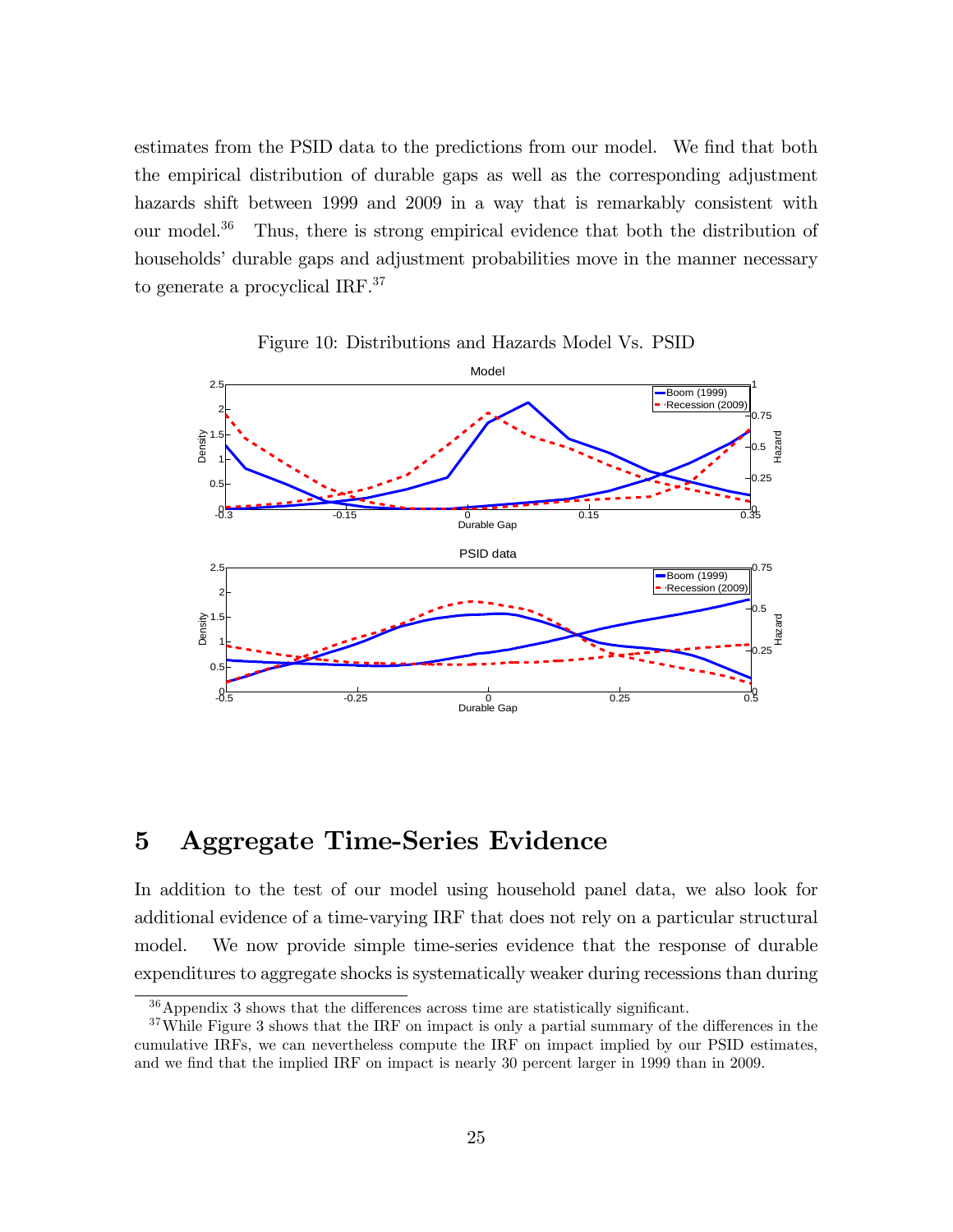booms. While one could imagine many ways to explore this question, we proceed in a parsimonious manner that is agnostic about the underlying structural model.

In particular, we follow Bachmann, Caballero, and Engel [2010] and estimate a two-stage time-series model. In the first stage, we estimate an AR process for durable expenditures. Then, in the second stage, we regress the absolute value of the first stage residuals on the average of lagged durable expenditures to assess whether residual variance differs during durable expansions. (See Appendix 1 for details). We find clear evidence that aggregate durable expenditures exhibit conditional heteroscedasticity, with durable expenditures exhibiting much larger (absolute) residuals during expansions. Figure 11 shows that our estimates of residual variance rise dramatically with previous durable expenditures.<sup>38</sup>





Why does greater variance during expansions imply that durable expenditures are more responsive to shocks during expansions? In principle, conditional heteroscedasticity could arise for two reasons: (1) Aggregate shocks are of constant variance but durable expenditures respond more to these shocks during booms than during recessions. (2) The size of shocks during booms is greater than during recessions.

 $38\text{Boostrapped }90$  percent confidence interval in gray.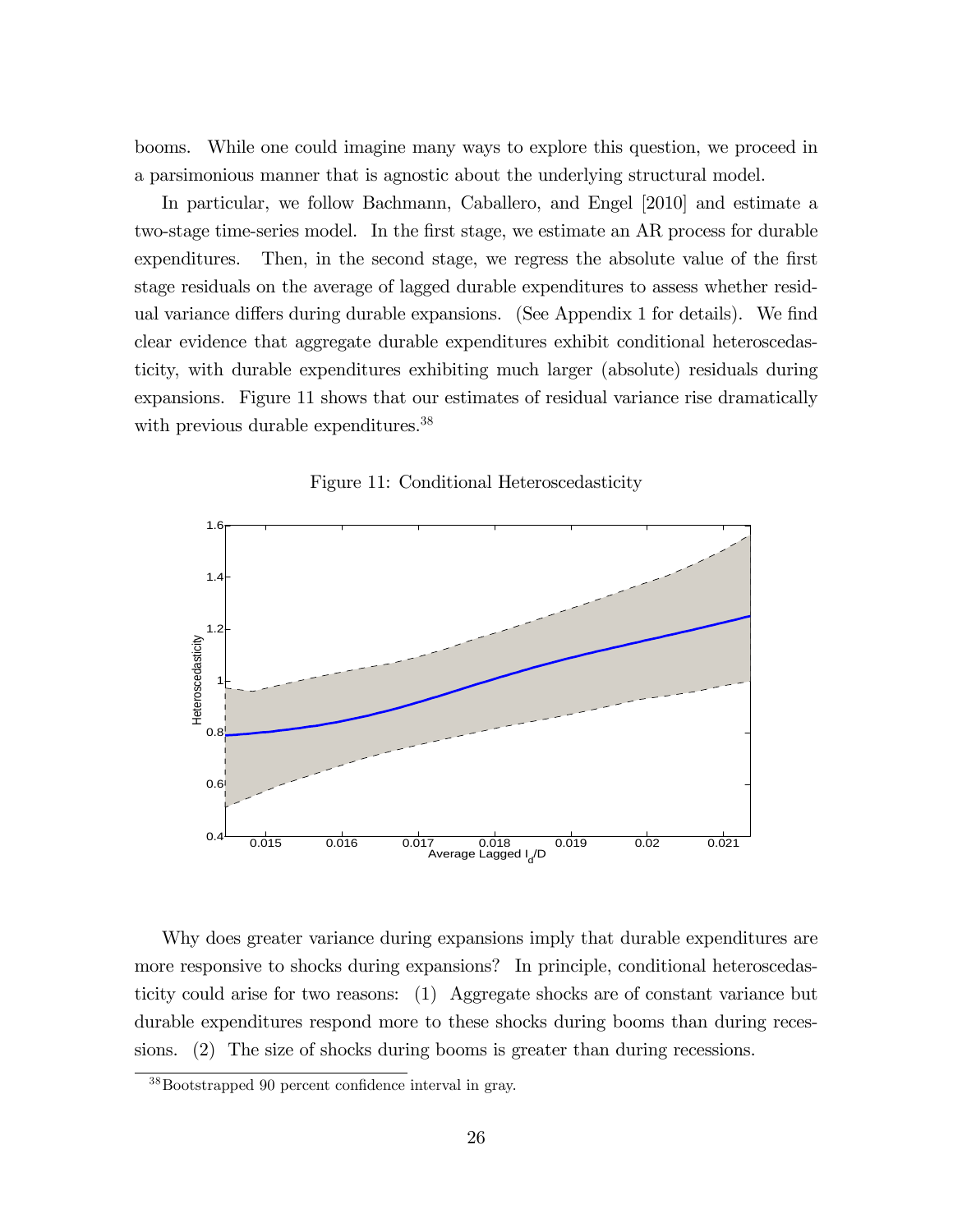Appendix 1 shows that while durable expenditures exhibit conditional heteroscedasticity, there is no evidence for heteroscedasticity for either productivity or monetary shocks. Thus, there is no evidence for heteroscedasticity of shocks commonly used in business cycle models. Furthermore, aggregate GDP does not exhibit conditional heteroscedasticity. Since aggregate shocks affecting durable expenditures and total GDP should be similar, our evidence supports the first explanation: durable expenditures become more responsive to aggregate shocks during booms.

We find similar effects in our model with fixed costs. Appendix 1 presents estimates of conditional heteroscedasticity for the model with Öxed costs of durable adjustment as well as for models with no adjustment costs and for an RBC model with convex adjustment costs. The model with Öxed costs of durable adjustment implies conditional heteroscedasticity that is in line with the empirical estimates, in contrast to the alternative models without fixed costs. Conditional heteroscedasticity arises in the model with Öxed costs despite the fact that the shocks are of constant variance precisely because Öxed costs of adjustment lead to a procyclical IRF.

### 6 Conclusion

It is widely recognized that there are substantial fixed costs of durable adjustment. Nevertheless, business cycle models with Öxed costs of durable adjustment have received limited attention due to their computational complexity. In this paper, we argue that while the introduction of fixed costs of adjustment is computationally challenging, it is not intractable, and it provides a significantly better fit for both macro and micro dynamics. An incomplete markets model with Öxed costs and aggregate shocks is able to match the decline in durable expenditures in the Great Recession as well as business cycle volatilities more generally. In addition, since durable holdings are also a form of household wealth, Öxed costs of adjustment make a fraction of wealth illiquid and costly to adjust. Since some households have large durable holdings with small levels of liquid wealth, this amplifies the response of non-durable consumption to shocks and implies that the model is able to match the relatively large decline in non-durable expenditures during the recession.

More importantly, introducing realistic adjustment costs is important for evaluating the efficacy of fiscal stimulus. Fixed costs of durable adjustment induce significant nonlinear impulse responses of aggregate durable expenditures to shocks. Our estimates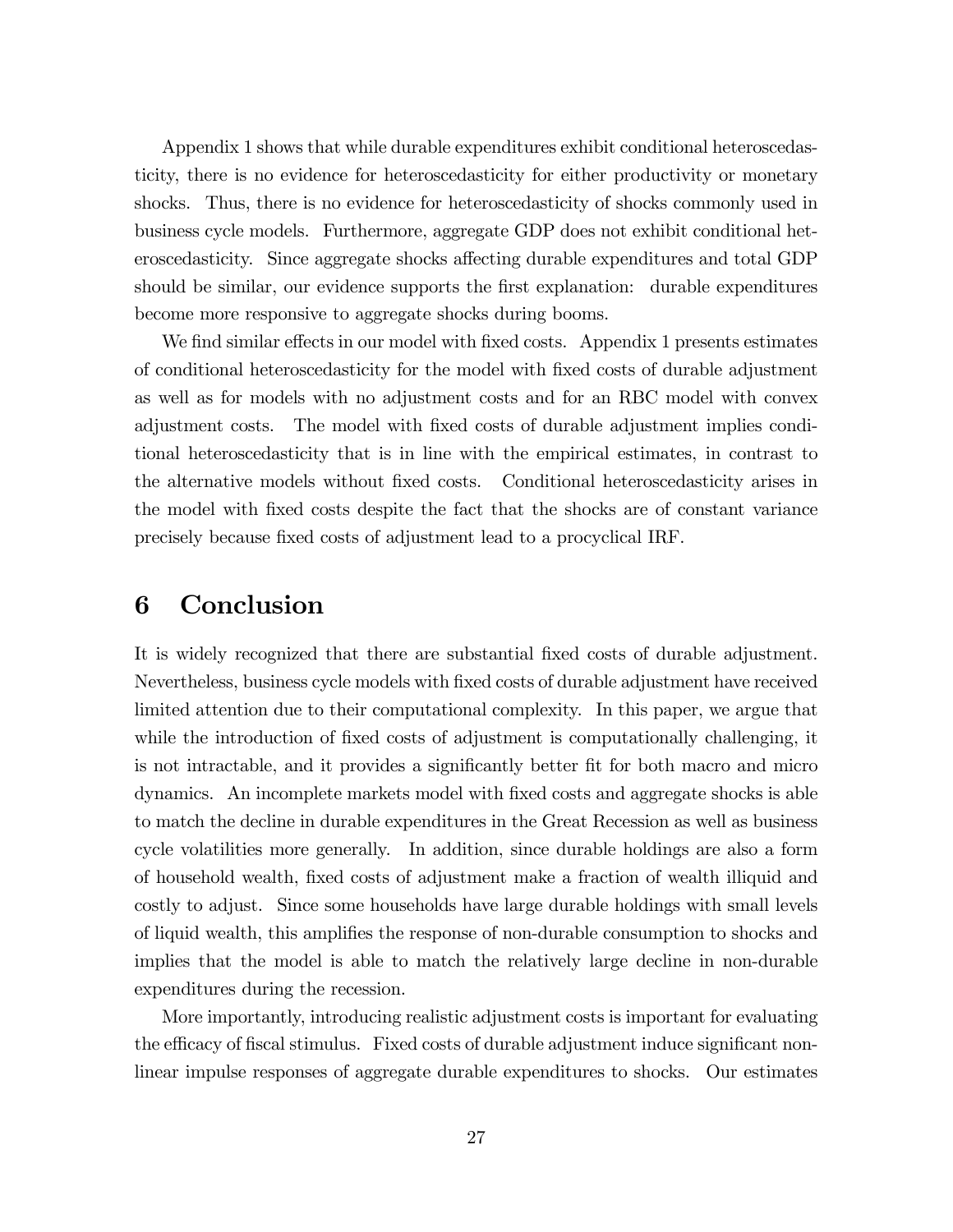imply that during the Great Recession, durable expenditures were half as responsive to stimulus as during the late 90s. This time-varying IRF induces conditional heteroscedasticity of aggregate durable expenditures: the residuals from an AR process for durable expenditures are greater during booms than during recessions. We show that such conditional heteroscedasticity is present in actual U.S. time-series data.

The procyclical IRF in the model is driven by changes in the distribution of households' desired durable holdings over the cycle. During a boom, households have more pent-up durable demand and are more likely to adjust their durable holdings. We test this implication of our model by estimating the empirical distribution of households<sup>*'*</sup> desired durable holdings and find that the empirical distribution moves as predicted. Thus, micro data is consistent with a large time-varying IRF, as implied by our model.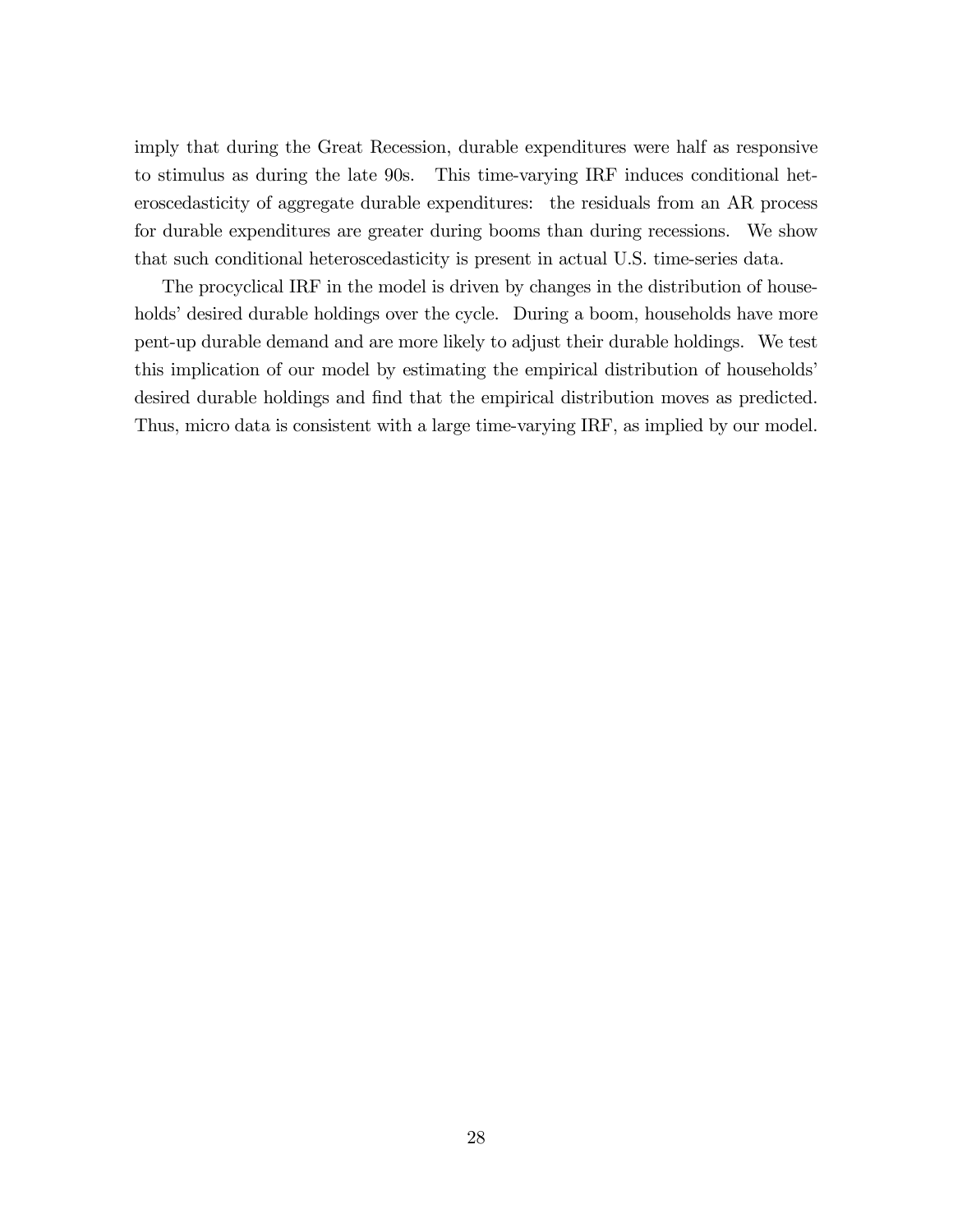### References

- Angeletos, M., D. Laibson, A. Repetto, J. Tobacman, and S. Weinberg  $(2001)$ : "The Hyperbolic Consumption Model: Calibration, Simulation, and Empirical Evaluation," Journal of Economic Perspectives, 15(3).
- ATTANASIO, O. (2000): "Consumer Durables and Inertial Behavior: Estimation and Aggregation of  $(S,s)$  Rules for Automobile Purchases," Review of Economic Studies.
- BACHMANN, R., R. J. CABALLERO, AND E. M. ENGEL (2010): "Aggregate Implications of Lumpy Investment: New Evidence and a DSGE Model," Cowles Foundation Discussion Paper.
- BAJARI, P., P. CHAN, D. KRUEGER, AND D. MILLER (2010): "A Dynamic Model of Housing Demand: Estimation and Policy Implications," *Mimeo.*
- BAXTER, M. (1996): "Are Consumer Durables Important for Business Cycles?," The Review of Economics and Statistics, 78(1).
- BERNANKE, B. (1985): "Adjustment Costs, Durables and Aggregate Consumption," Journal of Monetary Economics, 15(1).
- BERTOLA, G., AND R. J. CABALLERO (1990): "Kinked Adjustment Costs and Aggregate Dynamics," NBER Macroeconomics Annual, 5.
- BERTOLA, G., L. GUISO, AND L. PISTAFERRI (2005): "Uncertainty and Consumer Durables Adjustment," Review of Economic Studies, 72(4).
- BROWNING, M., AND T. CROSSLEY (2009): "Shocks, Stocks, and Socks: Smoothing Consumption Over a Temporary Income Loss," Journal of the European Economic Association, 7(6).
- CABALLERO, R., E. ENGEL, AND J. HALTIWANGER (1995): "Plant-Level Adjustment and Aggregate Investment Dynamics," *Brookings Papers on Economic Activity*, 1995(2).

<sup>- (1997): &</sup>quot;Aggregate Employment Dynamics: Building from Microeconomics," American Economic Review, 87(1).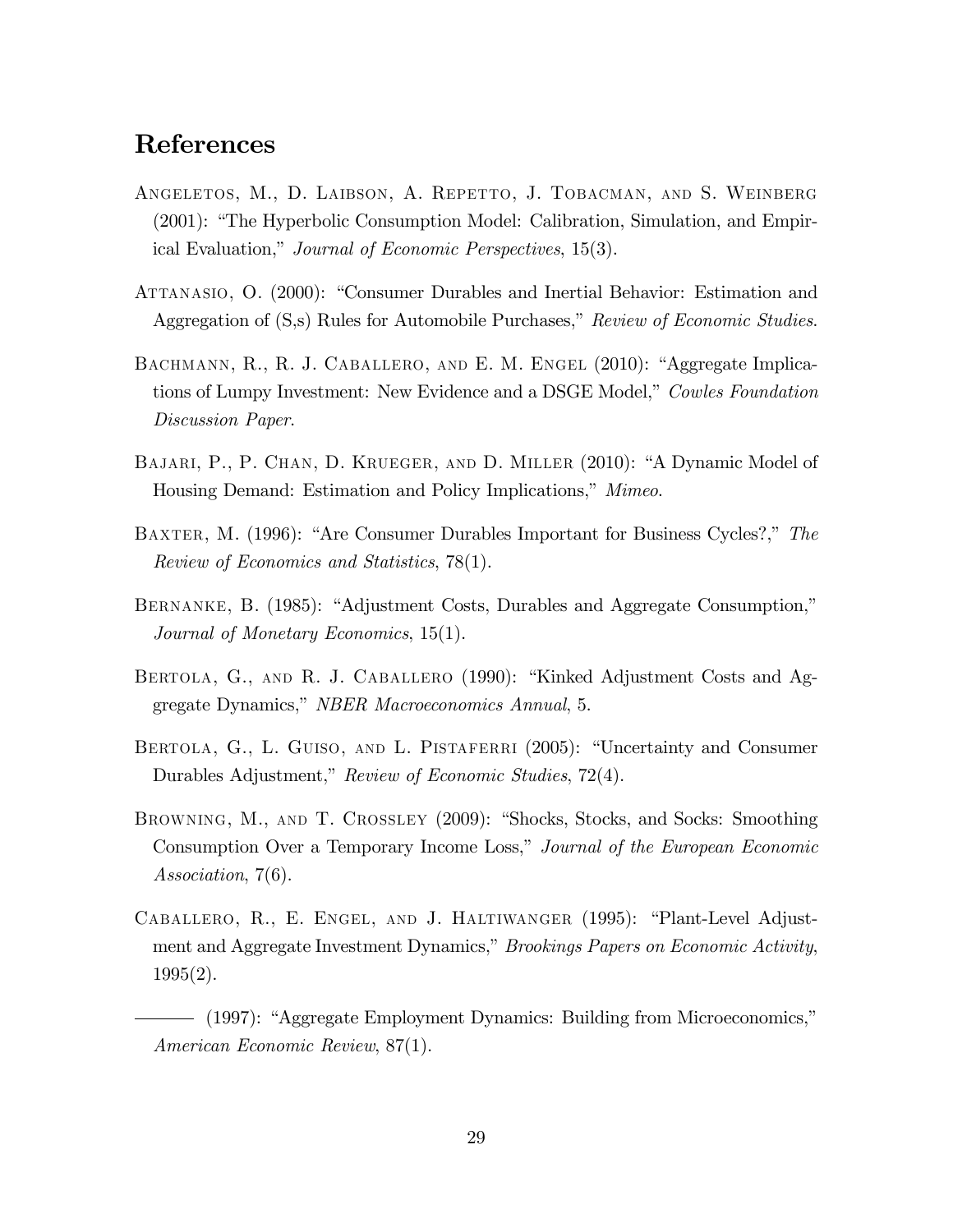- CABALLERO, R. J. (1990): "Expenditure on Durable Goods: A Case for Slow Adjustment," The Quarterly Journal of Economics,  $105(3)$ .
- $-$  (1993): "Durable Goods: An Explanation for Their Slow Adjustment," The Journal of Political Economy, 101(2).
- CAMPBELL, J., AND Z. HERCOWITZ (2009): "Liquidity Constraints of the Middle Class," Federal Reserve Bank of Chicago Working Paper 2009-20.
- CHETTY, R., AND A. SZEIDL (2007): "Consumption Commitments and Risk Preferences," Quarterly Journal of Economics,  $122(2)$ .
- DAVIS, M., AND J. HEATHCOTE  $(2005)$ : "Housing and the Business Cycle," International Economic Review, 46(3).
- DIAZ, A., AND M. LUENGO-PRADO (2010): "The Wealth Distribution with Durable Goods," International Economic Review, 51(1).
- DUNN, W. (1998): "Unemployment Risk, Precautionary Saving, and Durable Goods Purchase Decisions,".
- EBERLY, J. C. (1994): "Adjustment of Consumers' Durables Stocks: Evidence from Automobile Purchases," Journal of Political Economy, 102(3).
- FISHER, J. (1997): "Relative Prices, Complementarities, and Co-movement Among Components of Aggregate Expenditures," Journal of Monetary Economics, 101(8).
- FLAVIN, M. (2011): "Housing, Adjustment Costs, and Macro Dynamics," CESinfo Economic Studies.
- GOMME, P., F. KYDLAND, AND P. RUPERT (2001): "Home Production Meets Time to Build," Journal of Political Economy,  $109(5)$ .
- GREENWOOD, J., AND Z. HERCOWITZ (1991): "The Allocation of Capital and Time over the Business Cycle," Journal of Political Economy, 99(6).
- GROSSMAN, S., AND G. LAROQUE (1990): "Asset Pricing and Optimal Portfolio Choice in the Presence of Illiquid Durable Consumption Goods," *Econometrica*, 58(1).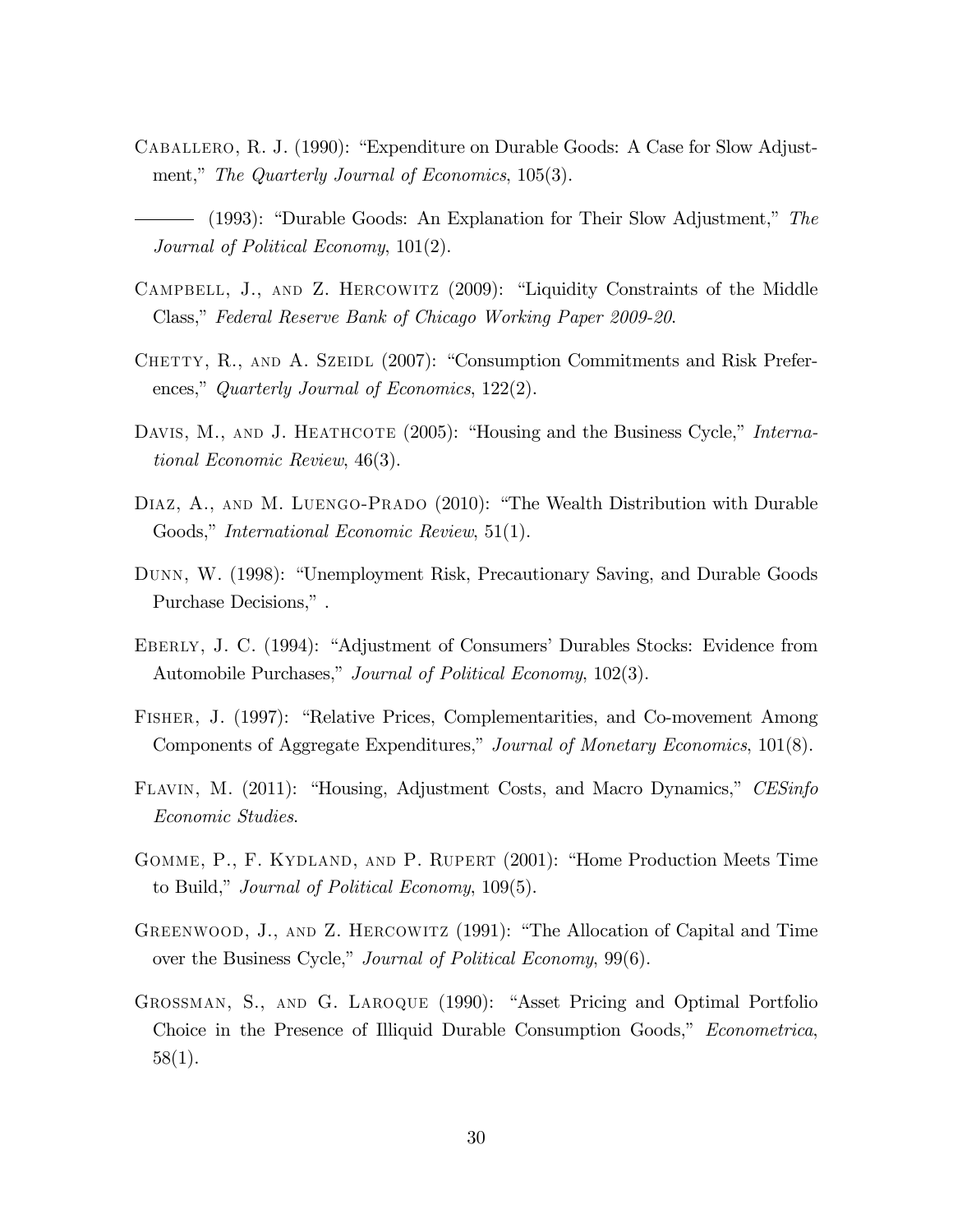- IACOVIELLO, M., AND M. PAVAN (2009): "Housing and Debt Over the Life Cycle and Over the Business Cycle," Mimeo.
- KAPLAN, G., AND G. L. VIOLANTE (2011): "A Model of the Consumption Response to Fiscal Stimulus Payments," NBER Working Paper 17338.
- KHAN, A., AND J. THOMAS (2008): "Idiosyncratic Shocks and the Role of Nonconvexities in Plant and Aggregate Investment Dynamics,"  $Econometrica$ , 76(2).
- KRUEGER, D., AND J. FERNANDEZ-VILLAVERDE (2010): "Consumption and Saving over the Life Cycle: How Important are Consumer Durables?," Macroeconomic Dynamics.
- KRUSELL, P., AND A. A. SMITH (1998): "Income and Wealth Heterogeneity in the Macroeconomy," The Journal of Political Economy, 106(5).
- LEAHY, J. V., AND J. ZEIRA  $(2005)$ : "The Timing of Purchases and Aggregate Fluctuations," Review of Economic Studies, 72.
- LUENGO-PRADO, M. (2006): "Durables, Nondurables, Down Payments and Consumption Excesses," Journal of Monetary Economics,  $53(1)$ .
- MANKIW, N. G. (1982): "Hall's Consumption Hypothesis and Durable Goods," Journal of Monetary Economics, 10(3).
- MIAN, A., AND A. SUFI (2012): "The Effects of Fiscal Stimulus: Evidence from the 2009 'Cash for Clunkers' Program," Quarterly Journal of Economics,  $127(3)$ .
- PETEV, I., L. PISTAFERRI, AND I. S. EKSTEN (2012): "Consumption and the Great Recession," Analyses of the Great Recession.
- TAUCHEN, G. (1986): "Finite state markov-chain approximations to univariate and vector autoregressions," Economics Letters,  $20(2)$ .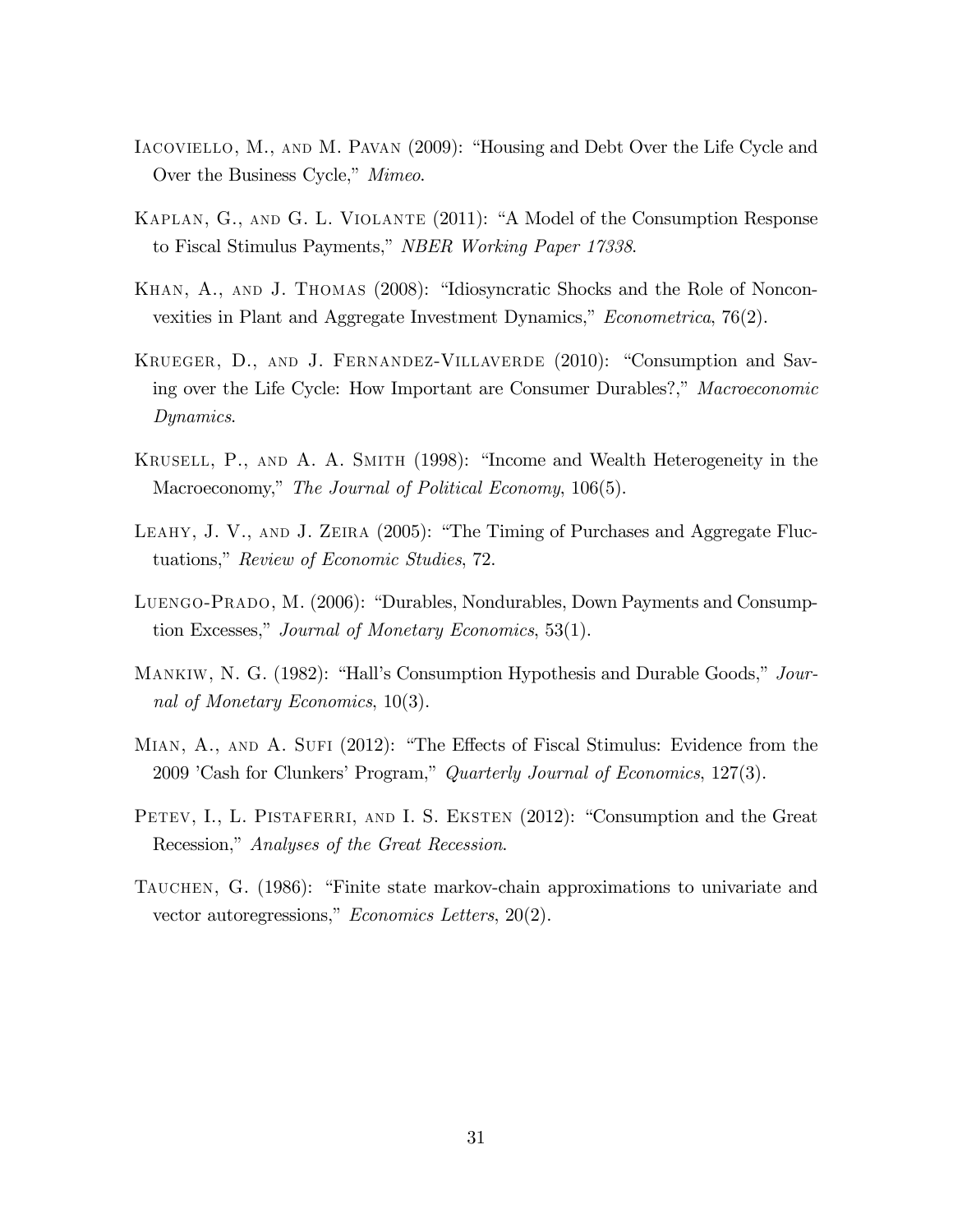## 7 Appendix 1: Empirical Results

### 7.1 Data Adjustments and Construction

We define durable expenditures as real consumer durable expenditures  $+$  real residential investment where real consumer durables are NIPA Table 1.1.5 line 4 divided by NIPA Table 1.1.9 line 4 and real residential investment is NIPA table 1.1.5 line 12 divided by NIPA Table 1.1.9 line 12. Non-durable consumption is defined as nondurable goods (NIPA Table 1.1.5 line 5 divided by NIPA Table 1.1.9 line  $5$ ) + services (Table 1.1.5 line 6 divided by Table 1.1.9 line 6) - housing services (Table 2.3.5 line 14 divided by Table 2.4.4 line 14). Our measure of GDP is then the sum of non-durable consumption, durable expenditures and private non-residential investment..

We have also experimented with using analogous constructions with chained GDP rather than constructing real GDP with the GDP deflator. However, the necessary chained GDP components are only available going back to 1995. Nevertheless, the results for the most recent recession are similar. In addition, it should be noted that due to the construction of the price deflators, the real series constructed by deflating the nominal series individually do not add up to the aggregate real series. This issue is more problematic the further from the base year we move. Since the current NIPA data uses 2005 as the base year, this is likely to introduce only small errors into our results for the most recent recession, but it makes the older series somewhat less reliable. The business cycle volatilities we estimate are sensitive to the exact procedure used to construct the individual consumption components (e.g. using nondurable consumption + services - housing services to get our measure of non-durable consumption does not obtain the exact same series as using PCE - housing services durable expenditures even though these two measures contain the same components). These series are nearly identical in the 2000s, but diverge as we move further back in time.

Constructing durable expenditure rates requires constructing quarterly measures of the durable stock. Following Bachmann, Caballero, and Engel [2010], we construct measures of real quarterly durable expenditures using nominal data from BEA Domestic Product and Income Tables 1.1.5 and price deáators from Table 1.1.9. We then next construct quarterly depreciation estimates using annual nominal measures of depreciation from BEA Fixed Asset Table 1.1 together with the price deáators from Table 1.1.9. Since the BEA publishes annual measures of the stock of durables and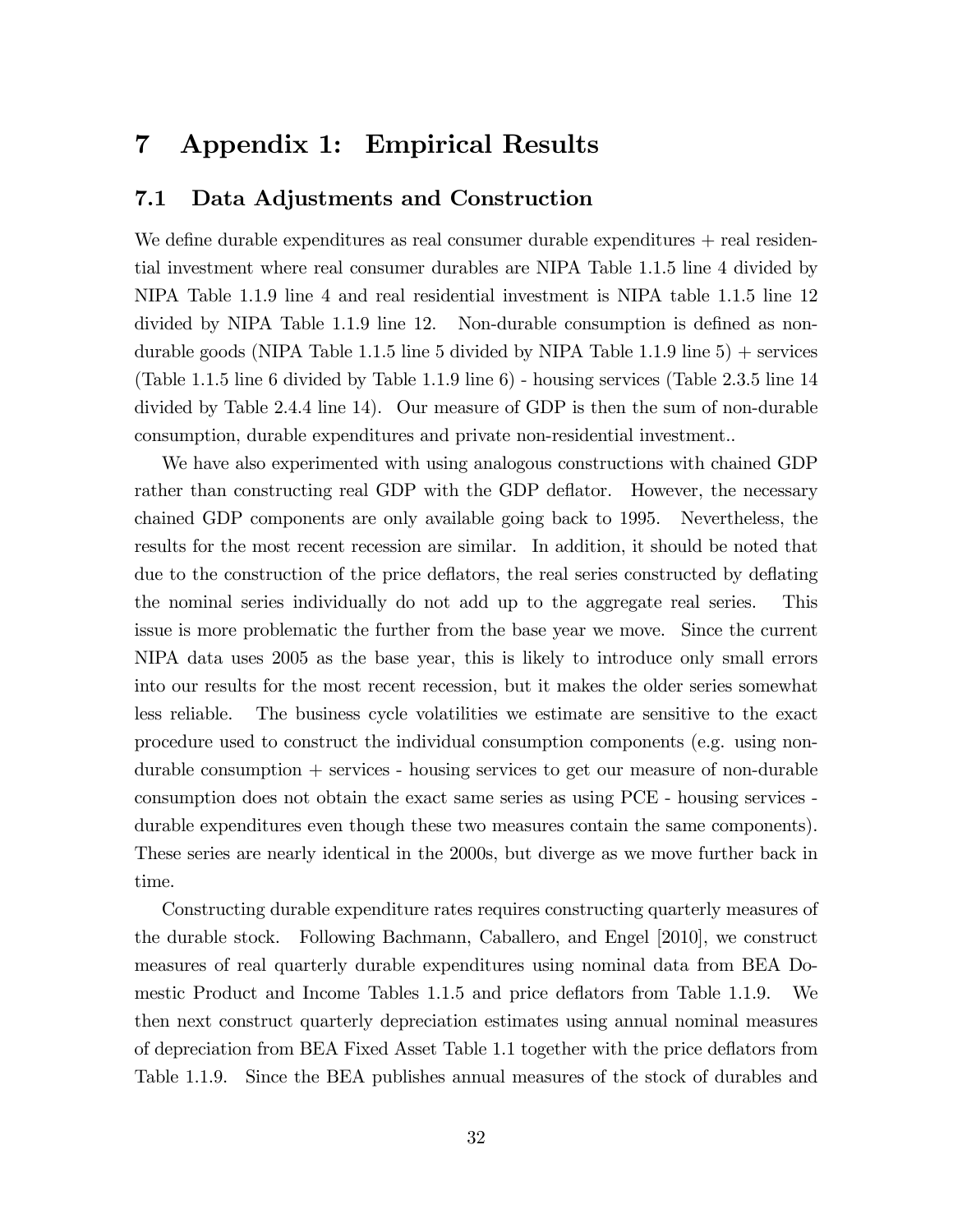housing in Fixed Asset Table 1.1, we just need to construct quarterly measures in between these annual observations. To do this, we combine the annual observations with the quarterly expenditure and depreciation measures together with a standard stock accumulation expression to construct quarterly stock measures. See Bachmann, Caballero, and Engel [2010] for the more detailed procedure.

### 7.2 Conditional Heteroscedasticity

In this section we show that durable expenditures exhibit conditional heteroscedasticity, rising in booms and falling in recessions. As in Bachmann, Caballero, and Engel [2010], we assume that our series of interest can be described by an AR process:

$$
x_t = \sum_{j=1}^p \phi_j x_{t-j} + \sigma_t e_t,
$$

where  $x_t \equiv \frac{I_D}{D}$  $\frac{U_D}{D}$  is durable expenditures divided by the durable stock,<sup>39</sup>  $e_t \sim$ i.i.d. with zero mean and unit variance, and

$$
\sigma_t = \alpha + \eta \overline{x}_{t-1}
$$

$$
\overline{x}_{t-1} = \frac{1}{k} \sum_{j=1}^k x_{t-j}.
$$

That is, we allow the variance of the residuals in the AR process for durable expenditures to vary with past durable expenditures. This specification implies that the impulse response of x to e on impact at time t is given by  $\alpha + \eta \overline{x}_{t-1}$ . If  $\eta = 0$  then the impulse response of x to e does not vary with past durable expenditures while  $\eta > 0$ implies that the IRF rises with lagged expenditures.

We estimate the time-series model using quarterly data on  $\frac{I_D}{D}$  from 1960-2010. The estimation follows a 2-stage procedure. In the first stage, we estimate the AR process via OLS to obtain residuals  $\varepsilon_t$ . The second stage then estimates by OLS  $\eta$  using

$$
|\varepsilon_t| = \left(\frac{2}{\pi}\right)^{1/2} (\alpha + \eta \overline{x}_{t-1}) + \text{error}.
$$

We repeat the estimation for all combinations of  $p, k \leq 12$  and choose the best fit,

 $39$ The ratio of durable expenditures to the stock is stationary while durable expenditures are not.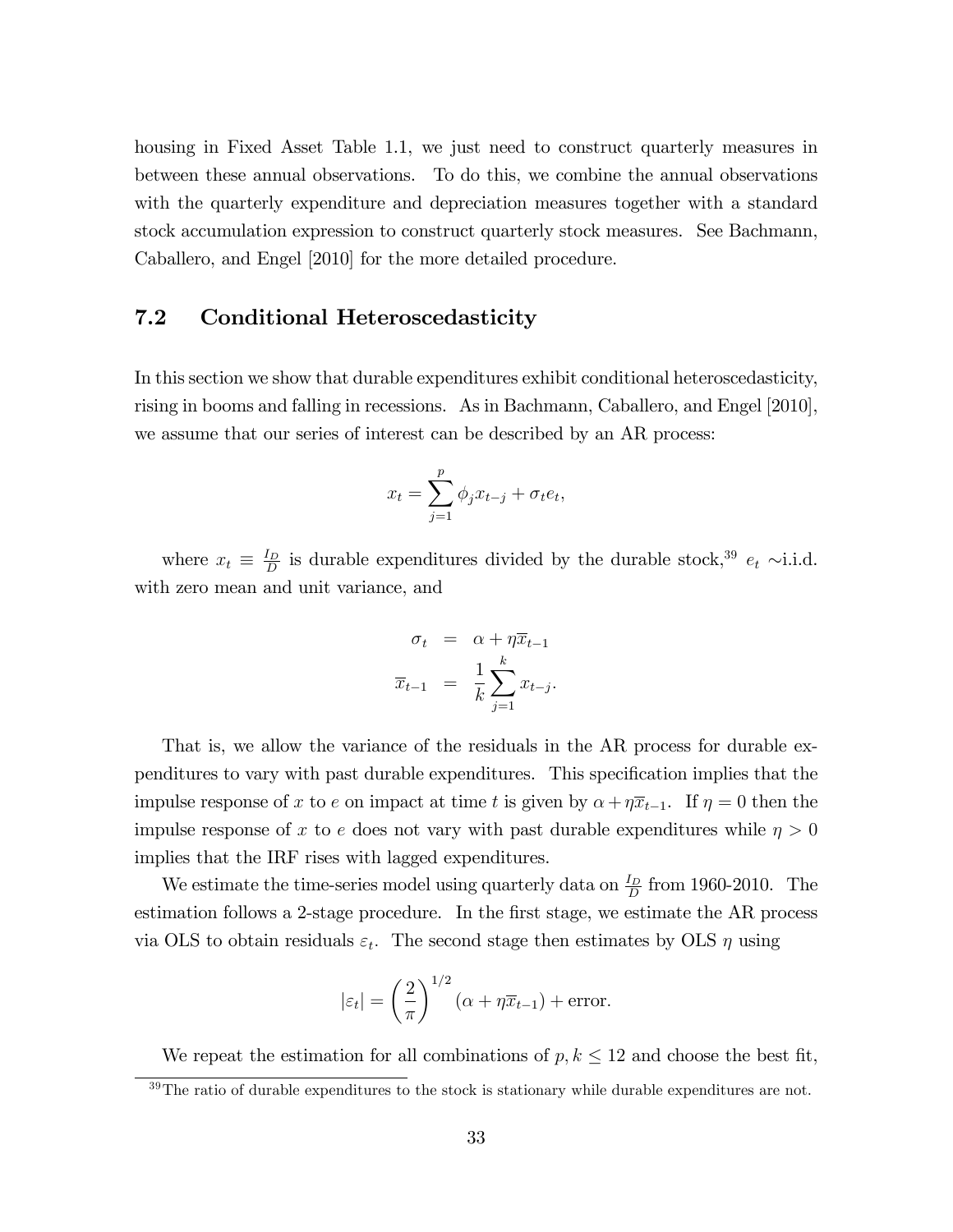$p^*, k^*$  using AIC. For more details on the time-series model, see Bachmann, Caballero, and Engel [2010].<sup>40</sup> Table 6 contains the time-series estimates. Both total durable expenditures as well as residential investment exhibit strongly significant<sup>41</sup>  $\eta > 0$ . The estimated  $\eta > 0$  for consumer durables, but it is only marginally significant. While  $\eta > 0$  implies that there is a statistically significant increase in the IRF with lagged expenditures, it does not imply that the increase is economically significant. In the 4th and 5th rows of Table 6, we report statistics that show that there is quantitatively large variation in the IRF across time. The maximum IRF is 2.82 times larger than the minimum IRF while the 95th percentile is 1.82 times higher than the 5th percentile. Thus, the estimated heteroscedasticity is both statistically and economically significant.

| Table 6                                          |                                                  |                      |              |                              |          |                |       |            |      |  |
|--------------------------------------------------|--------------------------------------------------|----------------------|--------------|------------------------------|----------|----------------|-------|------------|------|--|
| Conditional Heteroscedasticity Data              |                                                  |                      |              |                              |          |                |       |            |      |  |
| Series:                                          |                                                  | Total Dur. Exp.      | Resid.       | Cons. Dur.                   |          | Non Dur.       | GDP   | <b>TFP</b> | FF   |  |
| $\eta$ :                                         |                                                  | 0.05                 | 0.03         | 0.04                         | $-0.003$ |                | 0.002 | $-0.11$    | 0.03 |  |
| $t-\eta$ :                                       |                                                  | 2.63                 | 2.04         | 1.52                         | $-1.33$  |                | 0.84  | $-1.40$    | 0.83 |  |
| Bootstrap p-value $(\eta > 0)$ :                 |                                                  | 0.007                | 0.03         | 0.04                         |          | 0.83           | 0.25  | 0.86       | 0.56 |  |
| $\pm (\sigma_{\text{max}}/\sigma_{\text{min}}):$ |                                                  | 2.82                 | 2.52         | 1.67                         | 1.85     |                | 1.25  | 1.61       | 3.89 |  |
| $\pm(\sigma_{95}/\sigma_5):$                     |                                                  | 1.82                 | 1.65         | 1.59                         |          | 1.39           | 1.20  | 1.35       | 1.12 |  |
| no. obs. :                                       |                                                  | 192                  | 192          | 192                          | 192      |                | 192   | 192        | 630  |  |
| Table 7                                          |                                                  |                      |              |                              |          |                |       |            |      |  |
|                                                  | <b>Conditional Heteroscedasticity Models</b>     |                      |              |                              |          |                |       |            |      |  |
|                                                  | Series:                                          | <b>RBC</b>           |              | RBC Adj Costs No Fixed Costs |          | W/ Fixed Costs |       |            |      |  |
|                                                  | $\eta$ :                                         | $-0.02$              | $-0.003$     | 0.02                         |          | 0.08           |       |            |      |  |
|                                                  | $t-\eta$ :                                       | $-0.34$              | $-0.14$      | 0.42                         |          | 2.13           |       |            |      |  |
|                                                  | $\pm (\sigma_{\text{max}}/\sigma_{\text{min}}):$ | 1.25<br>1.24<br>1.17 |              |                              | 1.83     |                |       |            |      |  |
| $\pm(\sigma_{95}/\sigma_5):$<br>1.15<br>1.14     |                                                  |                      | 1.11<br>1.49 |                              |          |                |       |            |      |  |
|                                                  |                                                  |                      |              |                              |          |                |       |            |      |  |

It is important to note that while we have interpreted conditional heteroscedasticity as a time-varying impulse response to aggregate shocks with a constant variance, an alternative interpretation is that aggregate shocks themselves are larger during booms

 $^{40}$ In addition to the model we presented, their paper presents an alternative time-series model. We obtained similar results for this model, so for brevity we did not report these results.

<sup>&</sup>lt;sup>41</sup>The bootstrap p-value row constructs bootstrapped p-values for  $\eta > 0$ , accounting for the fact that errors in the Örst stage estimation increase the standard errors in the second stage.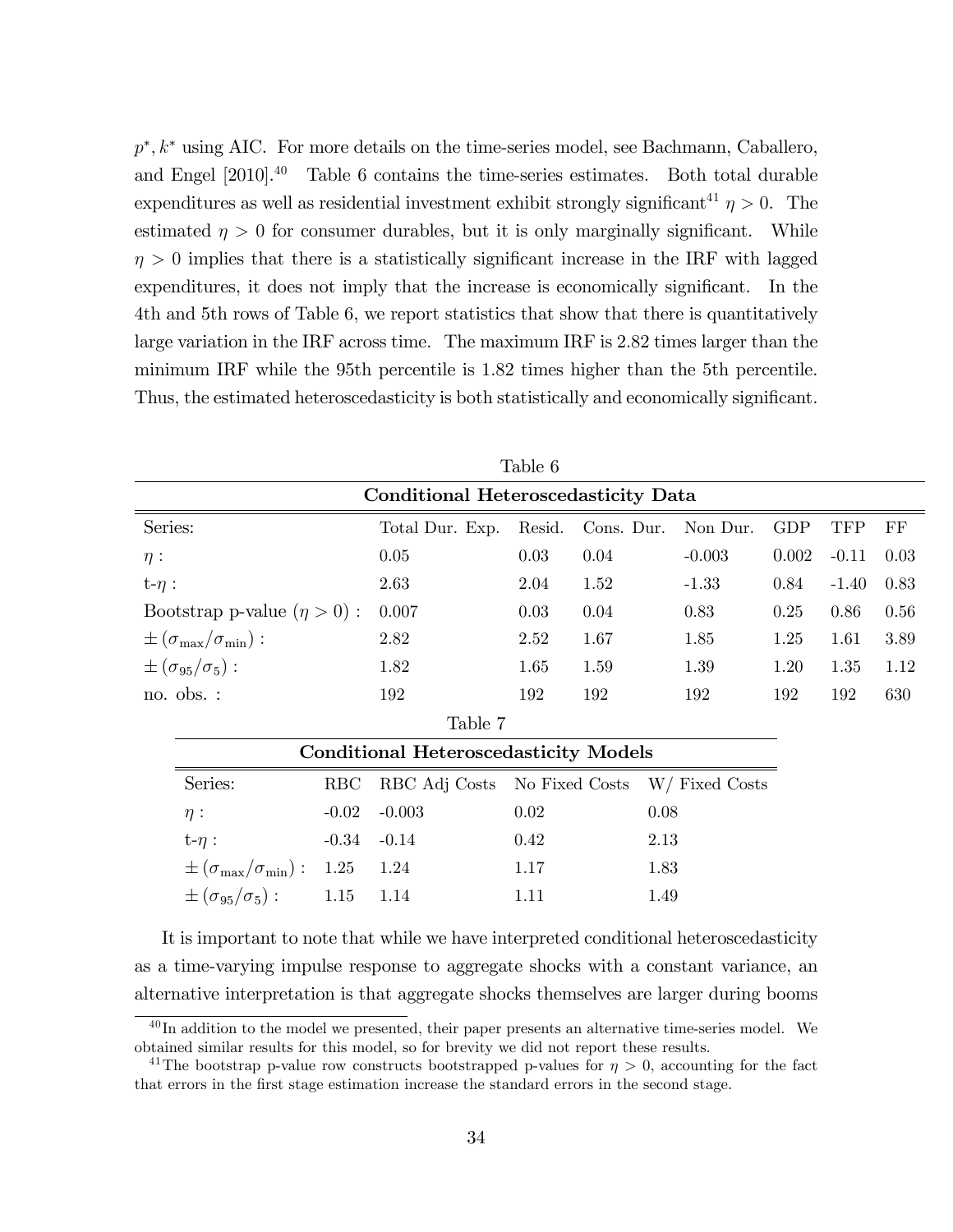than during recessions. We test for this by performing the same regressions on Baxter-King bandpass filtered GDP.<sup>42</sup> Table 6 shows that, as in the estimates in Bachmann, Caballero, and Engel [2010], there is no evidence of conditional heteroscedasticity for GDP. Presumably the aggregate shocks hitting  $Y$  should be similar to the aggregate shocks hitting D, so we interpret our results as evidence that it is not the shocks that drive heteroscedasticity, and is rather the mechanism that translates those shocks into durable expenditures that drives our estimates. As further evidence for this point, we also estimate the time-series model for changes in  $TFP<sup>43</sup>$  as well as the Federal Funds rate.<sup>44</sup>

To construct Figure 11, we allowed for a more flexible non-parametric second stage. We also bootstrapped the procedure to construct corresponding confidence intervals. To do this, we redraw residuals from the first stage to create one-thousand bootstrap samples when estimating the non-parametric second-stage. We tried a variety of bandwidths for the second-stage kernel estimator, and it did not change the qualitative conclusions.

In addition to these empirical estimates, we also compute heteroscedasticity estimates for our simulated models. Since we know that the true shocks in the model follow an AR(1) process, we report benchmark results restricted  $k = 1$ ,  $p = 1$ , but results are not sensitive to this restriction. Table 7 shows that the frictionless model does not generate procyclical IRFs. If anything, the model without fixed costs implies  $\eta < 0$ . In contrast, the model with fixed costs exhibits conditional heteroscedasticity that is in line with the empirical estimates. The estimated  $\eta > 0$ , and the time-variation in the impulse response on impact is similar to that in the data.

## 8 Appendix 2: Model Solutions

### 8.1 RBC Model

The RBC model (for the Cobb-Douglas case) has the following first order conditions:

 $^{42}$ Unlike expenditure rates, GDP is non-stationary and so must be filtered. Using alternative filters did not substantively change the results.

<sup>43</sup>Available at http://www.frbsf.org/economics/economists/jfernald/quarterly\_tfp.xls

<sup>44</sup>To increase the sample size we use monthly FF rates. While we could also use FF residuals or surprises, it is likely that the actual rate is more relevant for durable purchases as households should respond to both the anticipated and unanticipated component.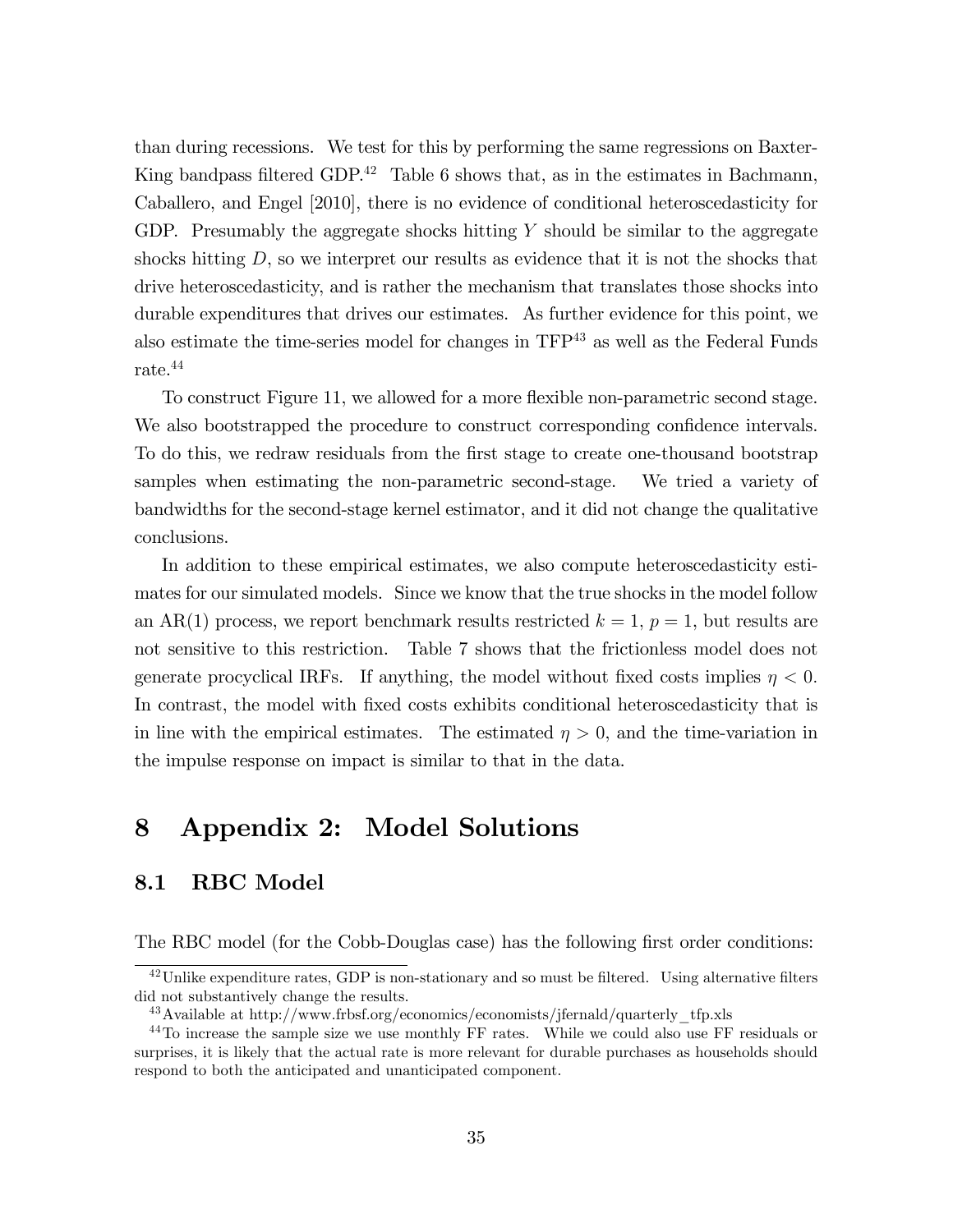$$
C_t : vC_t^{v-1}D_t^{1-v} [C_t^v D_t^{1-v}]^{-\theta} = \lambda_t
$$
  
\n
$$
K_{t+1} : \lambda_t = \beta E \left[ \lambda_{t+1} \left( \alpha \frac{Y_{t+1}}{K_{t+1}} + (1 - \delta_k) \right) \right]
$$
  
\n
$$
D_t : \lambda_t = (1 - v)D_t^{-v} C_t^v [C_t^v d_t^{1-v}]^{-\theta} + \beta E \lambda_{t+1} (1 - \delta_d)
$$

The steady-state equations (fixing  $Z = 1$ ) are then given by

$$
Y = K^{\alpha}
$$
  
\n
$$
\lambda = vC^{v-1}D^{1-v} [C^v D^{1-v}]^{-\theta}
$$
  
\n
$$
1 = \beta \left[ \left( \alpha \frac{Y}{K} + (1 - \delta_k) \right) \right]
$$
  
\n
$$
\lambda = (1 - v)D^{-v}C^v [C^v D^{1-v}]^{-\theta} + \beta \lambda (1 - \delta_d)
$$
  
\n
$$
C = ZK^{\alpha} - \delta_k K - \delta_d D
$$

Solving for the steady-state gives:

$$
\frac{C}{D} = \frac{v(1 - \beta(1 - \delta_d))}{1 - v} \tag{1}
$$

$$
K = \left[\frac{1}{\alpha} \left[\frac{1}{\beta} - (1 - \delta_k)\right]\right]^{\frac{1}{\alpha - 1}}
$$
\n(2)

$$
Y = \overline{K^{\alpha}}
$$
 (3)

$$
D = \frac{Y - \delta_k K}{\frac{v(1 - \beta(1 - \delta_d))}{1 - v} + \delta_d} \tag{4}
$$

We set  $\delta_k = .022$  to match the long-run ratio of investment to capital, and we set  $\alpha = 0.3$  to match the long-run labor share. We then pick  $\beta$  so that the capital stock in 2 implies an interest rate (in a decentralized economy) of  $1\%$ . We then pick  $\nu$  so that 1 implies  $\frac{C}{\delta_d D} = 4$ . Given the steady-state solution, we then compute the dynamic solution to the model by taking a second order perturbation around the steady-state solution.<sup>45</sup>

To investigate the sensitivity of our conclusions to our parameter values and calibration targets, we have also resolved the model using a variety of different specifications. We varied  $\delta_d$ , choosing 12 values evenly spaced between .011 and .16, 7 values for  $\theta$ 

<sup>45</sup>Additional details available on request.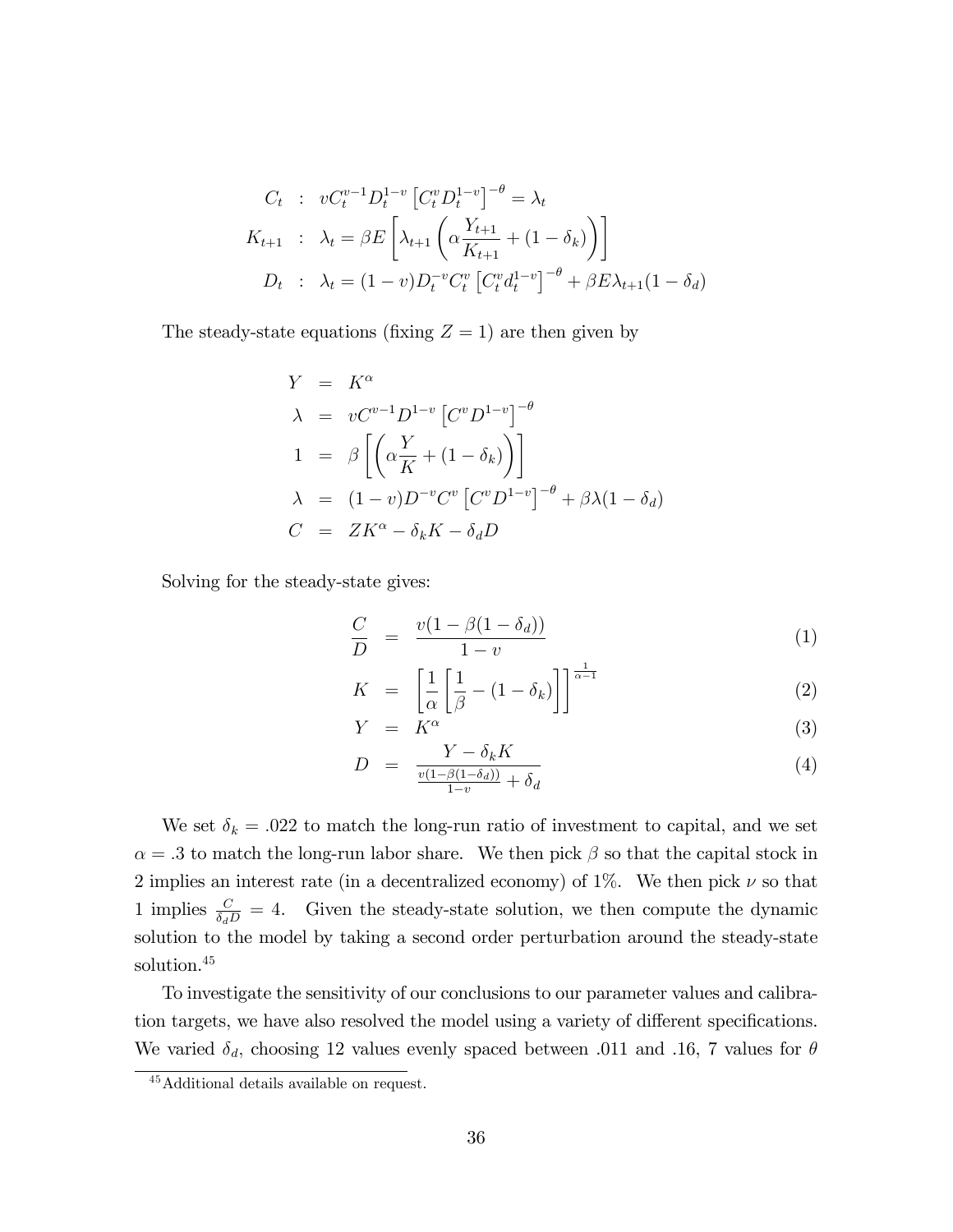

Figure 12: Robustness of RBC results

evenly spaced between 0.5 and 3, three values for the  $\frac{C}{\delta_d D}$  (4, 5 and 6), and we also allowed for a CES utility specification with elasticities ranging from  $0.7$  to  $1.7<sup>46</sup>$  Figure 12 shows the resulting standard deviations of durable and non-durable expenditures relative to GDP. None of the parameter specifications (including allowing for CES between durable and non-durable consumption) is able to match the empirical volatility of non-durable expenditures, and only a tiny substet of parameters delivers durable expenditures that are not substantially more volatile than the data.

<sup>&</sup>lt;sup>46</sup>This includes the range typically estimated in the literature. (See Krueger and Fernandez-Villaverde [2010]). Expanding this range further did not matter for the general conclusions. For high enough elasticity, we can match the volatility of non-durable expenditures relative to output, but for these parameter values, durable expenditures are more than 40 times too volatile.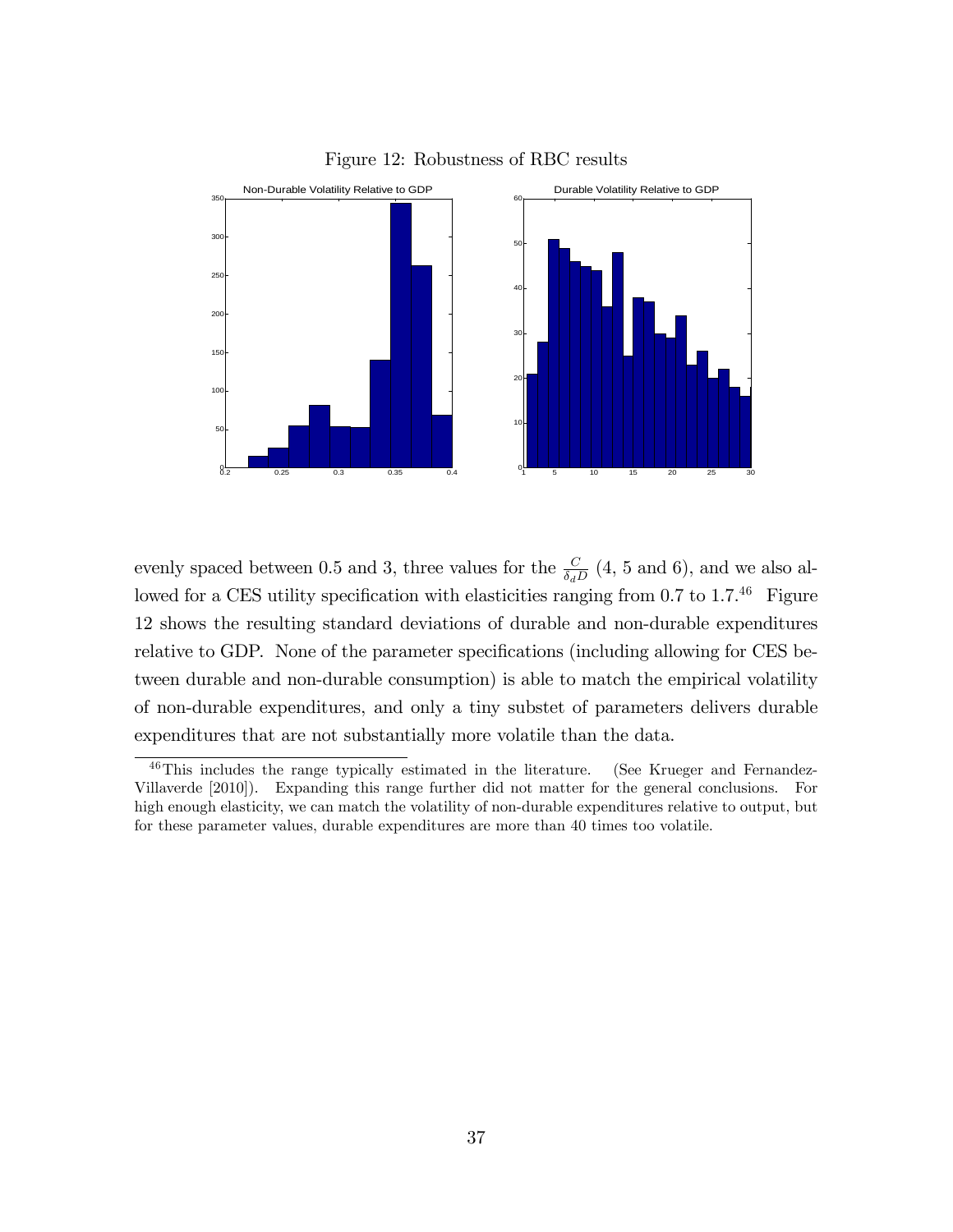#### 8.2 Incomplete Markets Model

We describe the solution for the model with fixed costs. The solution for the model without fixed costs is similar. Given the assumptions from the text, households solve

$$
V(a_{-1}, d_{-1}, \eta; Z, K) = \max \left[ V^{adjust} (a_{-1}, d_{-1}, \eta; Z, K), V^{nodjust} \right]
$$
  
\nwith  
\n
$$
V^{adjust} (a_{-1}, d_{-1}, \eta; Z, K) = \max_{c, d, a} \frac{[c^v d^{1-v}]^{1-\theta}}{1-\theta} + \beta E_{\varepsilon, \xi} V (a, d, \eta'; Z', K')
$$
  
\n*s.t.*  
\n
$$
c = wh\eta + (1+r)a_{-1} + d_{-1} (1-\delta_d) - d - a - f (1-\delta_d) d_{-1}
$$
  
\nequilibrium conditions and prod. process  
\n
$$
V^{nodjust} (a_{-1}, d_{-1}, \eta; Z, K) = \max_{\substack{c, a, \\ d \in ((1-\delta_d)d_{-1}, d_{-1})}} \frac{[c^v d^{1-v}]^{1-\theta}}{1-\theta} + \beta E_{\varepsilon, \xi} V (a, d, \eta'; Z', K')
$$
  
\n*s.t.*  
\n
$$
c = wh\eta + (1+r)a_{-1} + d_{-1} (1-\delta_d) - d - a
$$

equilibrium conditions and prod. process

We begin by substituting the budget constraint into the utility function to eliminate non-durable consumption as a choice-variable. We discretize  $\eta$  and Z using the algorithm of Tauchen [1986] and approximate  $V^{adjust}(:,:;\eta;Z,:)$  and  $V^{nodjust}(:,:;\eta;Z,:)$  as multilinear<sup>47</sup> functions in the two continuous idiosyncratic states and one continuous aggregate state. Initializing the grid for aggregate capital requires knowledge of the steady-state level of capital, so before solving the model with aggregate shocks, we solve for the steady-state of the model. The solution method is similar and simpler than the solution with aggregate shocks, so we only describe the latter:

Given an initial guess for the value functions and transition function, we solve for the optimal two-dimensional policy functions using a Nelder-Meade algorithm initialized from 3 different starting values to reduce the problems of finding local maxima in the policy function. The values of adjusting and not adjusting are compared, to generate the overall policy function and to update the overall value function. We iterate until the separate value functions change by less<sup>48</sup> than  $0.001$ . Once the value

 $47$ We have experimented with cubic spline interpolation and have found that the speed advantages of linear interpolation appear to be worth potential decreases in accuracy (especially since fixed costs imply that the value functions may not be well approximated by cubic splines).

 $^{48}$ Finer converge values didn't appear to affect the results.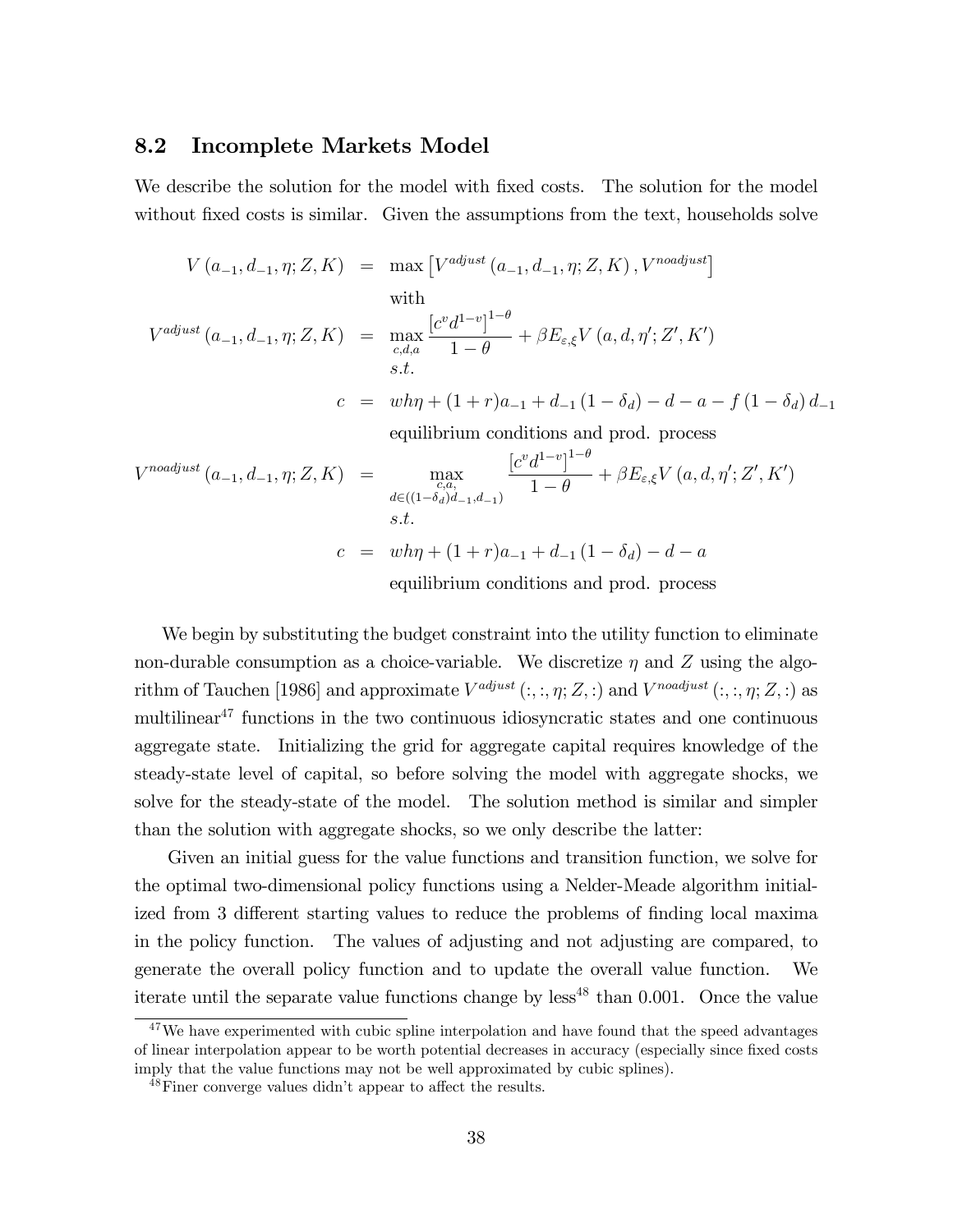functions have converged, we then solve for the optimal policy function an additional time on a finer grid, to use for simulation.

We then simulate a panel of households and compute the evolution of the aggregate capital stock to update the aggregate transition rule  $K' = \gamma_0(Z) + \gamma_1(Z) K$ . We then repeat the above procedure until the coefficients in the value function change by less than 1%. Once the transition rule has converged, aggregate forecasts are highly accurate, with  $R^2 > 0.999$ . We have experimented with including the aggregate durable stock in the transition rule and found that it did little to improve forecasts, at considerable additional computational cost.

For the benchmark results, we use 25 grid points each for interpolating  $a_{-1}$  and  $d_{-1}$ , 3 grid points for interpolating K, and we discretize aggregate and idiosyncratic productivity using 5 and 7 points, respectively. (We recompute the model using 9 points for aggregate productivity when computing impulse response functions). We construct a finer grid with 90 points for  $a_{-1}$  and  $d_{-1}$  to compute the final policy function used for simulation. Thus, our fine policy function must be solved for approximately 2 million grid points and their associated expectations. Our simulation uses 25,000 households for 5,000 periods with an initial burnin of 1,000 periods.

In order to simulate the recession shock, we first feed Solow residuals computed for the U.S. economy into the model and then hit the model with a simulated 4% reduction in capital in the period corresponding to 2008q4. While our Krusell-Smith approximation is highly accurate on average, it may be a poor approximation following this one-time shock. We address this by comparing forecast errors following the shock to forecast errors in general. Indeed we find that forecast errors are substantially worse immediately following the one-time shock, but they nevertheless remain highly accurate. Computing across various simulations, the maximum forecast error following the one-time shock is 0.1% of the capital shock, which translates into less than a 0.1% error in the forecast interest rate. This is substantially larger than the maximum .01% forecast errors arising without the shock, but is still extremely small. Exogenously raising and lowering the interest rate by  $0.1\%$  only has tiny effects on simulated outcomes, so we view these errors as economically inconsequential.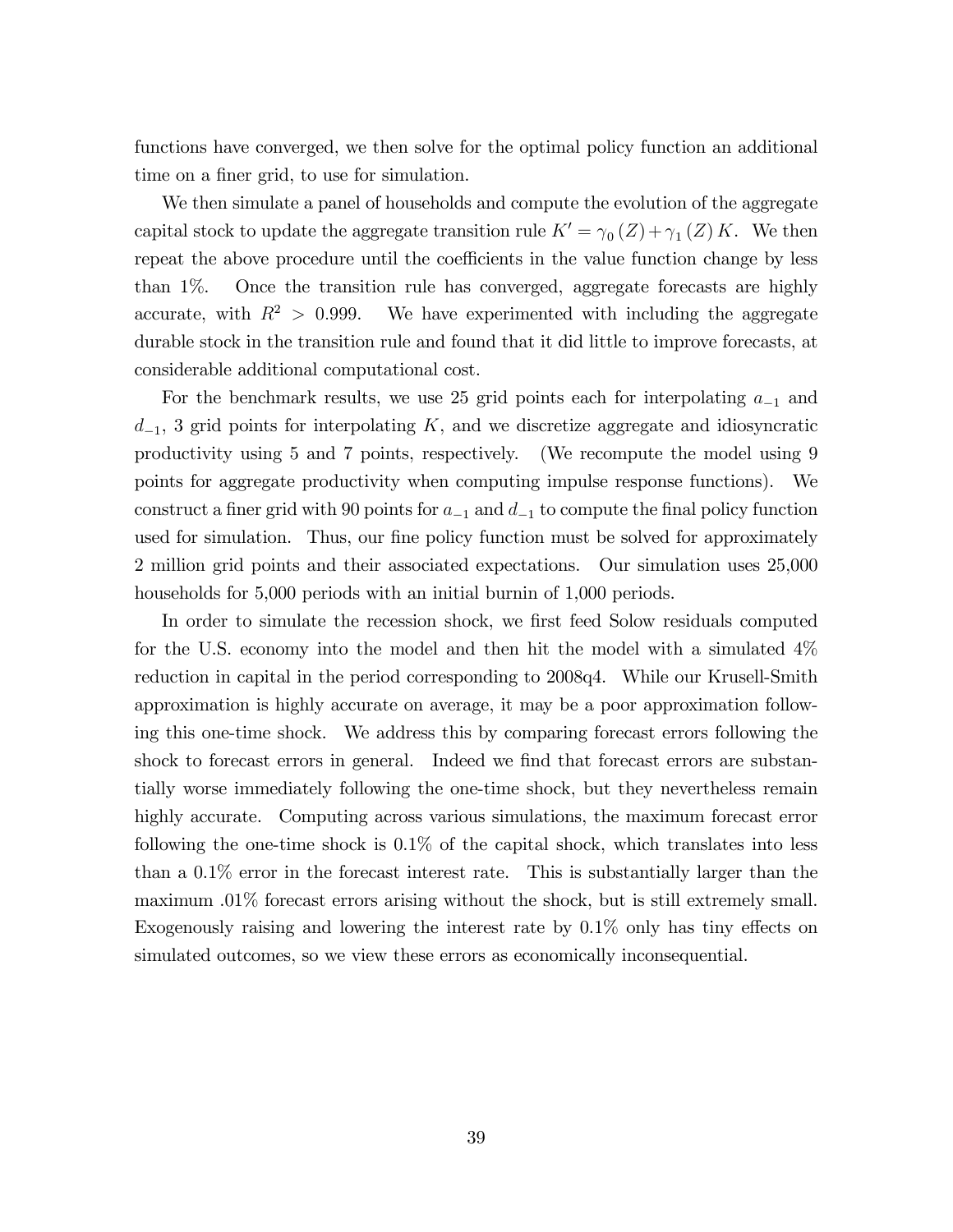# 9 Appendix 3: Estimating Durable Gaps

This appendix discusses the estimation of the empirical adjustment gaps and hazards using PSID microdata. The procedure begins by first estimating the relationship between variables in the structural model that have empirical counterparts and unobserved quantities of desired durable holdings. In the benchmark results, we estimate a linear regression of  $c, d_{-1}, a, \frac{c}{d_{-1}}, \frac{a}{d_{-1}}$  $\frac{a}{d_{-1}+a}$  on  $d_{adjust}^*$  and  $d_{noadjust}^*$  (where  $d_{adjust}^*$  is the quantity of durables a household would choose today if its optimal policy is to pay the fixed cost and  $d_{noadjust}^*$  is the optimal policy if it chooses to not pay the fixed cost). We find that this specification has  $R^2$  of over 0.99 so that these observables in the model are sufficient to explain desired durable holdings.<sup>49</sup>

To estimate this procedure empirically, we must construct measures of these variables using PSID data. Beginning in 1999, the PSID contains detailed information on non-durable consumption, the value of housing and vehicles as well as various wealth holdings. Although more detailed non-durable consumption data is available beginning in 2003, for comparability we use only variables that are available beginning in 1999. The value for non-durable expenditures is the sum of all components of food consumption, utilities, transportation expenses, schooling expenses and health services. Our measure of  $d_{-1}$  is the sum of last period's housing value and vehicle values. Assets are the sum of business value, stocks, IRAs, cash, bonds, minus the value of outstanding debt. Missing values are pulled through between observations. After constructing measures of  $c, d_{-1}, a$  per household member (with household head  $\lt$  age 65), we then deflate these nominal values using NIPA price indices (we use state-level price indices to adjust housing values), adjust for household age and remove a household level fixed effect.

This then gives us an empirical counterpart to  $c, d_{-1}, a, \frac{c}{d_{-1}}, \frac{a}{d_{-1}}$  $\frac{a}{d-1+a}$  to which we apply the same structural relationship estimated from our model to generate empirical measures of  $d^*_{adjust, estimate}$  and  $d^*_{nodjust, estimate}$ . The empirical gap in Figure 10 is defined as

$$
\log\left(d^{*}_{adjust,estimate}/d^{*}_{nodjust, estimate}\right)
$$

: Given estimates of the durable gap, we can then calculate the empirical adjustment hazard as a function of the estimated durable gap. In our benchmark results, we

<sup>&</sup>lt;sup>49</sup>Allowing for a more flexible functional form did not substantially enhance the predictive power. Similar results are also obtained by directly estimating the durable gap.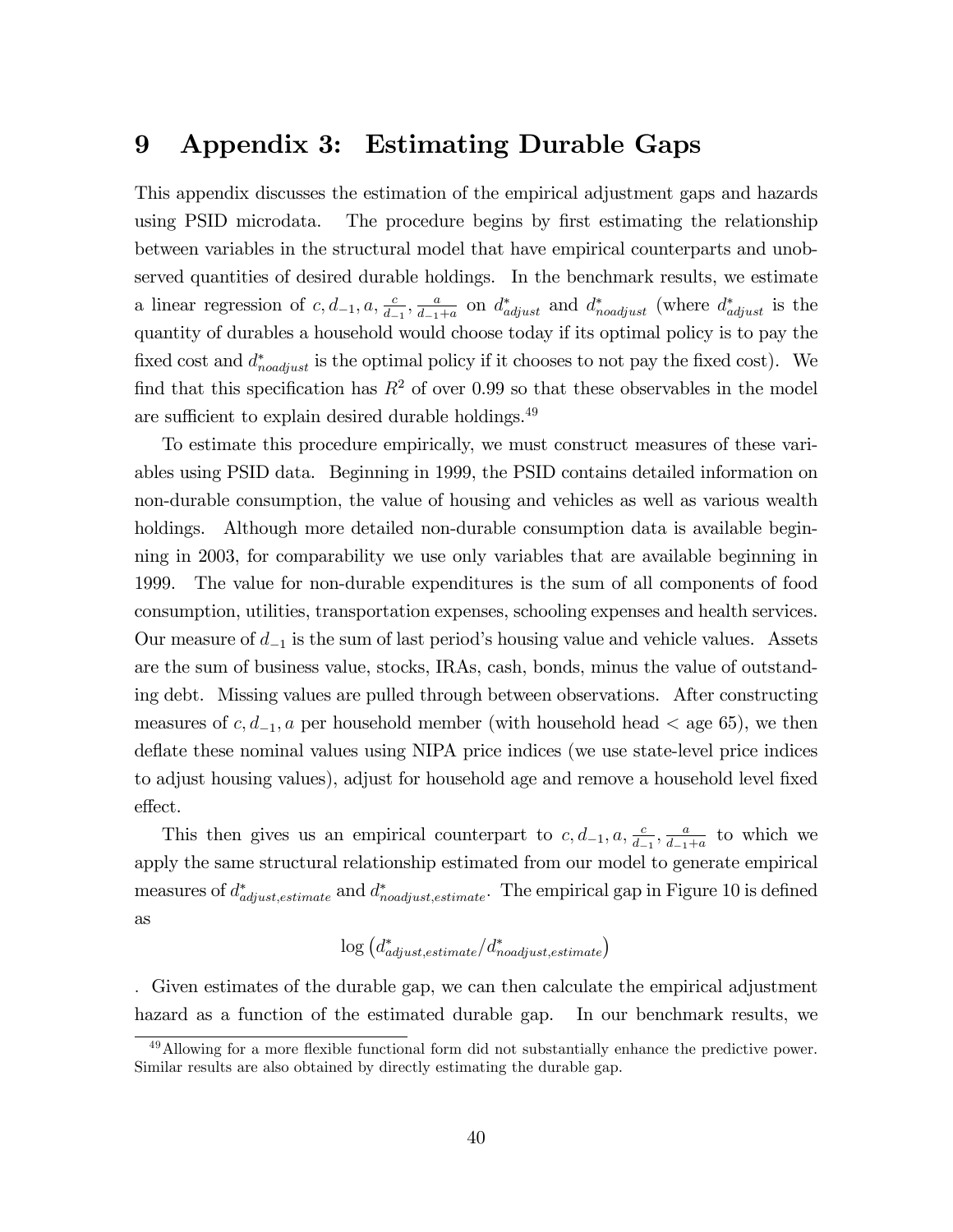define durable adjustment as a self-reported house or vehicle sale together with a  $25\%$ change in the reported value of the durable stock. We use a combination of selfreported adjustment and a minimum threshold for several reasons. 1) Combining these indicators is likely to reduce spurious adjustments due to measurement error. 2) Some house sales are likely to be the results of idiosyncratic moves across location which may not lead to any substantial adjustment in the size of the stock. 3) Finally, and most importantly, self-reported adjustment indicators ask about adjustment over the previous three years while the sample is conducted every two years. This implies that the same adjustment may be counted twice. Requiring a simultaneous change in value and self-reported adjustment reduces this concern. We chose a 25% threshold because the median change in the reported durable stock conditional on self-reported adjustment is 40% while the median change conditional on no adjustment is 13%, so a 25% threshold roughly splits this distance. This adjustment definition generates an overall two-year adjustment probability of roughly 30%.

In addition to the results shown in Figure 10, we have also estimated bootstrapped confidence intervals for the average density and hazard to assess the statistical significance of the business cycle shifts that we estimate.



Figure 13: 90% Confidence Intervals for PSID Estimates

Figure 13 shows that the time-variation is statistically significant.<sup>50</sup>

<sup>50</sup>With a bootstrap sample of 1000.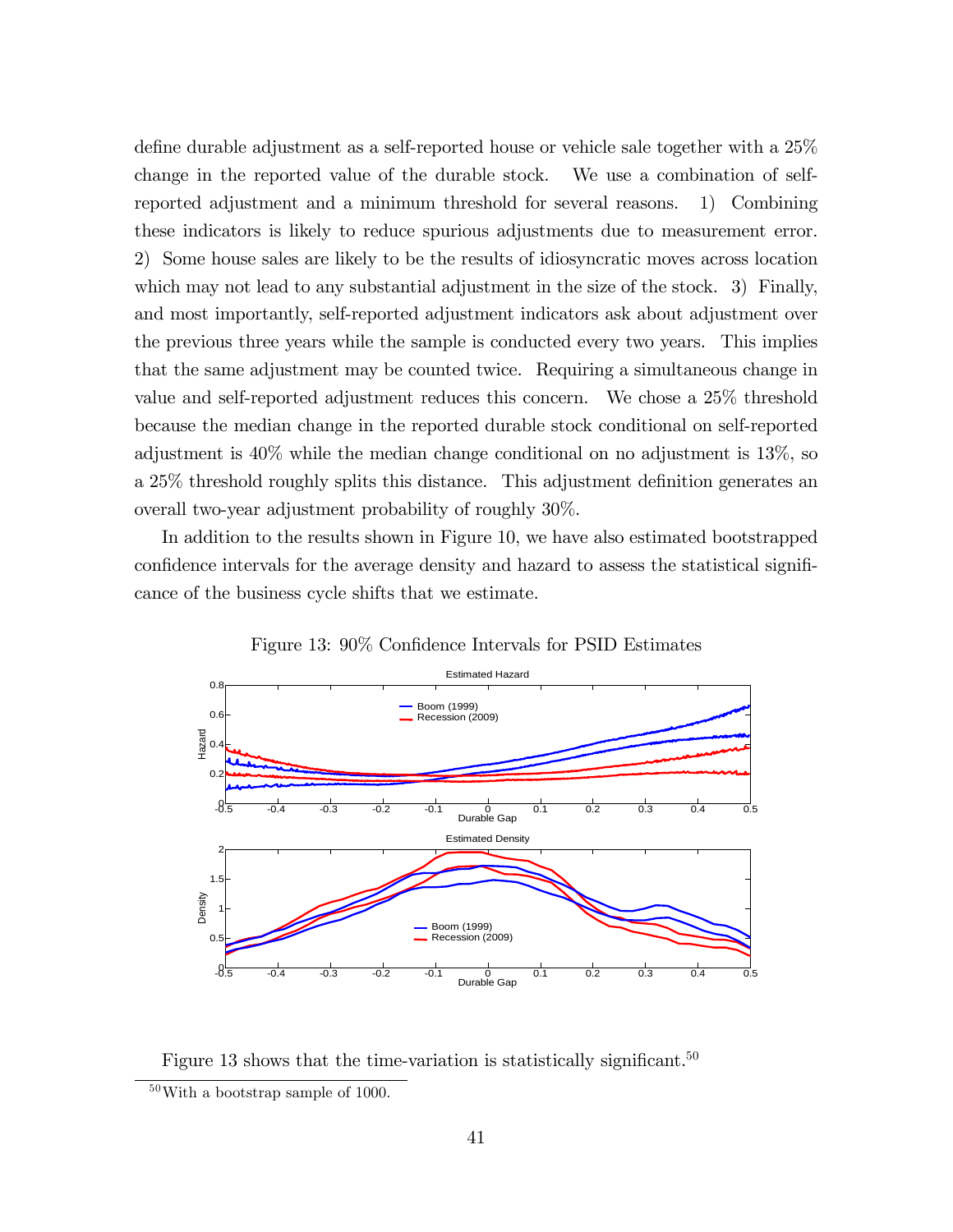While we believe our benchmark empirical specification is reasonable, we also assess the robustness of our results to alternative choices. The main empirical object of interest is the slope of the empirical adjustment hazard as a function of the estimated durable gap. A positive relationship between the absolute value of the durable gap and the actual probability of adjustment is an indication that our estimated durable gap has predictive power. Towards that end, Table 8 displays the results of a regression of the probability of adjustment on the absolute value of the durable gap for a range of empirical specifications.

$$
adjust_{i,t} = \alpha + \beta abs(\log\left(d^{*}_{adjust, estimate, i, t}/d^{*}_{nodjust, estimate, i, t}\right)
$$

In all cases, we continue to find a significant positive relationship between the durable gap and the probability of adjustment. The empirical specification is weakest when using only self-reported adjustment and not requiring any minimum threshold for a change in the size of the stock. For the reasons reported above, we believe this specification introduces substantial measurement error, but we nevertheless still find that it contains significant predictive power.

| Table 8                                         |      |              |  |  |  |  |  |
|-------------------------------------------------|------|--------------|--|--|--|--|--|
| Specification                                   | β    | $t$ - $stat$ |  |  |  |  |  |
| Benchmark                                       | 0.26 | 18.1         |  |  |  |  |  |
| Adjust Threshold of 0.1 instead of 0.25         | 0.19 | 12.4         |  |  |  |  |  |
| Adjust Threshold of 0.4 instead of 0.25         | 0.29 | 21.4         |  |  |  |  |  |
| Adjust Threshold of 0.01 instead of 0.25        | 0.06 | 4.7          |  |  |  |  |  |
| No Adjust Threshold                             | 0.04 | 2.9          |  |  |  |  |  |
| Control for Year Fixed Effects in HH estimation | 0.26 | 17.9         |  |  |  |  |  |
| No adjustment for household size                | 0.28 | 19.9         |  |  |  |  |  |
| Exclude business value from $a$                 | 0.26 | 18.8         |  |  |  |  |  |
| Restrict analysis to housing                    | 0.09 | 8.7          |  |  |  |  |  |
| Restrict analysis to vehicles                   | 0.19 | 12.5         |  |  |  |  |  |
| 0.25 Threshold, Ignore self-reported adj        | 0.41 | 33.2         |  |  |  |  |  |
| Do not pull-through missing obs                 | 0.16 | 10.4         |  |  |  |  |  |
| Don't use deflators to adjust values            | 0.24 | 16.8         |  |  |  |  |  |
| Use $d^*_{nodjust, estimate, i, t} = d_{t-1}$   | 0.28 | 19.34        |  |  |  |  |  |
| Do not control for HH age                       | 0.09 | 6.4          |  |  |  |  |  |